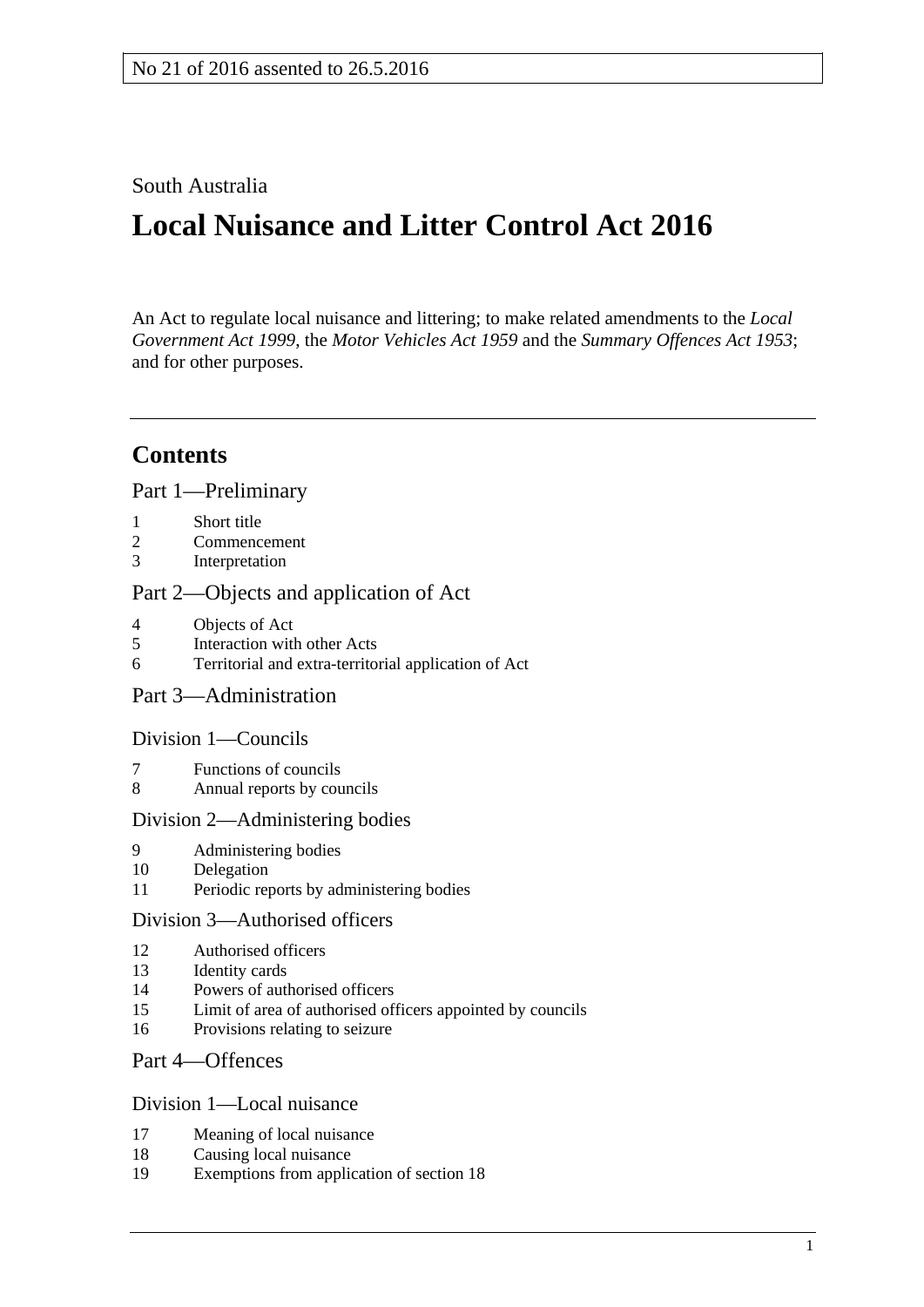- [Person must cease local nuisance if asked](#page-13-0)
- [Regulations for purposes of Division](#page-13-1)

### Division [2—Litter control](#page-14-0)

- 
- [Disposing of litter](#page-14-1)<br>23 Bill posting [Bill posting](#page-16-0)
- [Litterer must remove litter if asked](#page-17-0)<br>25 Citizen's notification
- [Citizen's notification](#page-17-1)

#### Division [3—Miscellaneous](#page-17-2)

- [Liability of vehicle owners](#page-17-3)
- [Defence of due diligence](#page-19-0)
- [Alternative finding](#page-20-0)
- Notification to EPA [of serious or material environmental harm](#page-20-1)

### Part [5—Nuisance abatement notices and litter abatement notices](#page-21-0)

- [Nuisance and litter abatement notices](#page-21-1)
- [Action on non-compliance with notice](#page-23-0)
- [Appeals](#page-23-1)

## Part [6—Civil remedies and penalties](#page-24-0)

- [Civil remedies](#page-24-1)
- [Minister or council may recover civil penalty in respect of contravention](#page-28-0)

### Part [7—Miscellaneous](#page-29-0)

- [Constitution of the Environment, Resources and Development Court](#page-29-1)
- [Delegation by Minister](#page-30-0)
- [Service of notices or other documents](#page-30-1)
- [Immunity](#page-31-0)
- [Protection from liability](#page-31-1)
- [Statutory declarations](#page-31-2)<br>41 False or misleading in
- [False or misleading information](#page-31-3)
- [Confidentiality](#page-31-4)
- [Offences](#page-32-0)
- [Offences and Environment, Resources and Development Court](#page-32-1)
- [Orders in respect of contraventions](#page-32-2)
- [Offences by bodies corporate](#page-33-0)
- [Continuing offences](#page-33-1)
- [Recovery of administrative and technical costs associated with contraventions](#page-34-0)
- [Assessment of reasonable costs and expenses](#page-35-0)
- [Evidentiary provisions](#page-35-1)
- [Regulations](#page-36-0)

## Schedule [1—Meaning of local nuisance \(section](#page-38-0) 17)

[Things that are not local nuisance](#page-38-1)

## Schedule [2—Related amendments and transitional provisions](#page-39-0)

## Part 1—Preliminary

[Amendment provisions](#page-39-1)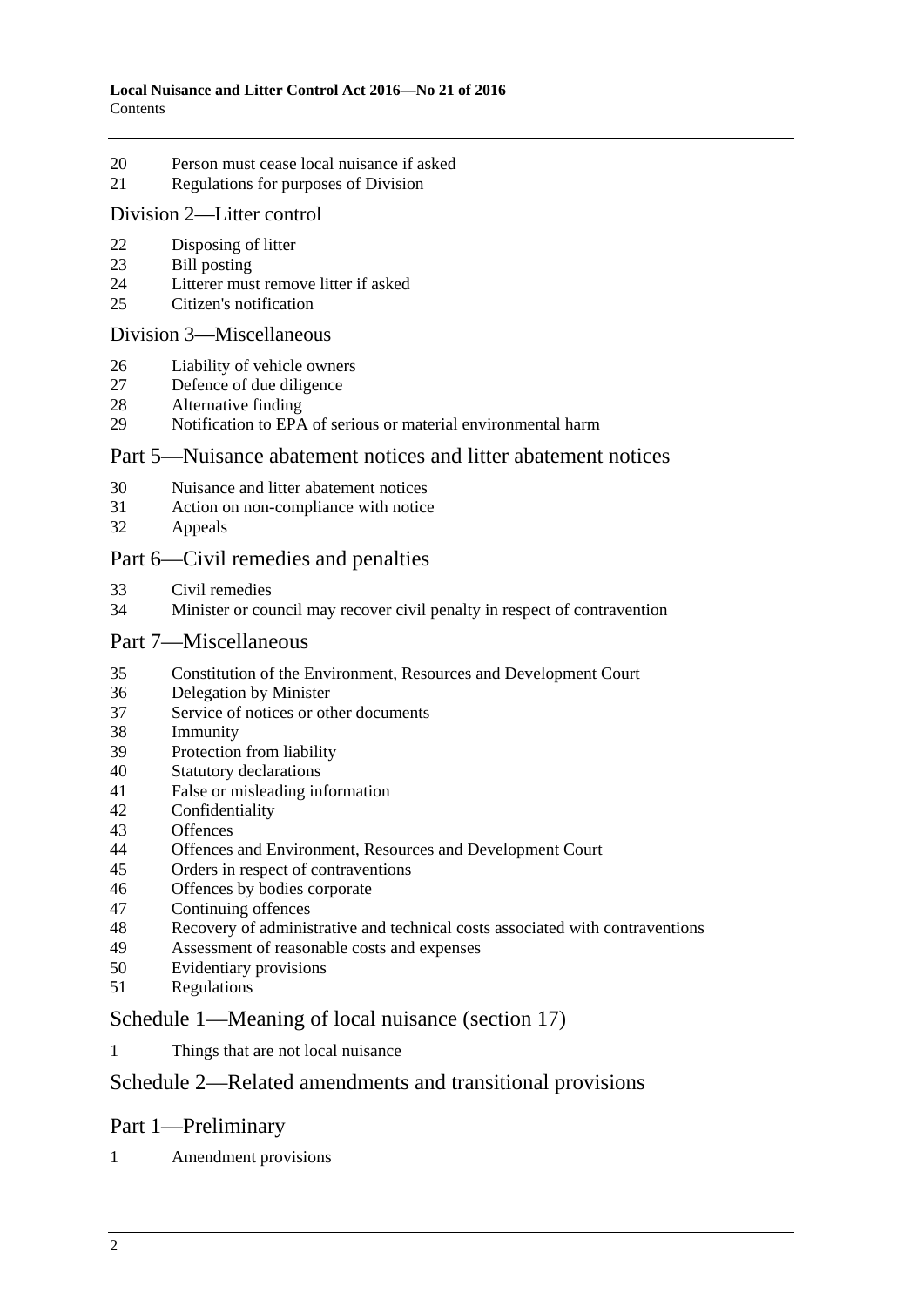## Part 2—Amendment of *Local Government Act 1999*

- 2 [Repeal of section 235](#page-39-2)
- 3 [Amendment of section 236—Abandonment of vehicles](#page-39-3)
- 4 [Repeal of section 240](#page-39-4)
- 5 [Amendment of section 254—Power to make orders](#page-39-5)

Part 3—Amendment of *Motor Vehicles Act 1959*

6 [Amendment of section 139D—Confidentiality](#page-39-6)

Part 4—Amendment of *Summary Offences Act 1953*

7 [Repeal of section 48](#page-39-7)

### Part 5—Transitional provisions

- 8 [Continuation of by-laws under section 240 of the](#page-40-0) *Local Government Act 1999* relating to [bill-posting](#page-40-0)
- 9 [Continuation of orders made under section 254 of the](#page-40-1) *Local Government Act 1999*

## <span id="page-2-0"></span>**The Parliament of South Australia enacts as follows:**

## **Part 1—Preliminary**

### <span id="page-2-1"></span>**1—Short title**

This Act may be cited as the *Local Nuisance and Litter Control Act 2016*.

## <span id="page-2-2"></span>**2—Commencement**

This Act will come into operation on a day to be fixed by proclamation.

### <span id="page-2-3"></span>**3—Interpretation**

In this Act, unless the contrary intention appears—

*amenity value* of an area includes any quality or condition of the area that conduces to its enjoyment;

*authorised officer* means a person appointed to be an authorised officer under [section](#page-6-2) 12:

*class A hazardous litter*—see [section](#page-15-0) 22(5);

*class B hazardous litter*—see [section](#page-15-0) 22(5);

*council* means a council within the meaning of the *[Local Government Act](http://www.legislation.sa.gov.au/index.aspx?action=legref&type=act&legtitle=Local%20Government%20Act%201999) 1999*;

*environment protection policy* has the same meaning as in the *[Environment](http://www.legislation.sa.gov.au/index.aspx?action=legref&type=act&legtitle=Environment%20Protection%20Act%201993)  [Protection Act](http://www.legislation.sa.gov.au/index.aspx?action=legref&type=act&legtitle=Environment%20Protection%20Act%201993) 1993*;

*function* includes a power or duty;

*general litter*—see [section](#page-15-0) 22(5);

*LGA* means the Local Government Association of South Australia;

*litter*—see [section](#page-15-0) 22(5);

*litter abatement notice*—see [section](#page-21-1) 30;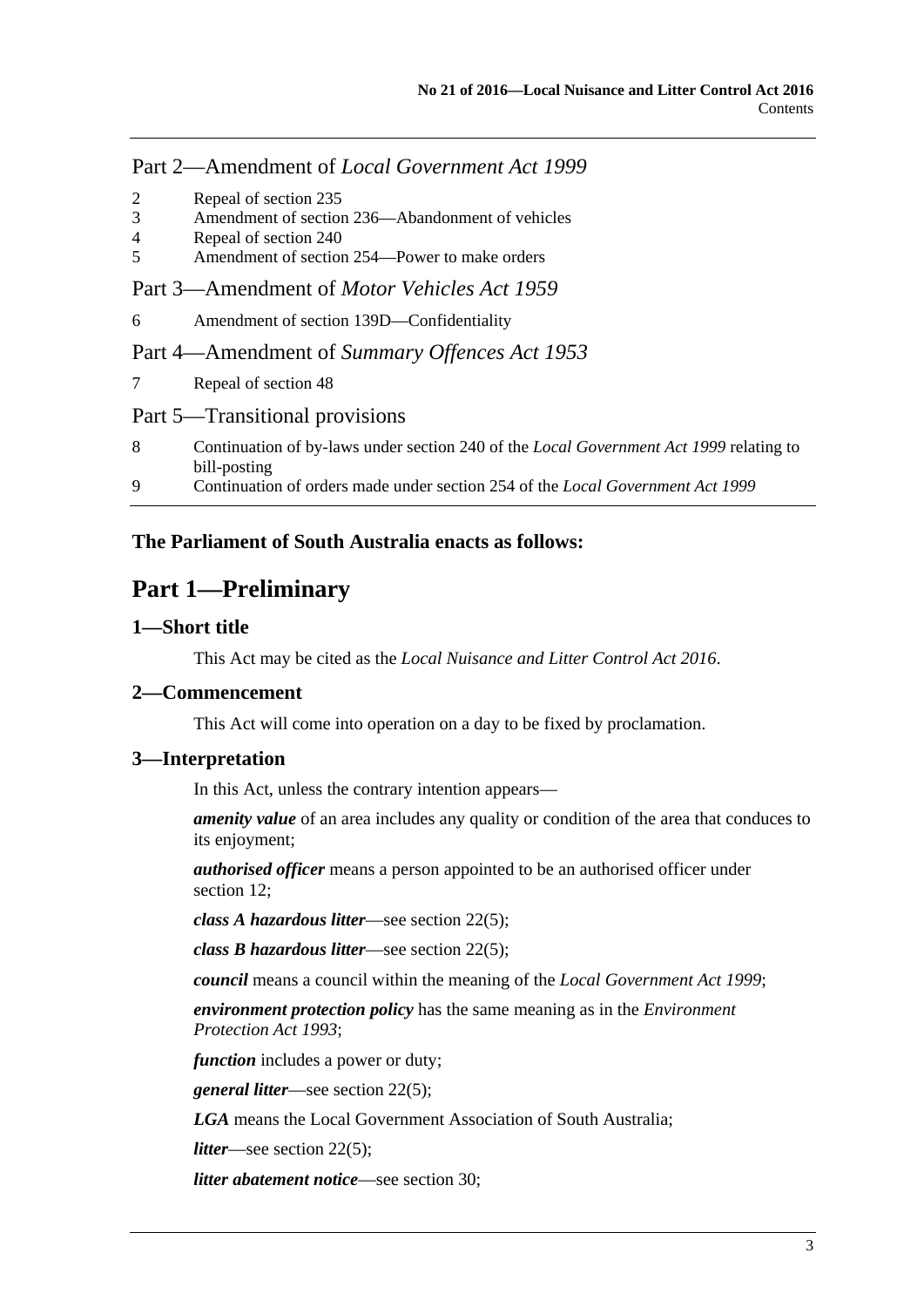*local nuisance*—see [section](#page-11-2) 17;

*nuisance abatement notice*—see [section](#page-21-1) 30;

*owner*—

- (a) in relation to a vessel, has the same meaning as in the *[Harbors and](http://www.legislation.sa.gov.au/index.aspx?action=legref&type=act&legtitle=Harbors%20and%20Navigation%20Act%201993)  [Navigation Act](http://www.legislation.sa.gov.au/index.aspx?action=legref&type=act&legtitle=Harbors%20and%20Navigation%20Act%201993) 1993*, and includes the operator of the vessel within the meaning of that Act;
- (b) in relation to a vehicle within the meaning of the *[Road Traffic Act](http://www.legislation.sa.gov.au/index.aspx?action=legref&type=act&legtitle=Road%20Traffic%20Act%201961) 1961*, has the same meaning as in section 5(1) of the *[Road Traffic Act](http://www.legislation.sa.gov.au/index.aspx?action=legref&type=act&legtitle=Road%20Traffic%20Act%201961) 1961*, and includes the operator of the vehicle within the meaning of that Act;

*premises* means—

- (a) any land, building (including residential premises) or place (including a public place, or a movable building or structure); or
- (b) a part of premises;

*prescribed activity of environmental significance* has the same meaning as in the *[Environment Protection Act](http://www.legislation.sa.gov.au/index.aspx?action=legref&type=act&legtitle=Environment%20Protection%20Act%201993) 1993*;

*public place* has the same meaning as in the *[Road Traffic Act](http://www.legislation.sa.gov.au/index.aspx?action=legref&type=act&legtitle=Road%20Traffic%20Act%201961) 1961*;

*relevant council*, in relation to the commission (or alleged commission) of an offence under this Act, means the council for the area in which the commission (or alleged commission) of the offence occurred;

*road* has the same meaning as in the *[Road Traffic Act](http://www.legislation.sa.gov.au/index.aspx?action=legref&type=act&legtitle=Road%20Traffic%20Act%201961) 1961*;

*road-related area* has the same meaning as in the *[Road Traffic Act](http://www.legislation.sa.gov.au/index.aspx?action=legref&type=act&legtitle=Road%20Traffic%20Act%201961) 1961*;

*vehicle* includes—

- (a) a vessel; and
- (b) a vehicle within the meaning of the *[Road Traffic Act](http://www.legislation.sa.gov.au/index.aspx?action=legref&type=act&legtitle=Road%20Traffic%20Act%201961) 1961*;

*vessel* has the same meaning as in the *[Harbors and Navigation Act](http://www.legislation.sa.gov.au/index.aspx?action=legref&type=act&legtitle=Harbors%20and%20Navigation%20Act%201993) 1993*.

## <span id="page-3-0"></span>**Part 2—Objects and application of Act**

### <span id="page-3-1"></span>**4—Objects of Act**

- (1) The objects of the Act are—
	- (a) to protect individuals and communities from local nuisance; and
	- (b) to prevent littering; and
	- (c) to improve the amenity value of local areas; and
	- (d) to promote the creation and maintenance of a clean and healthy environment.
- (2) The Minister, councils and other persons or bodies involved in the administration of this Act must have regard to, and seek to further, the objects of this Act.

#### <span id="page-3-3"></span><span id="page-3-2"></span>**5—Interaction with other Acts**

(1) Except as specifically provided by this Act, the provisions of this Act are in addition to, and do not limit, the provisions of any other law of the State.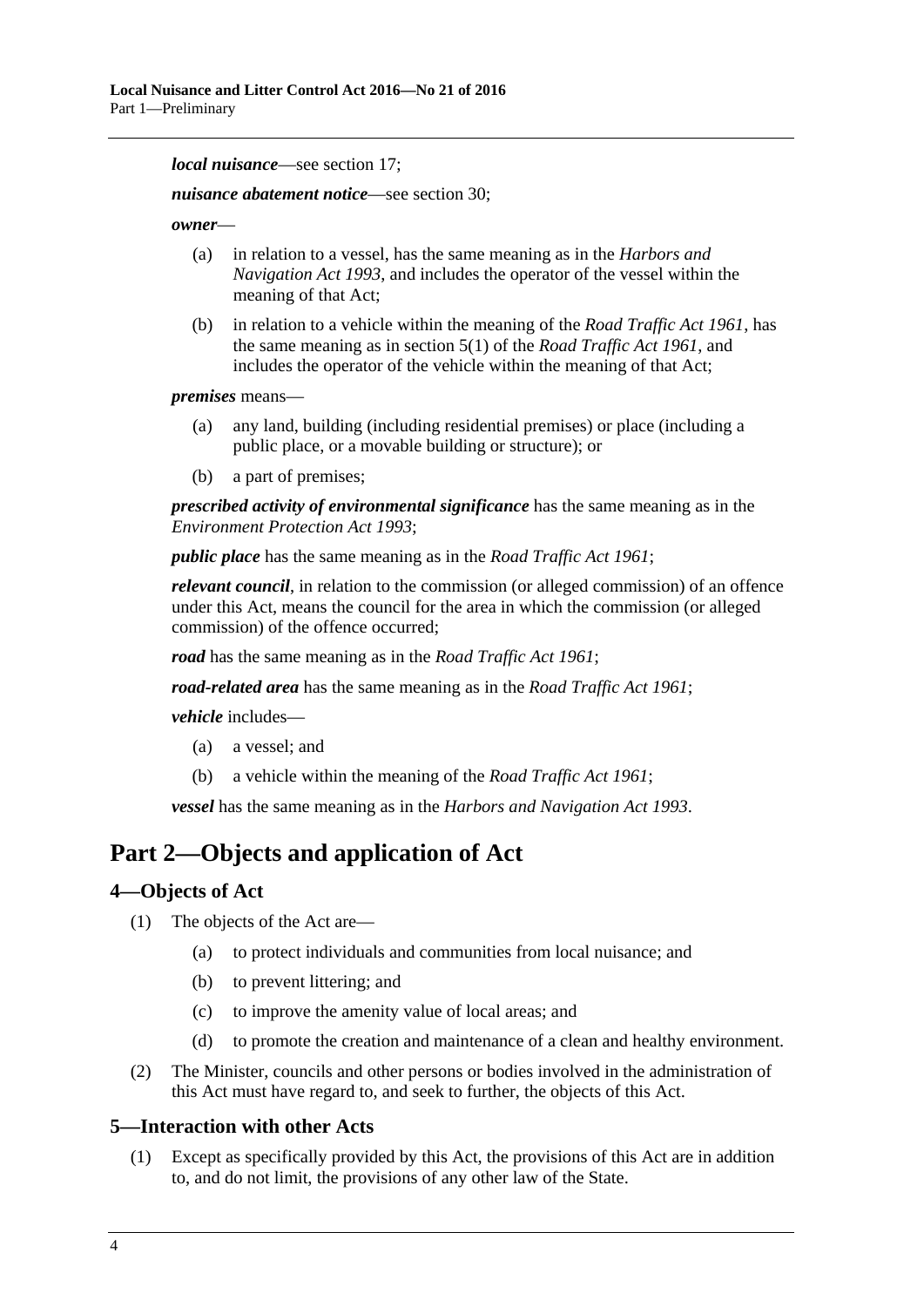- (2) Without limiting the generality of [subsection](#page-3-3) (1), this Act is not intended to be construed so as to prevent any person from being prosecuted under any other enactment for an offence that is also punishable by this Act, or from being liable under any other law of the State to any penalty or punishment that is higher than a penalty or punishment provided by this Act.
- (3) Nothing in this Act affects or limits a right or remedy that exists apart from this Act and compliance with this Act does not necessarily indicate that a common law duty of care has been satisfied.
- (4) Subject to [subsection](#page-4-4) (5), this Act does not apply in relation to an activity authorised by an environmental authorisation within the meaning of the *[Environment Protection](http://www.legislation.sa.gov.au/index.aspx?action=legref&type=act&legtitle=Environment%20Protection%20Act%201993)  Act [1993](http://www.legislation.sa.gov.au/index.aspx?action=legref&type=act&legtitle=Environment%20Protection%20Act%201993)*.
- <span id="page-4-4"></span>(5) This Act applies in relation to the use of a road or road-related area by a vehicle for the purposes of, or in connection with, the following prescribed activities of environmental significance:
	- (a) a waste transport business (category A);
	- (b) a waste transport business (category B);
	- (c) dredging;
	- (d) earthworks drainage.

### <span id="page-4-0"></span>**6—Territorial and extra-territorial application of Act**

- $(1)$  If—
	- (a) a person causes local nuisance within the State by an activity carried on outside the State; and
	- (b) the activity would, if carried on within the State, constitute a contravention of this Act,

the person is liable to a penalty in respect of the contravention as if the activity were carried on by the person within the State.

(2) For the purposes of this section, a reference to carrying on an activity includes a reference to a failure to act.

## <span id="page-4-2"></span><span id="page-4-1"></span>**Part 3—Administration**

## **Division 1—Councils**

### <span id="page-4-5"></span><span id="page-4-3"></span>**7—Functions of councils**

- (1) Subject to this Act, a council is the principal authority for dealing with local nuisance and littering in its area.
- (2) In connection with [subsection](#page-4-5) (1), the following functions are conferred on a council by this Act:
	- (a) to take action to manage local nuisance and littering within its area;
	- (b) to cooperate with any other person or body involved in the administration of this Act;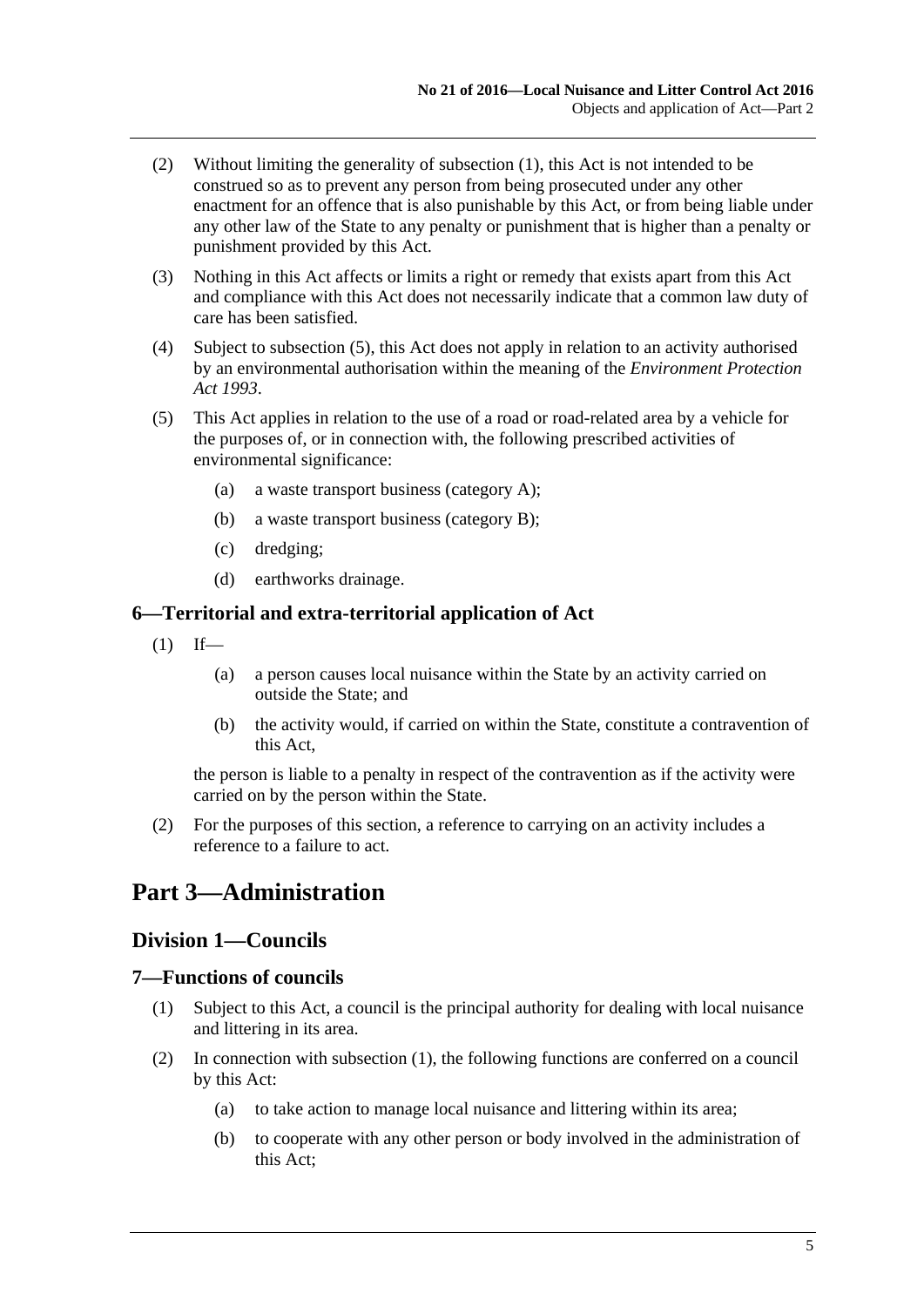- (c) to provide, or support the provision of, educational information within its area to help detect, prevent and manage local nuisance and littering;
- (d) such other functions as are assigned to the council by this Act.
- (3) A council must, in performing its functions under this Act, have regard to—
	- (a) the guidelines adopted or prescribed by regulation for managing unreasonable complainant conduct; and
	- (b) any other guidelines adopted or prescribed by regulation to assist councils in performing their functions.

### <span id="page-5-0"></span>**8—Annual reports by councils**

A council must, in its annual report prepared pursuant to section 131 of the *[Local](http://www.legislation.sa.gov.au/index.aspx?action=legref&type=act&legtitle=Local%20Government%20Act%201999)  [Government Act](http://www.legislation.sa.gov.au/index.aspx?action=legref&type=act&legtitle=Local%20Government%20Act%201999) 1999* in relation to a particular financial year, include details of the performance by the council during that year of functions conferred on it under this Act.

## <span id="page-5-1"></span>**Division 2—Administering bodies**

### <span id="page-5-2"></span>**9—Administering bodies**

- (1) The Governor may make regulations declaring a body to be an administering body for the purposes of the administration or enforcement of this Act either generally or in specified locations or subject to specified conditions.
- (2) The regulations may—
	- (a) provide that this Act or specified provisions of this Act will apply (subject to such conditions, modifications or requirements as may be prescribed by the regulations) in order to confer functions or rights on—
		- (i) an administering body as if it were a council (including a relevant council); or
		- (ii) officers or employees of the administering body as if they were authorised officers of a council; and
	- (b) provide that any fines, penalties or forfeitures recovered in proceedings commenced by an administering body before a court for an offence against this Act must be paid to the administering body.
- (3) The conferral under this section of a function on an administering body or its officers or employees is not, unless the contrary intention is specified in the regulations, to be taken to limit or affect the performance of that function by the Minister, a council or an authorised officer.

#### <span id="page-5-3"></span>**10—Delegation**

- (1) An administering body, may, by instrument executed by the administering body, delegate a function conferred on the administering body under this Division to—
	- (a) a committee of the administering body; or
	- (b) an officer or employee of the administering body; or
	- (c) an officer or employee of the administering body for the time being occupying a particular office or position.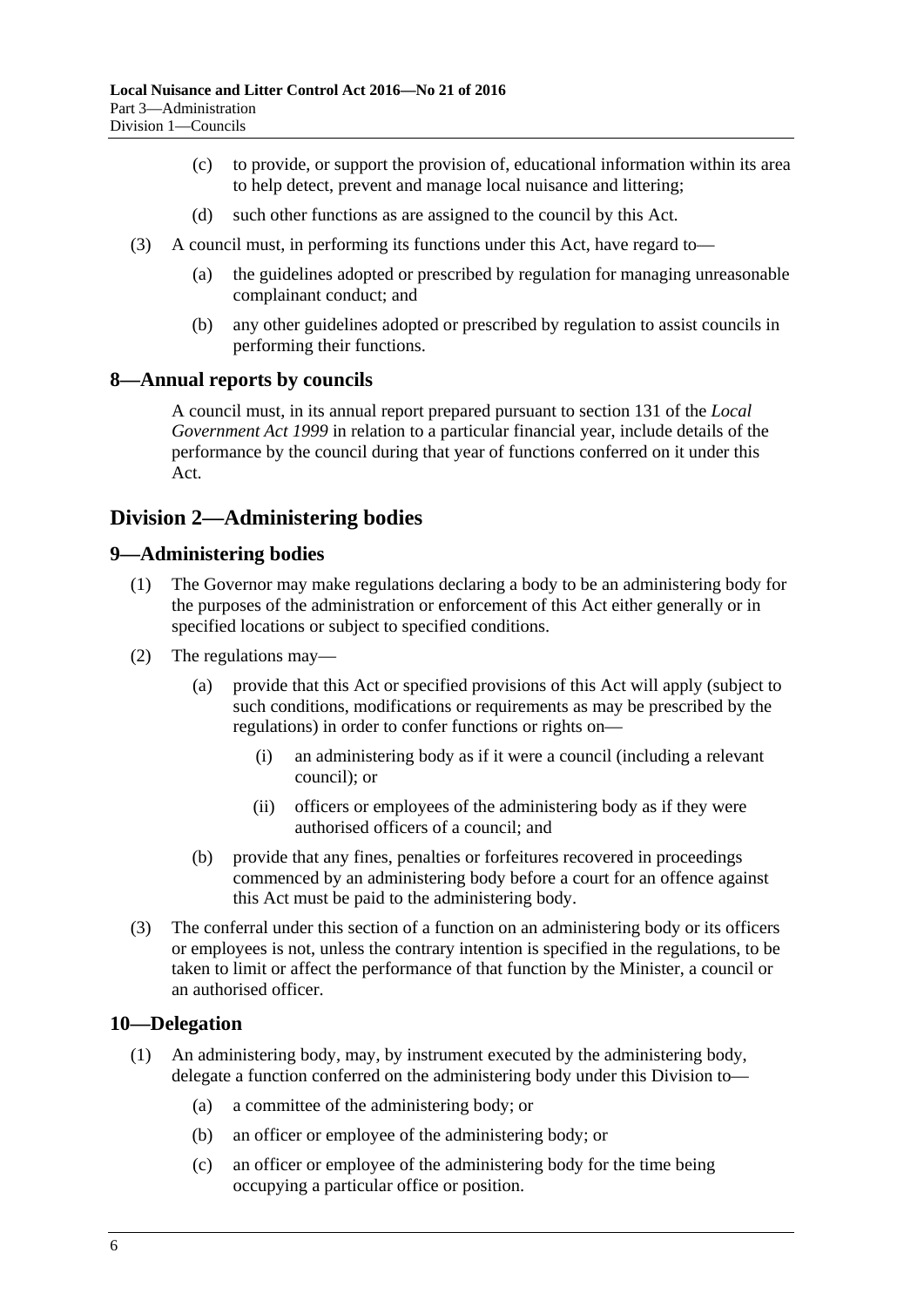- (2) A delegation under this section may be given subject to conditions specified in the instrument of delegation.
- (3) A delegation under this section is revocable at will and does not prevent the administering body from acting in any matter.

## <span id="page-6-4"></span><span id="page-6-0"></span>**11—Periodic reports by administering bodies**

- (1) An administering body must report to the Minister, at such intervals as the Minister requires, on the performance by the body of functions conferred on the body under this Division.
- (2) The Minister must, within 6 sitting days after receiving a report under [subsection](#page-6-4) (1), cause copies of the report to be laid before both Houses of Parliament.

## <span id="page-6-1"></span>**Division 3—Authorised officers**

## <span id="page-6-2"></span>**12—Authorised officers**

- (1) All police officers are authorised officers for the purposes of this Act.
- (2) The Minister may appoint persons to be authorised officers for the purposes of this Act.
- (3) A council may appoint—
	- (a) specified officers or employees of the council; or
	- (b) a specified class of officers or employees of the council,

to be authorised officers for the purposes of this Act.

- (4) An appointment—
	- (a) may be made subject to conditions specified in the instrument of appointment; and
	- (b) is, in the case of an appointment by a council or other appointment of a prescribed class, subject to conditions prescribed by regulation.
- (5) A person may hold an appointment as an authorised officer from more than 1 council.
- (6) The Minister or a council that has made an appointment under this section may, at any time, revoke the appointment, or vary or revoke a condition specified in the instrument of such an appointment or impose a further such condition.

## <span id="page-6-3"></span>**13—Identity cards**

- (1) An authorised officer is not required to be issued with an identity card in the following circumstances:
	- (a) if the authorised officer is a police officer;
	- (b) if the authorised officer is appointed by a council and the Minister has designated a card issued to such an authorised officer by the council as an identity card for the purposes of this Act.
- (2) In any other circumstances, an authorised officer appointed under this Act must be issued with an identity card in a form approved by the Minister—
	- (a) containing the person's name and a recent photograph of the person; and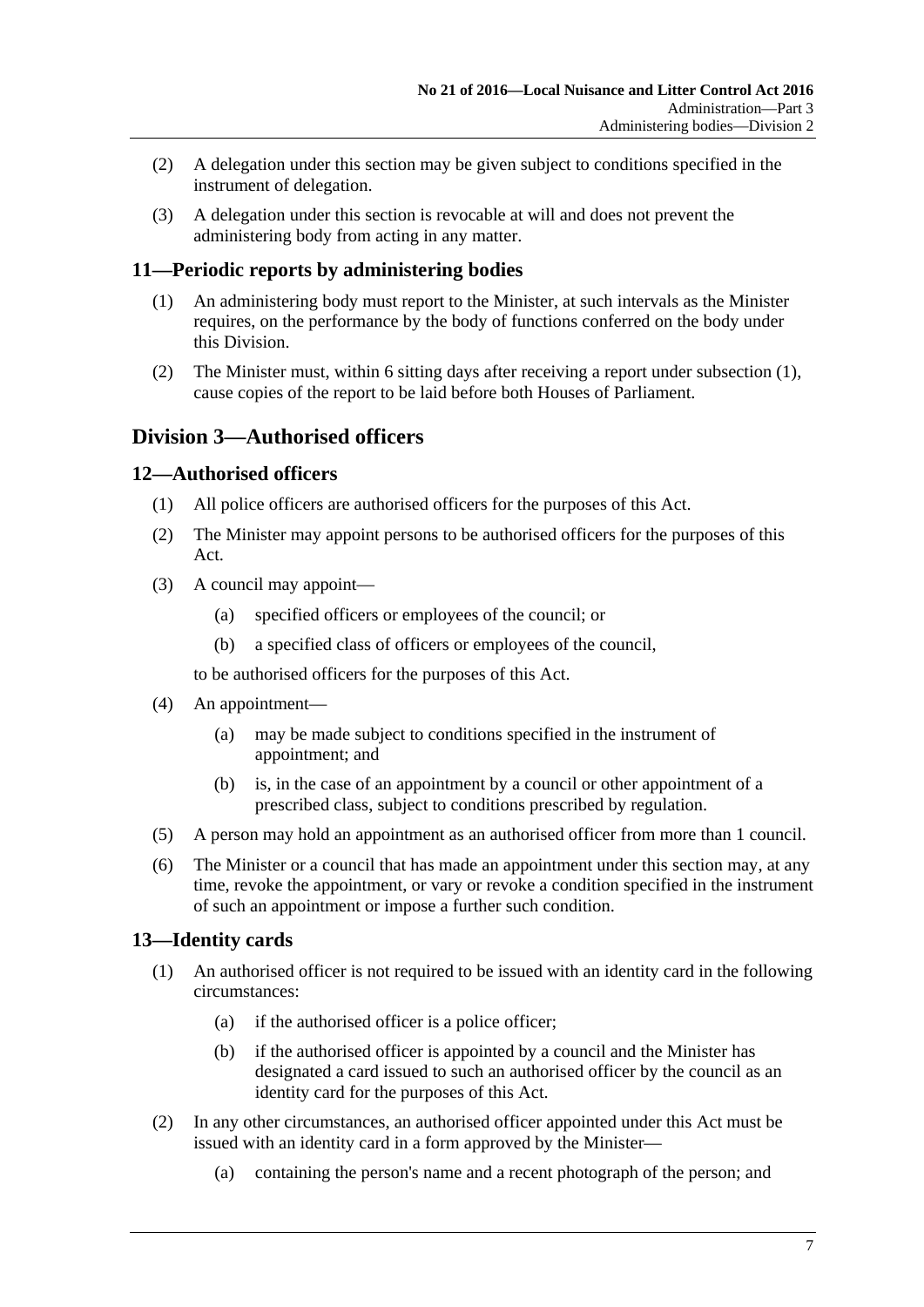- (b) stating that the person is an authorised officer for the purposes of this Act; and
- (c) specifying the name or office of the issuing authority.
- (3) The identity card must be issued as soon as is reasonably practicable after the appointment is made (but an authorised officer is not prevented from exercising powers under this Act just because an identity card is yet to be issued).
- (4) An authorised officer must, at the request of a person in relation to whom the officer intends to exercise any powers under this Act, produce for the inspection of the person his or her identity card (unless the identity card is yet to be issued).

### <span id="page-7-0"></span>**14—Powers of authorised officers**

- (1) An authorised officer may, for any purpose connected with the administration or enforcement of this Act or with the performance, exercise or discharge of a function under this Act—
	- (a) at any reasonable time, enter or inspect any premises or vehicle; and
	- (b) during the course of the inspection of any premises or vehicle—
		- (i) ask questions of any person found in or on the premises or vehicle; and
		- (ii) open a part of, or thing in or on, the premises or vehicle; and
		- (iii) inspect any substance, material or thing found in or on the premises or vehicle; and
		- (iv) take and remove samples of any substance, material or thing found in or on the premises or vehicle; and
		- (v) require any person to produce any plans, specifications, books, papers or documents; and
		- (vi) examine, copy and take extracts from any plans, specifications, books, papers or documents; and
		- (vii) take photographs, films or video recordings; and
		- (viii) take measurements, make notes and carry out tests; and
		- (ix) remove, or seize and retain, any substance, material or thing that has or may have been used in, or may constitute evidence of, a contravention of this Act; and
	- (c) require a person who the authorised officer reasonably suspects has committed, is committing or is about to commit, an offence against this Act, to state the person's full name and usual place of residence and to produce evidence of the person's identity; and
	- (d) require any person to answer any question that may be relevant to the administration or enforcement of this Act; and
	- (e) give directions as to the stopping or movement of a vehicle; and
	- (f) give any other directions reasonably required in connection with the exercise of a power conferred by any of the paragraphs above or otherwise in connection with the administration or enforcement of this Act.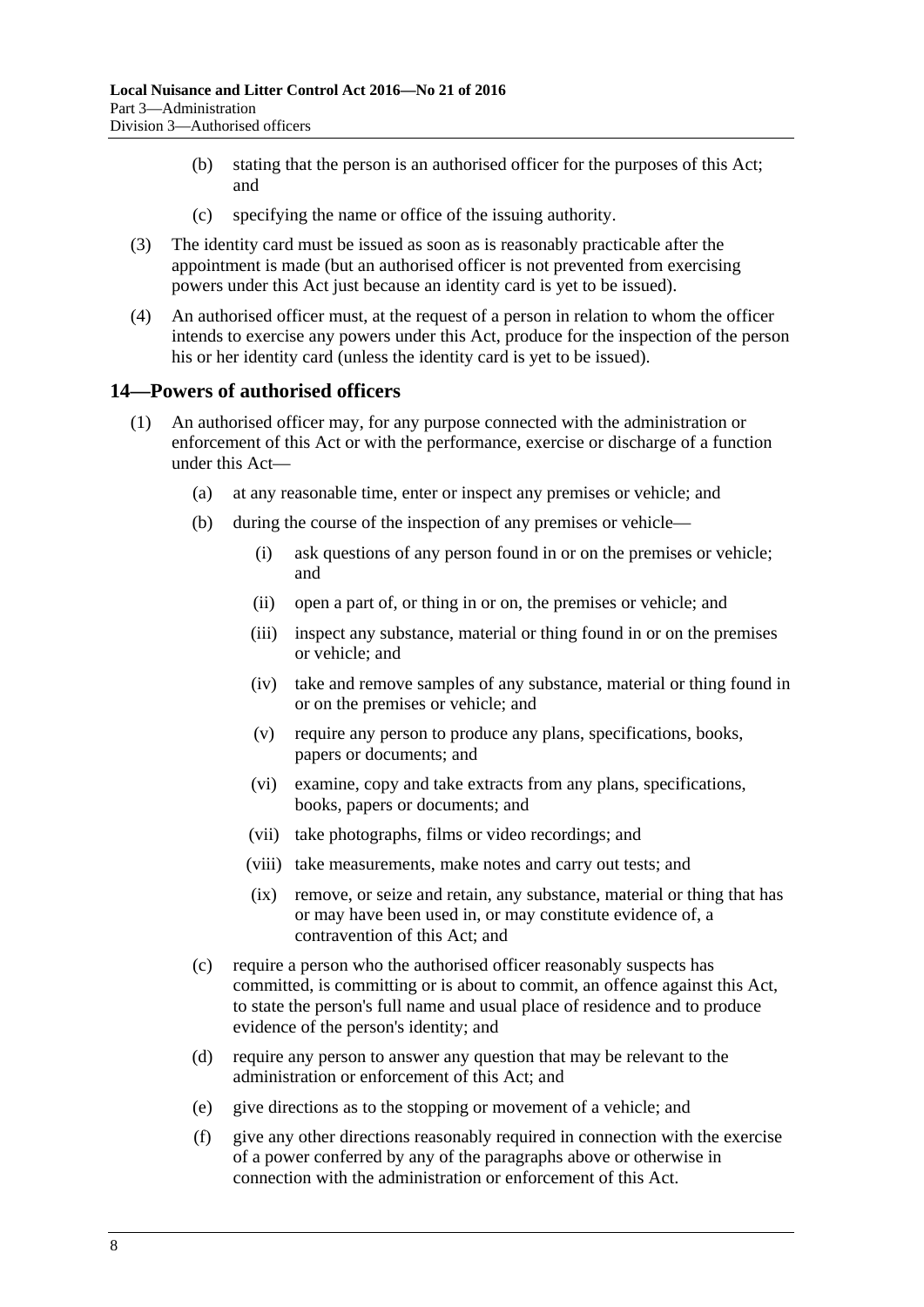- (2) In the exercise of powers under this Act, an authorised officer may be accompanied by such assistants as may be necessary or desirable in the circumstances.
- <span id="page-8-0"></span>(3) An authorised officer may only use reasonable force—
	- (a) to enter any premises or vehicle; or
	- (b) to open a part of, or thing in, the premises or vehicle,

on the authority of a warrant issued by a magistrate or a justice.

- (4) However—
	- (a) an application for a warrant under [subsection](#page-8-0) (3) cannot be made to a justice who is a member, officer or employee of a council; and
	- (b) a magistrate or justice must not issue a warrant under [subsection](#page-8-0) (3) unless satisfied—
		- (i) that there are reasonable grounds to suspect that an offence against this Act has been, is being, or is about to be, committed; or
		- (ii) that the warrant is reasonably required in the circumstances.
- (5) If an authorised officer is inspecting premises or a vehicle under this section, the person in charge of the premises or vehicle must provide such assistance as the authorised officer reasonably requires to facilitate the inspection.
- (6) A person who—
	- (a) hinders or obstructs an authorised officer, or a person assisting an authorised officer, in the exercise of a power under this Act; or
	- (b) uses abusive, threatening or insulting language to an authorised officer, or a person assisting an authorised officer, in the exercise of a power under this Act; or
	- (c) refuses or fails to comply with a requirement or direction of an authorised officer under this Act; or
	- (d) having been asked a question under this section, does not answer the question to the best of his or her knowledge, information and belief; or
	- (e) falsely represents, by words or conduct, that he or she is an authorised officer or other person with powers under this Act,

is guilty of an offence.

Maximum penalty: \$10 000.

- (7) It is not an excuse for a person to refuse or fail to furnish information under this section on the ground that to do so might tend to incriminate the person or make the person liable to a penalty.
- (8) However, if compliance with a requirement to furnish information might tend to incriminate a person or make a person liable to a penalty, then—
	- (a) in the case of a person who is required to produce, or provide a copy of, a document or information—the fact of production, or provision of, the document or the information (as distinct from the contents of the documents or the information); or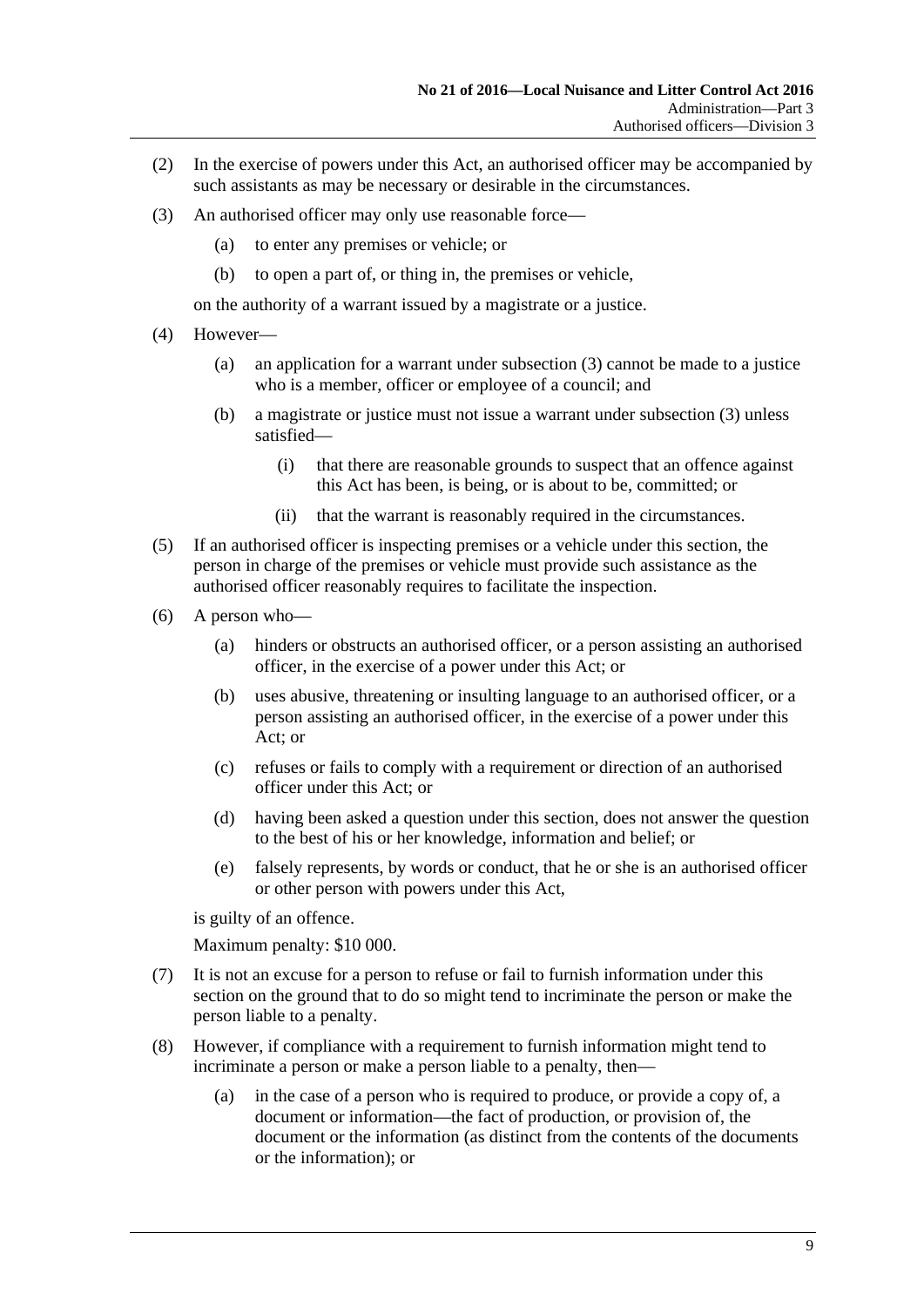(b) in any other case—any answer given in compliance with the requirement,

is not admissible in evidence against the person for an offence or for the imposition of a penalty (other than proceedings in respect of the provision of information that is false or misleading).

- (9) An authorised officer, or a person assisting an authorised officer, who
	- addresses offensive language to any other person; or
	- (b) without lawful authority hinders or obstructs or uses or threatens to use force in relation to any other person,

is guilty of an offence.

Maximum penalty: \$10 000.

### <span id="page-9-0"></span>**15—Limit of area of authorised officers appointed by councils**

An authorised officer appointed by a council may, subject to any conditions of his or her appointment, exercise powers under this Act outside of the council area in the following circumstances:

- (a) subject to [paragraph](#page-9-2) (b), if the powers are to be exercised in another council area—to the extent agreed to, in writing, by the other council;
- <span id="page-9-2"></span>(b) if the authorised officer believes on reasonable grounds that an offence under this Act has been committed within the council area that requires the exercise of powers outside the council area (including within the area of another council or outside the State).

### <span id="page-9-1"></span>**16—Provisions relating to seizure**

- <span id="page-9-3"></span>(1) If a substance, material or thing has been seized under this Division, the following provisions apply:
	- (a) the substance, material or thing seized must be held pending proceedings for an offence against this Act unless the Minister or relevant council (as the case may require), on application, authorises its release to the person from whom it was seized, or to any person who had legal title to it at the time of its seizure, subject to such conditions as the Minister or council thinks fit;
	- (b) if—
		- (i) proceedings are not instituted for an offence against this Act in relation to the substance, material or thing within the prescribed period after its seizure; or
		- (ii) after proceedings have been so instituted and the defendant is not found guilty or convicted of the offence,

the person from whom it was seized is entitled to recover the substance, material or thing or, if it has been destroyed, compensation equal to the market value of the substance, material or thing at the time of its seizure;

(c) an action for the payment of compensation may be brought in any court of competent jurisdiction;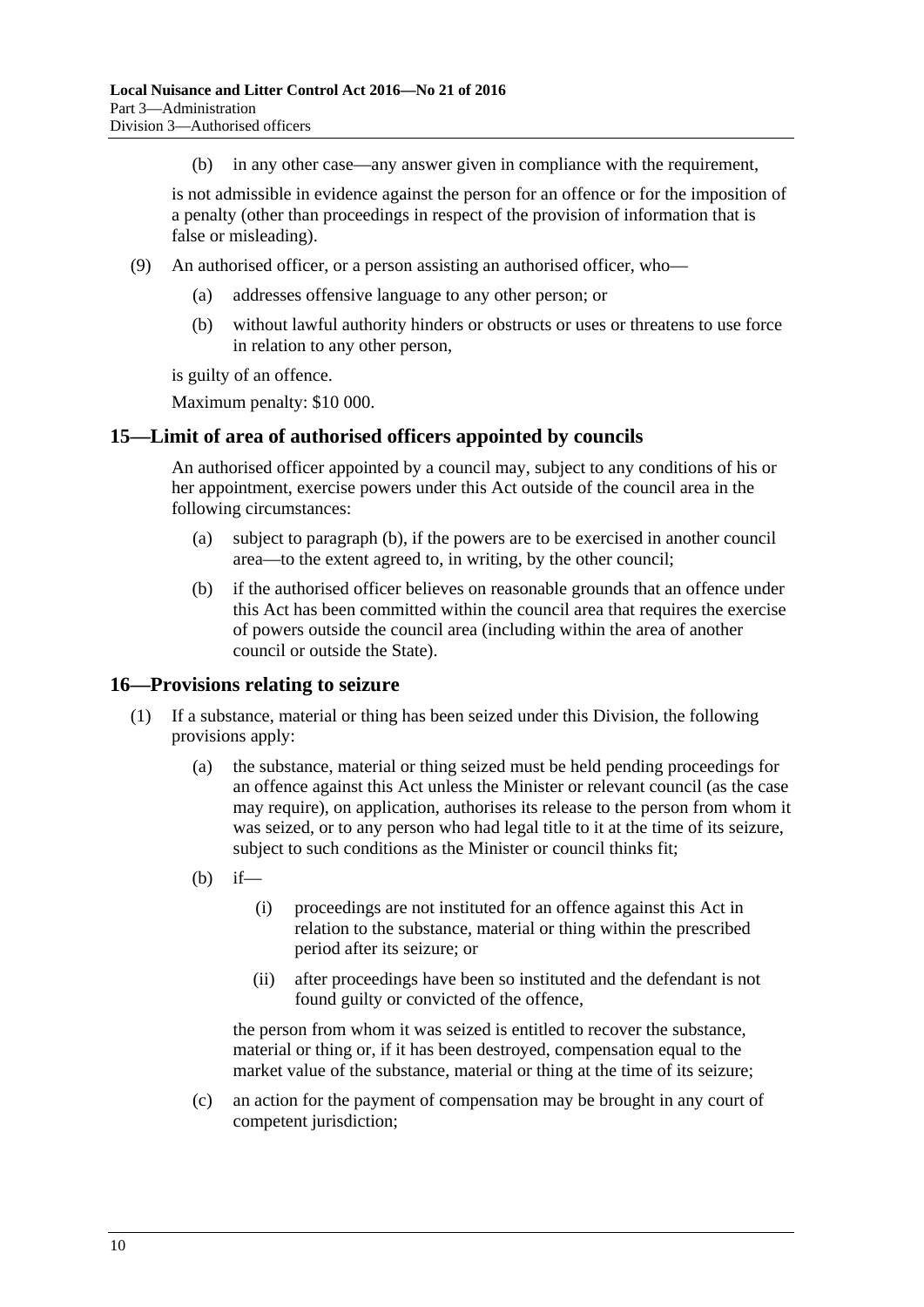- (d) the court by which a person is convicted or found guilty of an offence against this Act in relation to the substance, material or thing may, if the proceedings were instituted within the prescribed period after its seizure, order—
	- (i) that the substance, material or thing be forfeited to the Minister or relevant council; or
	- (ii) if the substance, material or thing has been released pursuant to [paragraph](#page-9-3) (a)—that the person to whom it was released or the defendant pay to the Minister or relevant council (as the case may require) an amount equal to its market value at the time of its seizure as the court thinks fit;
- (e) if a person is, under this section, entitled to recover any substance, material or thing, but the person—
	- (i) fails to do so within 6 months after having been requested to do so by the Minister or relevant council; or
	- (ii) cannot be located within 6 months after reasonable attempts by the Minister or relevant council to do so,

the substance, material or thing is, by force of this section, forfeited to the Minister or council;

- (f) any substance, material or thing forfeited under this section must be disposed of in such manner as the Minister or relevant council (as the case may require) may direct:
- (g) if the substance, material or thing is sold, the proceeds of the sale must—
	- (i) if the sale was directed by the Minister—be paid into the Consolidated Account; or
	- (ii) if the sale was directed by the relevant council—be paid to that council.
- (2) For the avoidance of doubt, this section does not apply in relation to a substance, material or thing—
	- (a) removed or disposed of by or on behalf of the Minister or a council under [section](#page-23-0) 31 (following non-compliance with the requirements of a nuisance abatement notice or litter abatement notice); or
	- (b) removed or disposed of by a council under section 234 of the *[Local](http://www.legislation.sa.gov.au/index.aspx?action=legref&type=act&legtitle=Local%20Government%20Act%201999)  [Government Act](http://www.legislation.sa.gov.au/index.aspx?action=legref&type=act&legtitle=Local%20Government%20Act%201999) 1999*; or
	- (c) collected by a council under section 297 of the *[Local Government Act](http://www.legislation.sa.gov.au/index.aspx?action=legref&type=act&legtitle=Local%20Government%20Act%201999) 1999*.
- (3) In this section—

*prescribed period* means 6 months (or such longer period as the Environment Resources and Development Court may, on application by the Minister or relevant council, allow).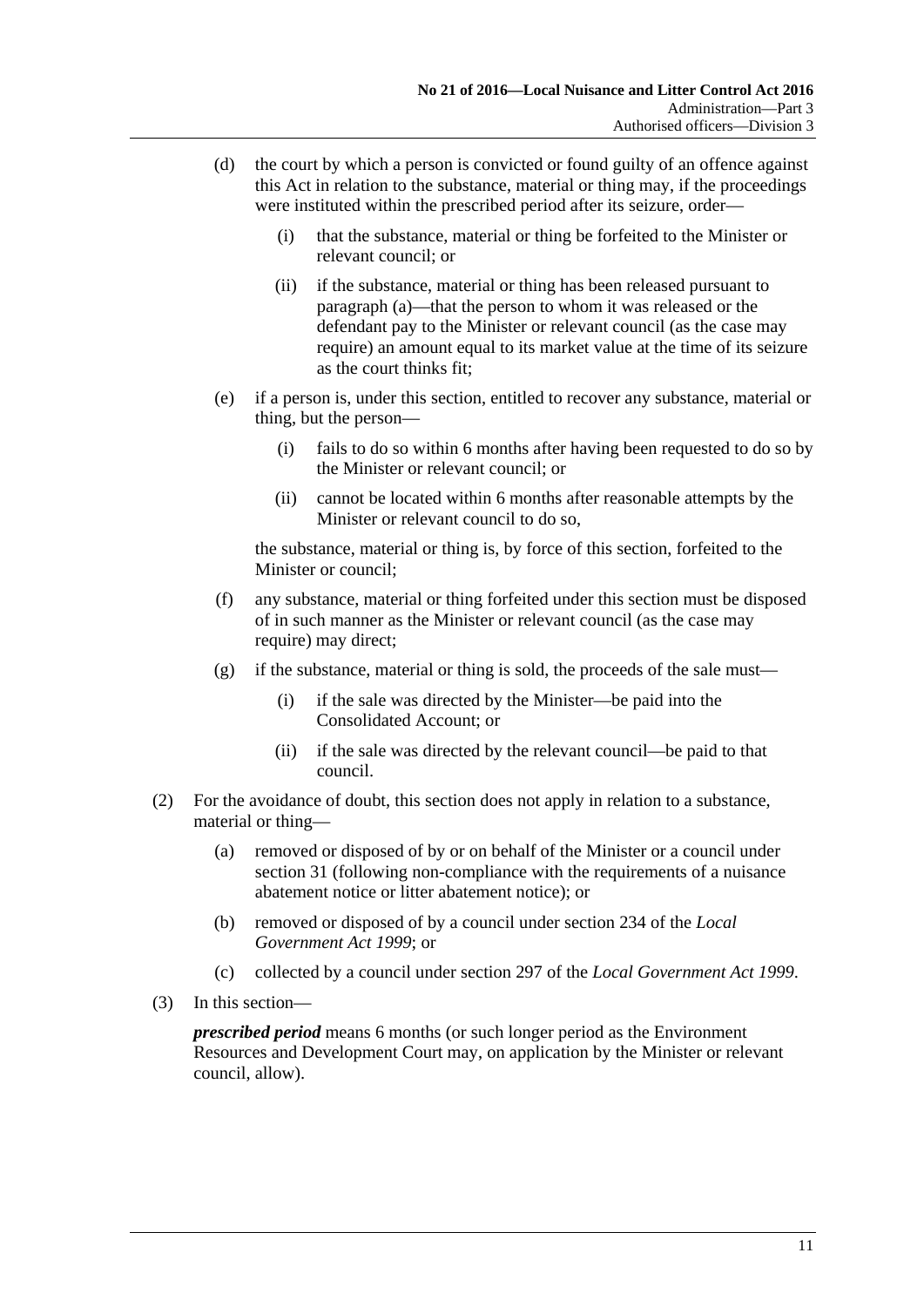## <span id="page-11-0"></span>**Part 4—Offences**

## <span id="page-11-1"></span>**Division 1—Local nuisance**

## <span id="page-11-6"></span><span id="page-11-2"></span>**17—Meaning of local nuisance**

- <span id="page-11-5"></span>(1) For the purposes of this Act, local nuisance is—
	- (a) any adverse effect on an amenity value of an area that—
		- (i) is caused by—
			- (A) noise, odour, smoke, fumes, aerosols or dust; or
			- (B) animals, whether dead or alive; or
			- (C) any other agent or class of agent declared by [Schedule](#page-38-0) 1; and
		- (ii) unreasonably interferes with or is likely to interfere unreasonably with the enjoyment of the area by persons occupying a place within, or lawfully resorting to, the area; or
	- (b) insanitary conditions on premises that unreasonably interfere with or are likely to interfere unreasonably with the enjoyment of premises occupied by persons in the vicinity; or
	- (c) unsightly conditions, of a kind declared by [Schedule](#page-38-0) 1, on premises caused by human activity or a failure to act; or
	- (d) a contravention of, or failure to comply with a provision of an environment protection policy, or of any other Act or law, declared by [Schedule](#page-38-0) 1; or
	- (e) anything declared by [Schedule](#page-38-0) 1 to constitute local nuisance,

<span id="page-11-4"></span>but does not include anything declared by [Schedule](#page-38-0) 1 not to constitute local nuisance.

**Note—**

[Schedule](#page-38-0) 1 may be added to or amended by regulation—see section  $51(2)(a)$  and [\(b\).](#page-36-2)

- (2) For the purposes of [subsection](#page-11-4) (1)(b), conditions on premises will be taken to be insanitary if an authorised officer reasonably believes that—
	- (a) the premises are so filthy or neglected that there is a risk of infestation by rodents or other pests; or
	- (b) offensive material or odours are emitted from the premises.
- (3) In this section—

*animals* includes insects.

## <span id="page-11-3"></span>**18—Causing local nuisance**

(1) A person who carries on an activity intentionally or recklessly and with the knowledge that local nuisance will result is guilty of an offence.

Maximum penalty:

(a) in the case of a body corporate—\$60 000;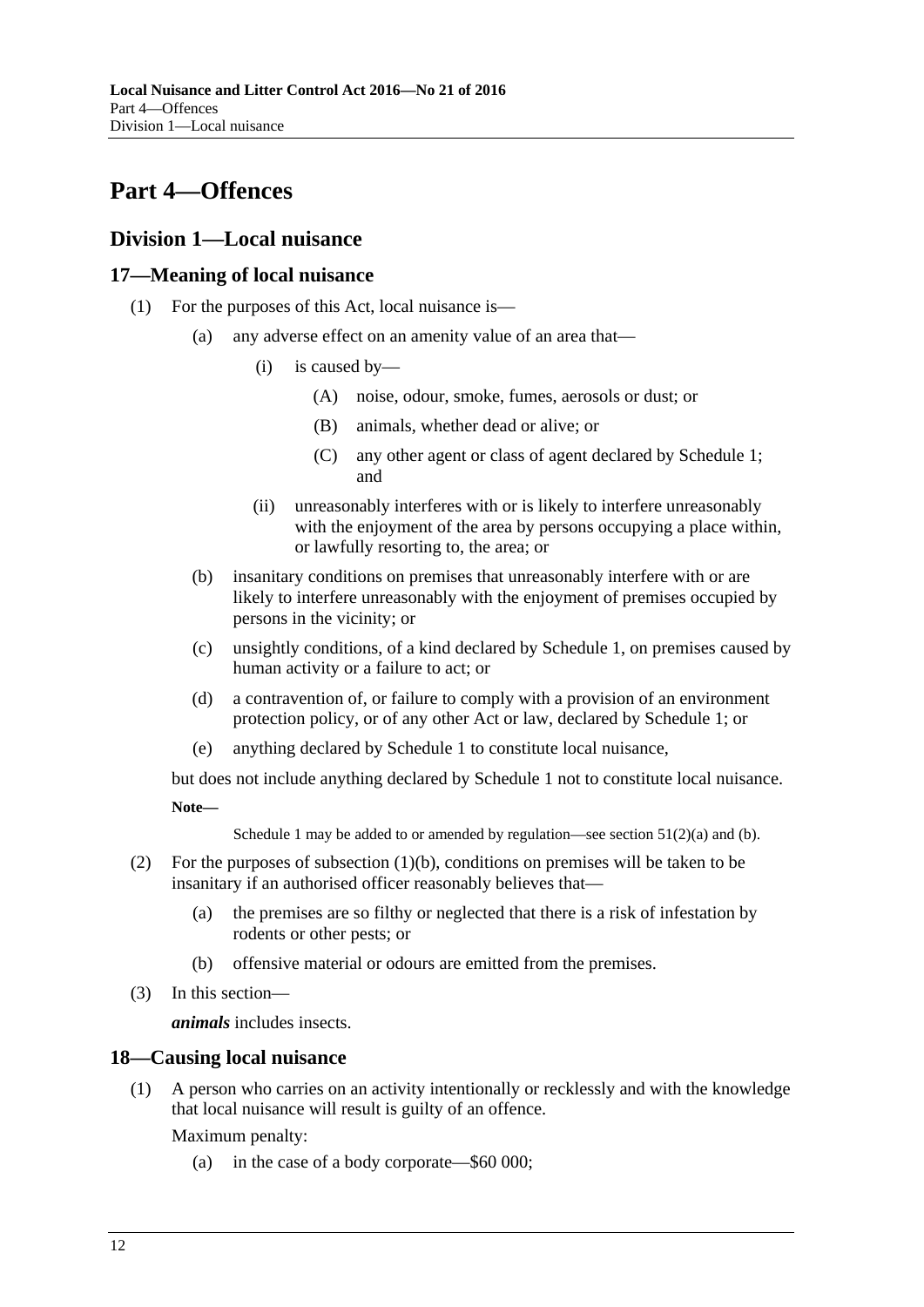- (b) in the case of a natural person—\$30 000.
- (2) A person who carries on an activity that results in local nuisance is guilty of an offence.

Maximum penalty:

- (a) in the case of a body corporate—\$20 000;
- (b) in the case of a natural person—\$10 000.

Expiation fee: \$500.

- (3) For the purposes of this section—
	- (a) the occupier or person in charge of a place at or from which the activity that results in local nuisance is carried on will be taken to have carried on the activity (but without affecting the liability of any other person in respect of the activity);
	- (b) a reference to carrying on an activity includes a reference to a failure to act.

**Note—**

If the activity occurs in, at or from a vehicle or in connection with the use of a vehicle, the owner of the vehicle is, unde[r section](#page-17-3) 26, taken to have committed an offence.

### <span id="page-12-0"></span>**19—Exemptions from application of [section](#page-11-3) 18**

(1) A person will be exempt from the application of [section](#page-11-3) 18 in respect of a specified activity if the council for the area in which the activity is to be carried on declares, by notice in writing, in accordance with this section, that the person is so exempt.

#### **Examples—**

The following are examples of activities for which an exemption may be declared:

- (a) construction or demolition works;
- (b) concerts or events;
- (c) activities using amplified sound.
- (2) An application for a declaration under this section must be made to a council in the manner and form prescribed by regulation and must be accompanied by—
	- (a) a site nuisance management plan containing the details prescribed by regulation; and
	- (b) any other information in connection with the application that the council may require; and
	- (c) a fee of an amount fixed by regulation.
- (3) A council must not make a declaration under this section unless it is satisfied that—
	- (a) there are exceptional circumstances that justify the making of the declaration; and
	- (b) the applicant's nuisance management plan adequately sets out the measures that the person will take to prevent, minimise or address any anticipated adverse effects from the specified activity on the amenity value of the area concerned.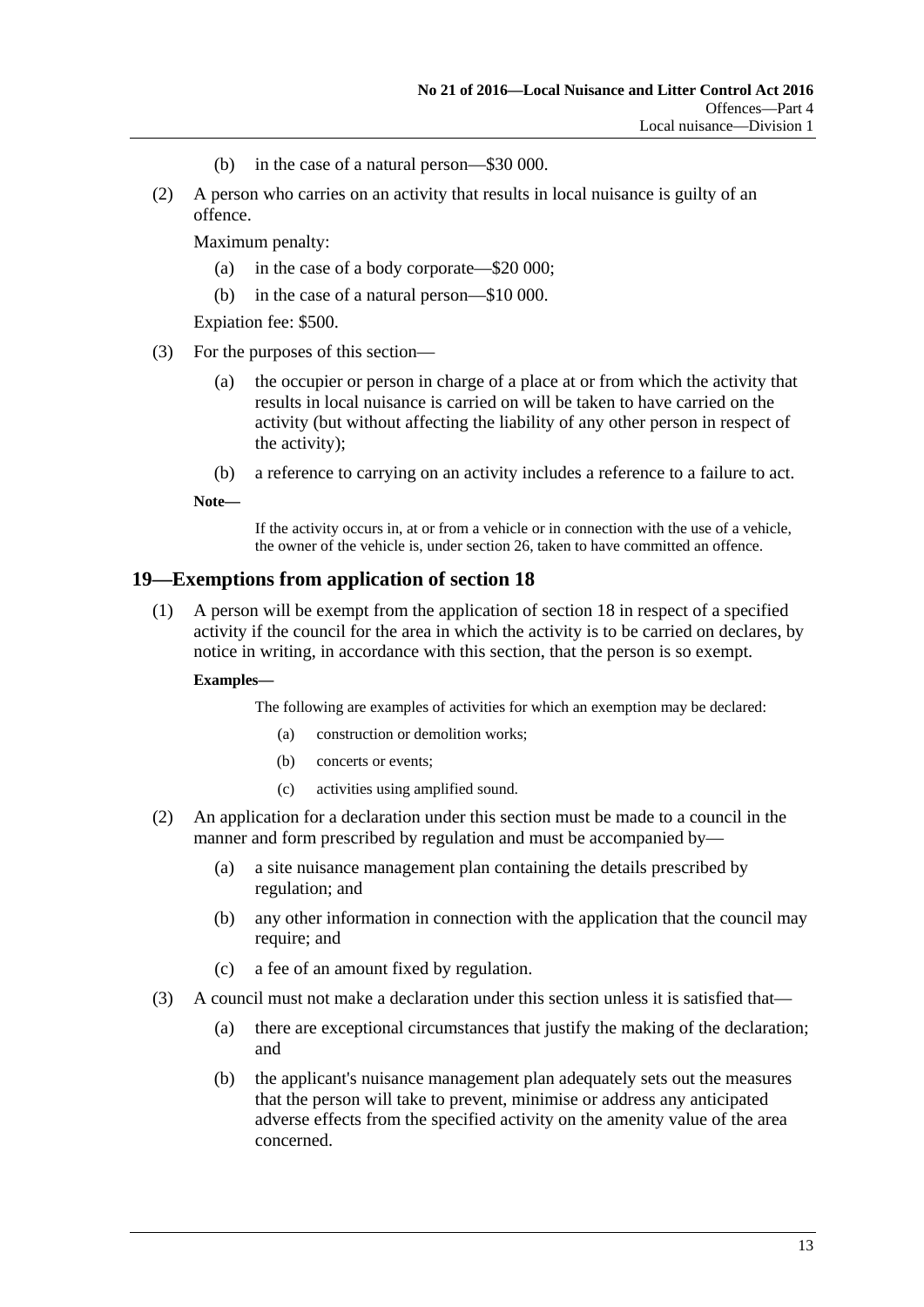- (4) A declaration may be unconditional or subject to conditions, including (but not limited to) conditions relating to—
	- (a) the permitted times or periods of time for carrying on the activity; or
	- (b) the manner of carrying on the activity.
- (5) The council may, by further notice in writing, vary or revoke a declaration under this section.
- (6) A declaration under this section has effect from the date specified in the declaration and remains in force according to its terms for a period not exceeding 3 months specified in the declaration or until revoked by the council.
- (7) A council must publish a declaration made under this section, and any variations of the declaration, on a website determined by the council.

### <span id="page-13-0"></span>**20—Person must cease local nuisance if asked**

A person must, on request by an authorised officer, cease an activity, or remove from premises owned or occupied by the person any substance, material or thing that, in the opinion of the authorised officer, is causing local nuisance.

Maximum penalty: \$5 000.

Expiation fee: \$210.

## <span id="page-13-1"></span>**21—Regulations for purposes of Division**

Regulations may be made for the purposes of this Division and may, without limitation—

- (a) prohibit, restrict or regulate an activity, or the use or sale of a substance, material or thing, or the use or installation of equipment or infrastructure relevant to the prevention or management of local nuisance; and
- (b) prohibit, restrict or regulate the manufacture, possession, transport, storage, use or disposal of a substance, material, equipment or thing that causes local nuisance; and
- (c) provide for the removal or destruction of a substance, material, equipment or thing that causes local nuisance; and
- (d) provide for compliance standards, and testing or monitoring standards, procedures or techniques (including sensory techniques), to be applied or used by authorised officers in detecting or identifying local nuisance; and
- (e) provide for the taking, analysis or testing of samples relevant to detecting, identifying or monitoring local nuisance including—
	- (i) the persons who may take, analyse or test those samples; and
	- (ii) the places where those samples may be analysed or tested; and
	- (iii) the reporting of the results of the analysis or testing of those samples.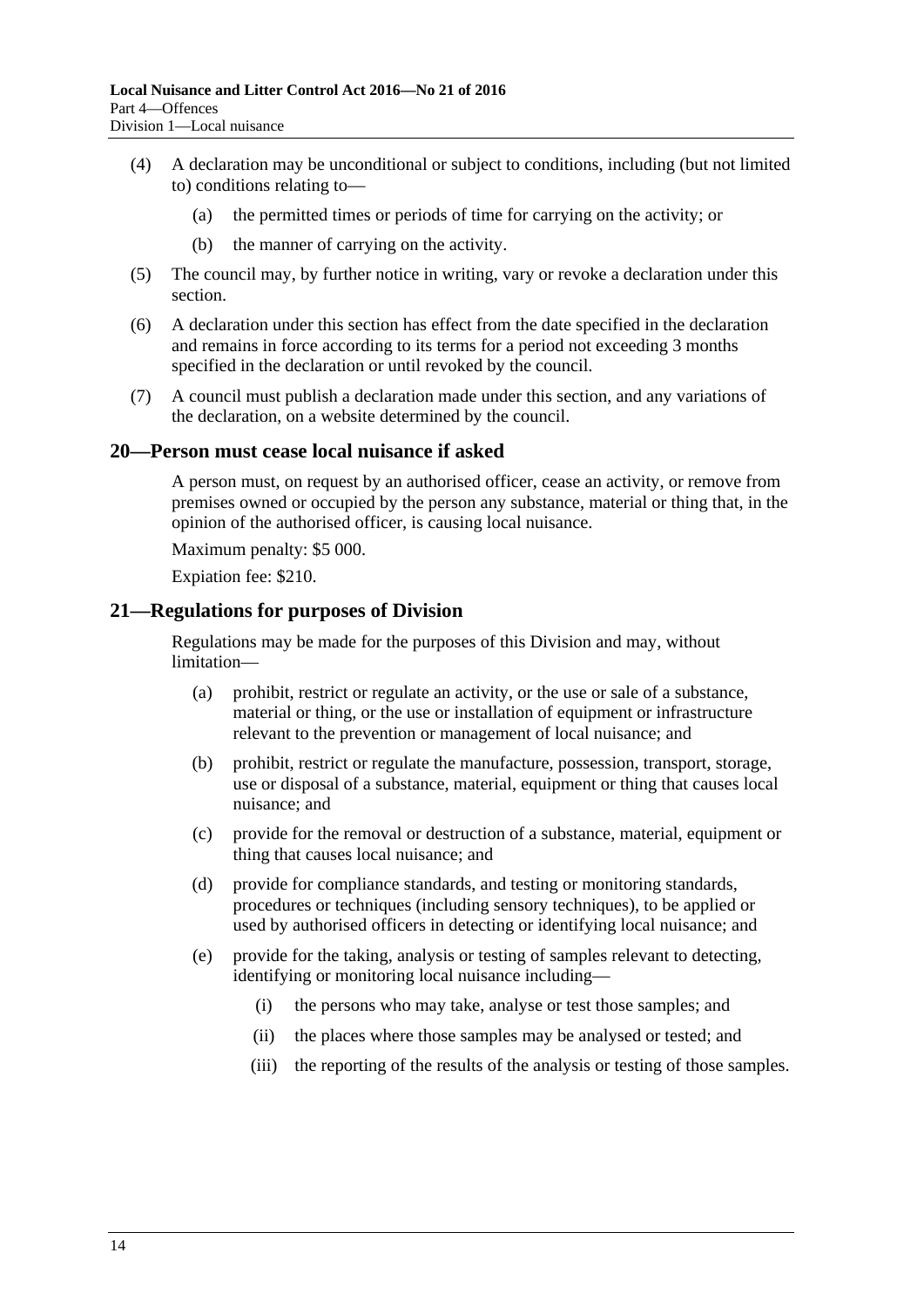## <span id="page-14-0"></span>**Division 2—Litter control**

## <span id="page-14-2"></span><span id="page-14-1"></span>**22—Disposing of litter**

(1) A person must not dispose of litter onto any land or into any waters.

Maximum penalty:

- (a) for an offence involving the disposal of any amount of class A hazardous litter—
	- (i) in the case of a body corporate—\$250 000;
	- (ii) in the case of a natural person—\$120 000 or imprisonment for 2 years;
- (b) for an offence involving the disposal of 50 litres or more of class B hazardous litter or general litter—
	- (i) in the case of a body corporate—\$60 000;
	- (ii) in the case of a natural person—\$30 000 or imprisonment for 6 months;
- (c) for an offence involving the disposal of up to 50 litres of class B hazardous litter—\$10 000;
- (d) for an offence involving the disposal of up to 50 litres of general litter—\$5 000.

Expiation fee:

- (a) for an offence involving the disposal of 50 litres or more of class B hazardous litter or general litter—\$1 000;
- (b) for an offence involving the disposal of up to 50 litres of class B hazardous litter—\$500;
- (c) for an offence involving the disposal of up to 50 litres of general litter—\$210.
- (2) For the purposes of [subsection](#page-14-2) (1)—
	- (a) if litter is discarded, deposited, blows or falls from premises or a vehicle onto land or into waters, it is taken to have been disposed of onto the land or into the waters; and
	- (b) a person will be taken to have disposed of litter onto land or into waters if the person caused or allowed the litter to be disposed of onto the land or into the waters; and
	- (c) the occupier or person in charge of a place from which litter is discarded or deposited or blows or falls will be taken to have disposed of the litter (but without affecting the liability of any other person in respect of the disposal).

**Note—**

If the disposal of litter occurs from a vehicle or in connection with the use of a vehicle, the owner of the vehicle is, under [section](#page-17-3) 26, taken to have committed an offence.

- (3) However, [subsection](#page-14-2) (1) does not apply to the disposal of litter—
	- (a) in a council area—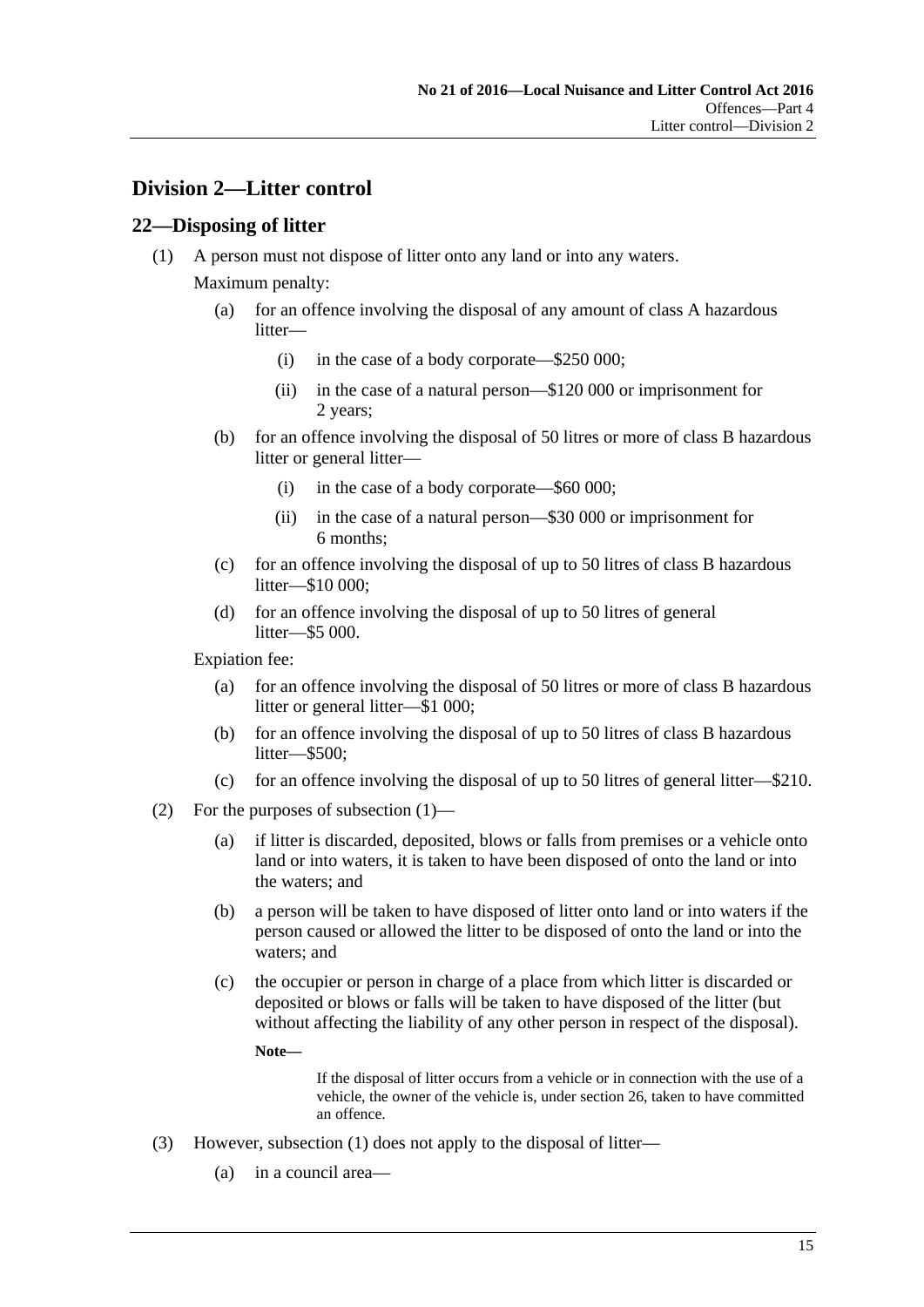- (i) in a bin or other receptacle provided by the council for litter of that kind; or
- (ii) in some other manner approved or authorised by the council; or
- (b) at a depot, facility or works of a kind described in Schedule 1 Part A clause 3 of the *[Environment Protection Act](http://www.legislation.sa.gov.au/index.aspx?action=legref&type=act&legtitle=Environment%20Protection%20Act%201993) 1993* at which such material is received; or
- (c) if the litter consists of a vehicle to which section 236 and 237 of the *[Local](http://www.legislation.sa.gov.au/index.aspx?action=legref&type=act&legtitle=Local%20Government%20Act%201999)  [Government Act](http://www.legislation.sa.gov.au/index.aspx?action=legref&type=act&legtitle=Local%20Government%20Act%201999) 1999* applies; or
- (d) in accordance with an approval, consent, licence, permit, exemption or other authorisation or entitlement granted by a council or granted under any Act or law of this State or the Commonwealth.
- (4) In any proceedings where it is alleged that a person contravened [subsection](#page-14-2) (1), it will be a defence if it is proved that—
	- (a) the litter was disposed of on that person's property or on some other person's property with that other person's consent; or
	- (b) the disposal was accidental and the person has, as soon as becoming aware of the disposal, taken all reasonable steps to retrieve the litter.
- <span id="page-15-0"></span>(5) In this section, unless the contrary intention appears—

*class A hazardous litter* means domestic or commercial waste comprised of—

- (a) asbestos;
- (b) material containing asbestos;
- (c) any substance, material or thing of a kind prescribed by regulation;
- (d) a combination of litter referred to in a preceding paragraph of this definition and any other litter;

*class B hazardous litter* means—

- (a) when disposed of onto land or into waters—
	- (i) live cigarettes or cigarette butts;
	- (ii) used syringes;
	- (iii) waste glass (whether or not broken);
	- (iv) any substance, material or thing of a kind prescribed by regulation;
	- (v) a combination of litter referred to in a preceding paragraph of this definition and general litter;
- (b) when disposed of into waters—any disused or decommissioned vehicle, appliance or device or part of such a vehicle, appliance or device or any other structure or thing that an authorised officer reasonably suspects is being used, or is intended for use, in the waters as an artificial reef;

*general litter* means any solid or liquid domestic or commercial waste, and includes, without limitation—

- (a) cigarettes or cigarette butts;
- (b) chewing gum;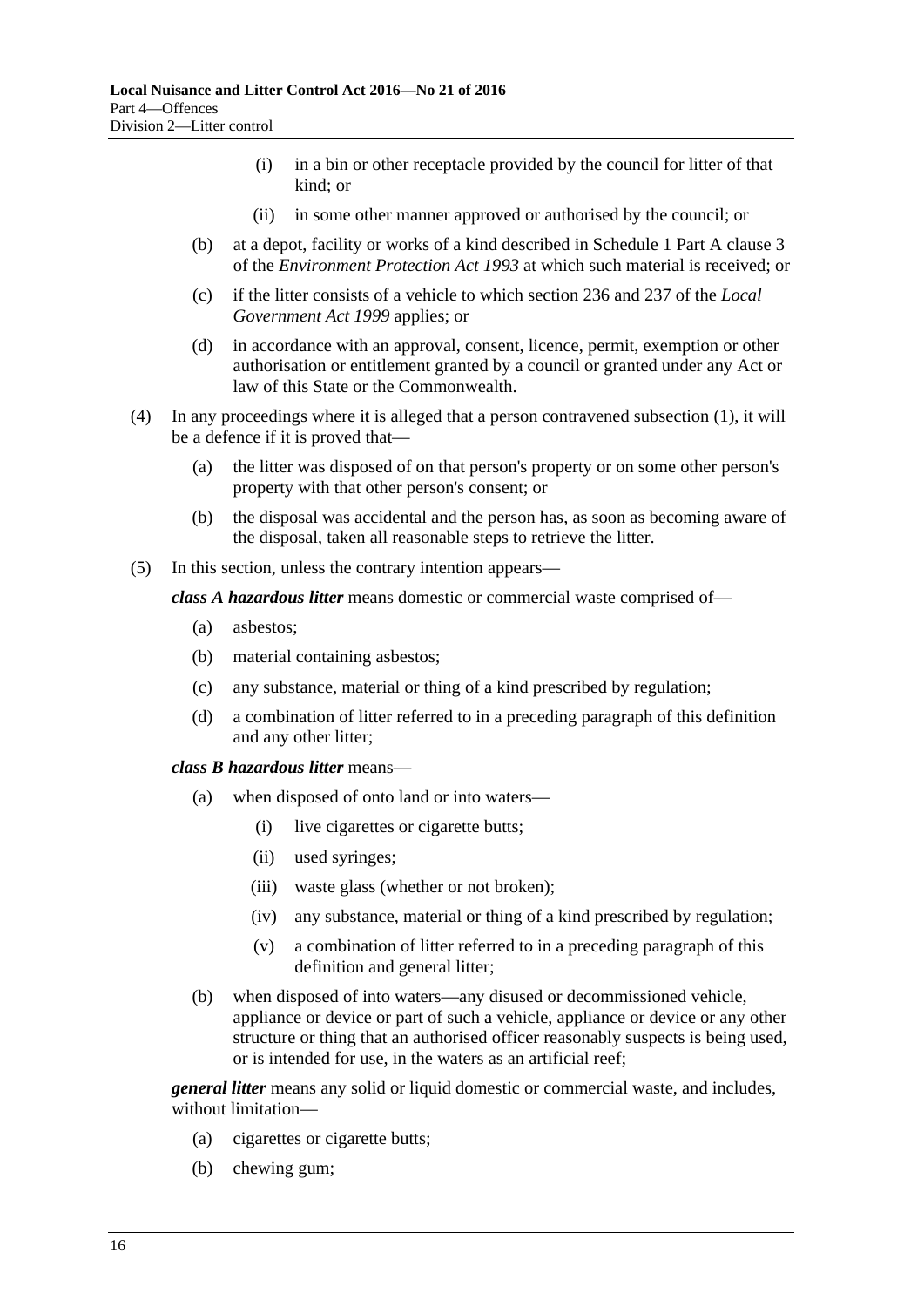- (c) food or food scraps;
- (d) beverage containers;
- (e) packaging;
- (f) clothing, footwear or other personal accessories or personal items;
- (g) furniture;
- (h) garden cuttings or clippings or other plant matter;
- (i) garden landscaping material;
- (j) dead or diseased animals;
- (k) vehicles or vehicle parts;
- (l) machinery or equipment used in farming or agriculture;
- (m) demolition material (including, but not limited to, clay, concrete, rock, sand, soil or other inert mineralogical matter);
- (n) building or construction material or equipment;
- (o) any material or thing used or generated in the course of carrying on a prescribed activity of environmental significance;
- (p) any substance, material or thing of a kind prescribed by regulation,

but does not include hazardous litter;

*hazardous litter* means class A hazardous litter or class B hazardous litter;

*litter* means general litter or hazardous litter;

*surface waters* means—

- (a) marine waters within the meaning of the *[Environment Protection Act](http://www.legislation.sa.gov.au/index.aspx?action=legref&type=act&legtitle=Environment%20Protection%20Act%201993) 1993*; and
- (b) naturally occurring inland waters; and
- (c) artificially created bodies of water or streams that are for public use or enjoyment;

*waste* has the same meaning as in the *[Environment Protection Act](http://www.legislation.sa.gov.au/index.aspx?action=legref&type=act&legtitle=Environment%20Protection%20Act%201993) 1993*;

*waters* means surface waters or underground waters.

#### <span id="page-16-1"></span><span id="page-16-0"></span>**23—Bill posting**

(1) A person must not post a bill on property without the consent of the owner or occupier of the property.

Maximum penalty: \$10 000.

Expiation fee: \$315.

- <span id="page-16-2"></span>(2) If a bill is posted on property in contravention of [subsection](#page-16-1) (1), a person who distributed or authorised the distribution of the bill for posting is guilty of an offence. Maximum penalty:
	- (a) in the case of a body corporate—\$20 000;
	- (b) in the case of a natural person—\$10 000.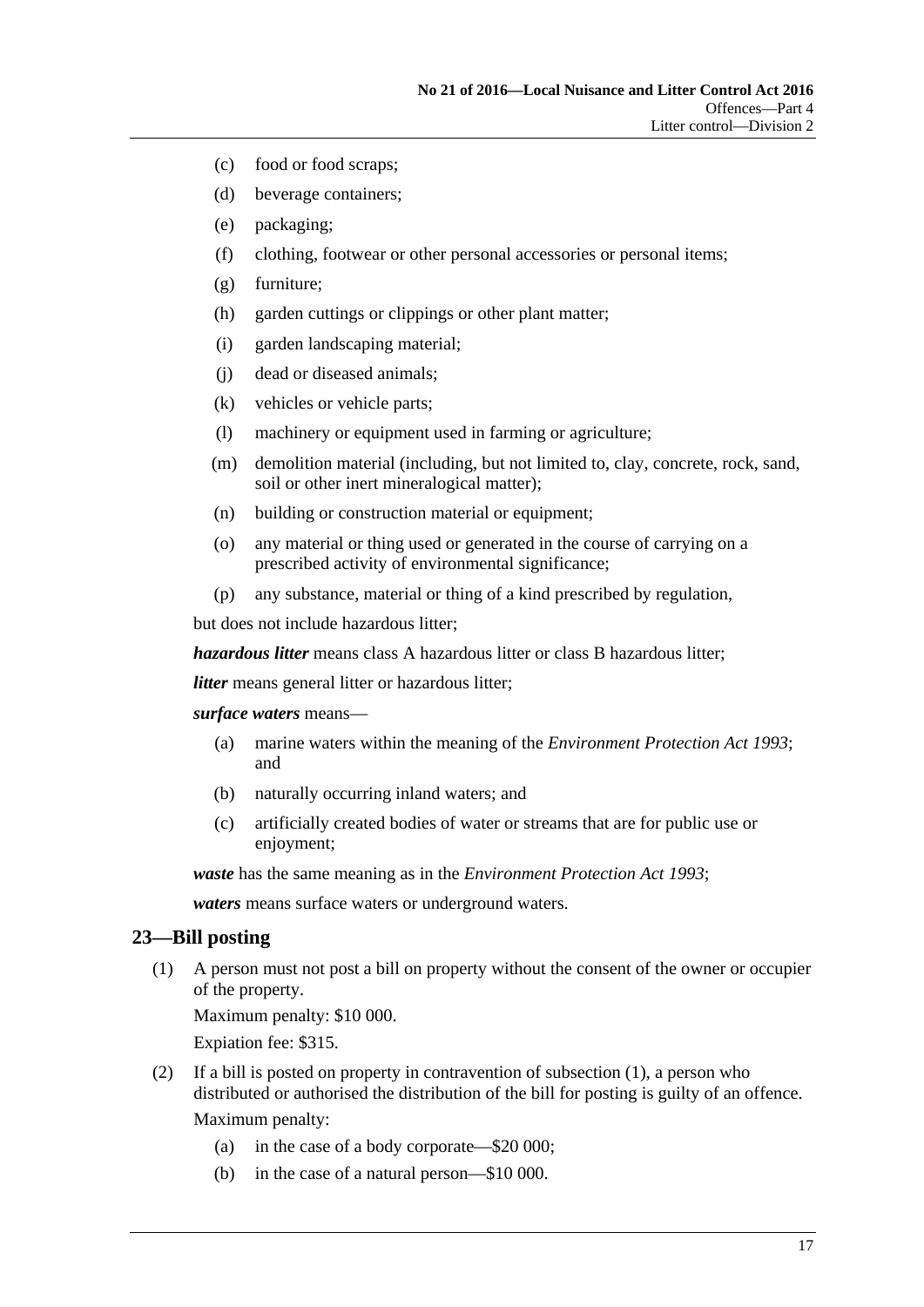- (3) In any proceedings where it is alleged that a person contravened [subsection](#page-16-2) (2), it will be a defence if it is proved that the person did not foresee and could not reasonably be expected to have foreseen the likelihood that such bills would be posted without consent.
- (4) If a person is convicted of an offence against [subsection](#page-16-1)  $(1)$  or  $(2)$ , the court may order the offender to pay to the owner or occupier of the relevant property such compensation for loss or damage caused to the property by the commission of the offence as the court considers just.
- (5) In this section—

*bill* includes a flyer, brochure or poster containing promotional material, and includes anything declared by regulation to be a bill, but does not include anything declared by regulation not to be a bill.

## <span id="page-17-0"></span>**24—Litterer must remove litter if asked**

A person must, on request by an authorised officer, remove a bill posted on property, or any other litter disposed of, by that person in contravention of this Division and dispose of it as directed by the authorised officer.

Maximum penalty: \$5 000.

Expiation fee: \$210.

## <span id="page-17-1"></span>**25—Citizen's notification**

- (1) A person who reasonably suspects another person of having committed an offence against this Division may notify the Minister or the relevant council of that suspicion by forwarding a report (a *citizen's notification*) to the Minister or the council in the form (which may be electronic), and containing the details (which may include images), prescribed by regulation.
- (2) In any proceedings, a citizen's notification constitutes evidence of the matters contained in that notification.

## <span id="page-17-2"></span>**Division 3—Miscellaneous**

## <span id="page-17-4"></span><span id="page-17-3"></span>**26—Liability of vehicle owners**

- (1) Subject to this Part, if—
	- (a) an activity is carried on—
		- (i) in, at or from a vehicle; or
		- (ii) in connection with the use of a vehicle; and
	- (b) the activity results in an offence against [section](#page-11-3) 18, [22](#page-14-1) or [23](#page-16-0) (a *principal offence*),

the owner of the vehicle is guilty of an offence against this section and is liable to the same penalty as is prescribed for the principal offence and the expiation fee (if any) that is fixed for the principal offence also applies in relation to the offence against this section.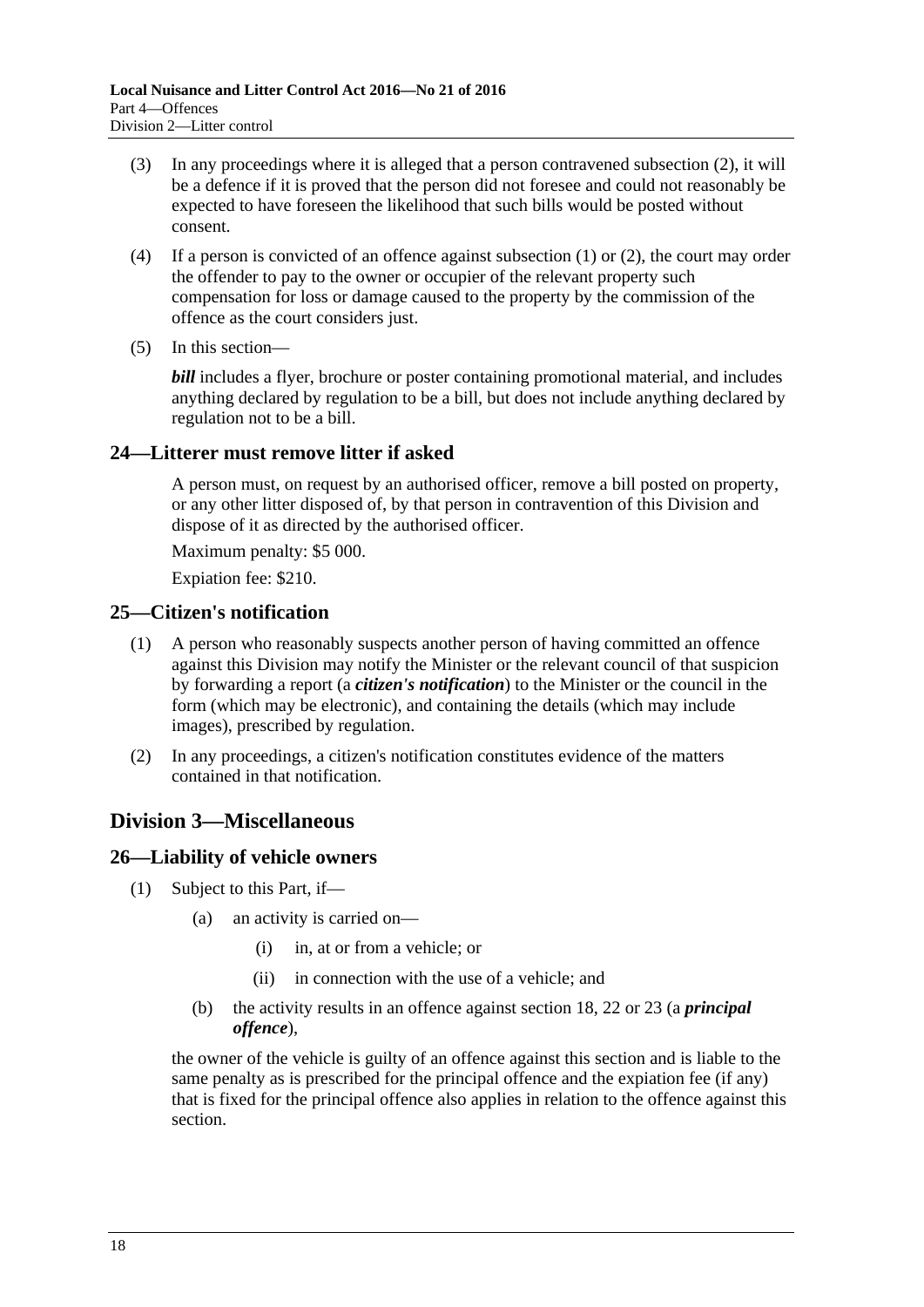- (2) The owner of a vehicle and the person who committed the principal offence (the *alleged principal offender*) are not both liable through the operation of this section to be found guilty of, or to expiate, an offence arising out of the same circumstances, and consequently a finding of guilt in relation to, or expiation by, the owner exonerates the alleged principal offender and conversely a finding of guilt in relation to, or expiation by, the alleged principal offender exonerates the owner.
- <span id="page-18-0"></span>(3) An expiation notice or expiation reminder notice given under the *[Expiation of](http://www.legislation.sa.gov.au/index.aspx?action=legref&type=act&legtitle=Expiation%20of%20Offences%20Act%201996)  [Offences Act](http://www.legislation.sa.gov.au/index.aspx?action=legref&type=act&legtitle=Expiation%20of%20Offences%20Act%201996) 1996* to the owner of a vehicle for an alleged offence against this section involving the vehicle must be accompanied by a notice inviting the owner, if he or she was not the alleged principal offender, to provide the council or officer specified in the notice, within the period specified in the notice, with a statutory declaration—
	- (a) setting out the name and address of the person who the owner believes to have been the alleged principal offender; or
	- (b) if he or she had transferred ownership of the vehicle to another prior to the time of the alleged principal offence and has complied with the *[Motor](http://www.legislation.sa.gov.au/index.aspx?action=legref&type=act&legtitle=Motor%20Vehicles%20Act%201959)  [Vehicles Act](http://www.legislation.sa.gov.au/index.aspx?action=legref&type=act&legtitle=Motor%20Vehicles%20Act%201959) 1959* or the *[Harbors and Navigation Act](http://www.legislation.sa.gov.au/index.aspx?action=legref&type=act&legtitle=Harbors%20and%20Navigation%20Act%201993) 1993* (as the case may require) in respect of the transfer—setting out details of the transfer (including the name and address of the transferee).
- <span id="page-18-1"></span>(4) If the vehicle is owned by 2 or more persons—
	- (a) a prosecution for an offence against this section may be brought against 1 of the owners or against some or all of the owners jointly as co-defendants; and
	- (b) if the case for the prosecution is proved and a defence is not established, the defendant or each of the defendants who does not establish a defence is liable to be found guilty of an offence against this section.
- <span id="page-18-2"></span>(5) Before proceedings are commenced against the owner of a vehicle for an offence against this section, the complainant must send the owner a notice—
	- (a) setting out particulars of the alleged principal offence; and
	- (b) inviting the owner, if he or she was not the alleged principal offender or the owner of the vehicle at the time of the alleged principal offence, to provide the complainant, within 21 days of the date of the notice, with a statutory declaration setting out any matters referred to in [subsection](#page-18-0) (3)(a) or [\(b\).](#page-18-1)
- (6) [Subsection](#page-18-2) (5) does not apply to—
	- (a) proceedings commenced where an owner has elected under the *[Expiation of](http://www.legislation.sa.gov.au/index.aspx?action=legref&type=act&legtitle=Expiation%20of%20Offences%20Act%201996)  [Offences Act](http://www.legislation.sa.gov.au/index.aspx?action=legref&type=act&legtitle=Expiation%20of%20Offences%20Act%201996) 1996* to be prosecuted for the offence; or
	- (b) proceedings commenced against an owner of a vehicle who has been named in a statutory declaration under this section as the alleged principal offender.
- <span id="page-18-3"></span>(7) Subject to [subsection](#page-19-1) (8), in proceedings against the owner of a vehicle for an offence against this section, it is a defence to prove—
	- (a) that, in consequence of some unlawful act, the vehicle was not in the possession or control of the owner at the time of commission of the alleged principal offence; or
	- (b) that the owner provided the complainant with a statutory declaration in accordance with an invitation under this section.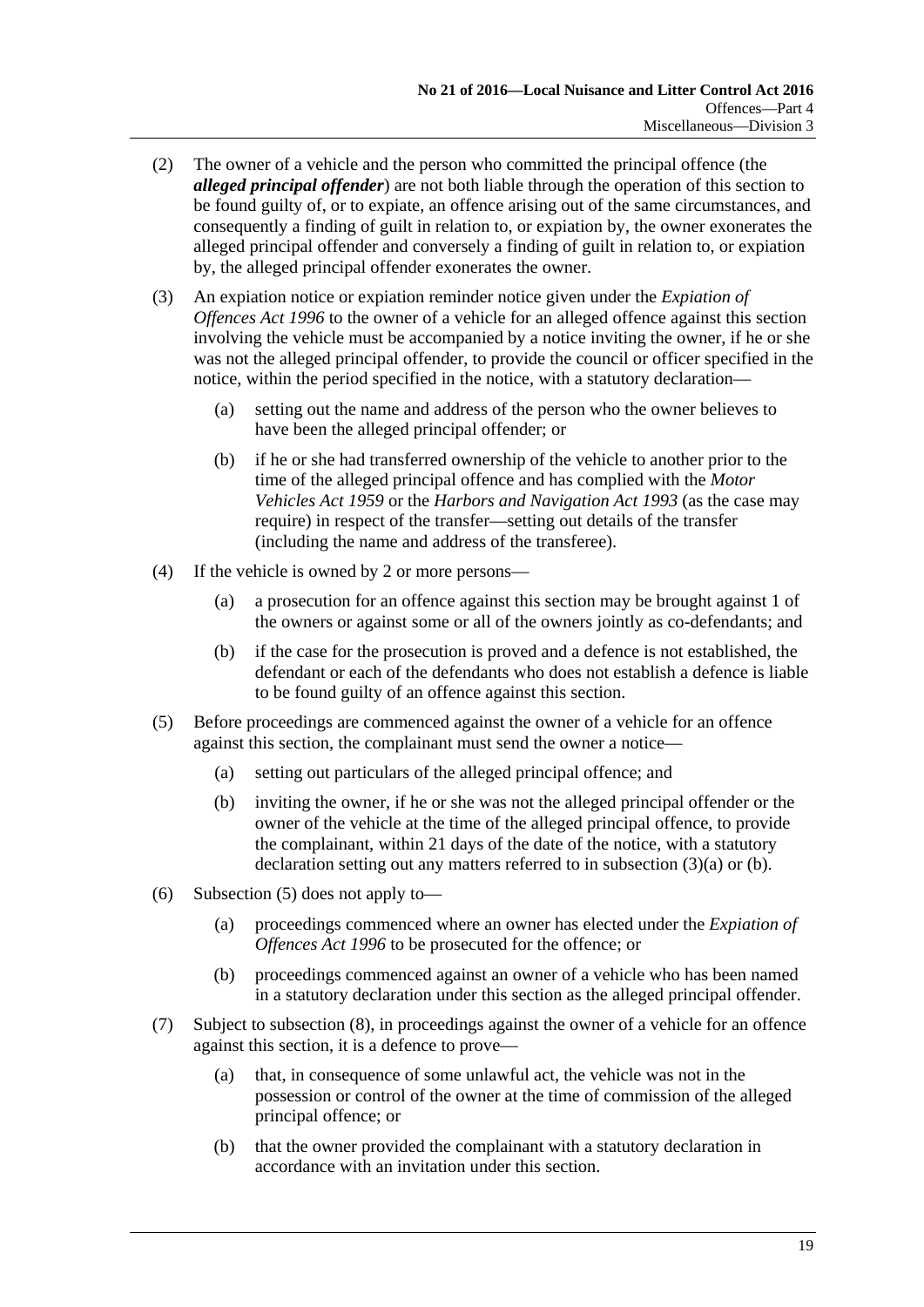- <span id="page-19-1"></span>(8) The defence in [subsection](#page-18-3) (7)(b) does not apply if it is proved that the owner made the declaration knowing it to be false in a material particular.
- $(9)$  If—
	- (a) an expiation notice is given to a person named as the alleged principal offender in a statutory declaration under this section; or
	- (b) proceedings are commenced against such a person,

the notice or summons, as the case may be, must be accompanied by a notice setting out particulars of the statutory declaration that named the person as the alleged principal offender.

- (10) The particulars of the statutory declaration provided to the alleged principal offender must not include the address of the person who provided the statutory declaration.
- (11) In proceedings against a person named in a statutory declaration under this section for the offence to which the declaration relates, it will be presumed, in the absence of proof to the contrary, that the person was present in or at the vehicle at the time at which the alleged principal offence was committed.
- (12) In proceedings against the owner of a vehicle or the alleged principal offender for an offence under this Part, an allegation in the complaint that a notice was given under this section on a specified day will be accepted as proof, in the absence of proof to the contrary, of the facts alleged.
- (13) For the purposes of [subsection](#page-17-4) (1), an activity comprised of the disposal of a substance, material or thing onto land or into waters that results in an offence against this Act will be presumed, in the absence of proof to the contrary, to have been carried on in connection with the use of a vehicle if the substance, material or thing has been disposed of onto land or into waters and the vehicle was seen arriving at that place before the disposal or leaving the place after the disposal.
- (14) This [section](#page-14-1) does not apply in the case of a principal offence against section 22 if—
	- (a) the vehicle from which the litter was disposed of is—
		- (i) a taxi; or
		- (ii) a train, tram, bus, ferry, passenger ship, or other public transport vehicle that was being used for a public purpose at the time; and
	- (b) the litter was disposed of by a passenger of the vehicle.

## <span id="page-19-2"></span><span id="page-19-0"></span>**27—Defence of due diligence**

(1) In any proceedings against a person for an offence under [section](#page-11-3) 18 or [22,](#page-14-1) it is a defence to prove that the person took all reasonable precautions and exercised all due diligence to prevent the commission of the offence.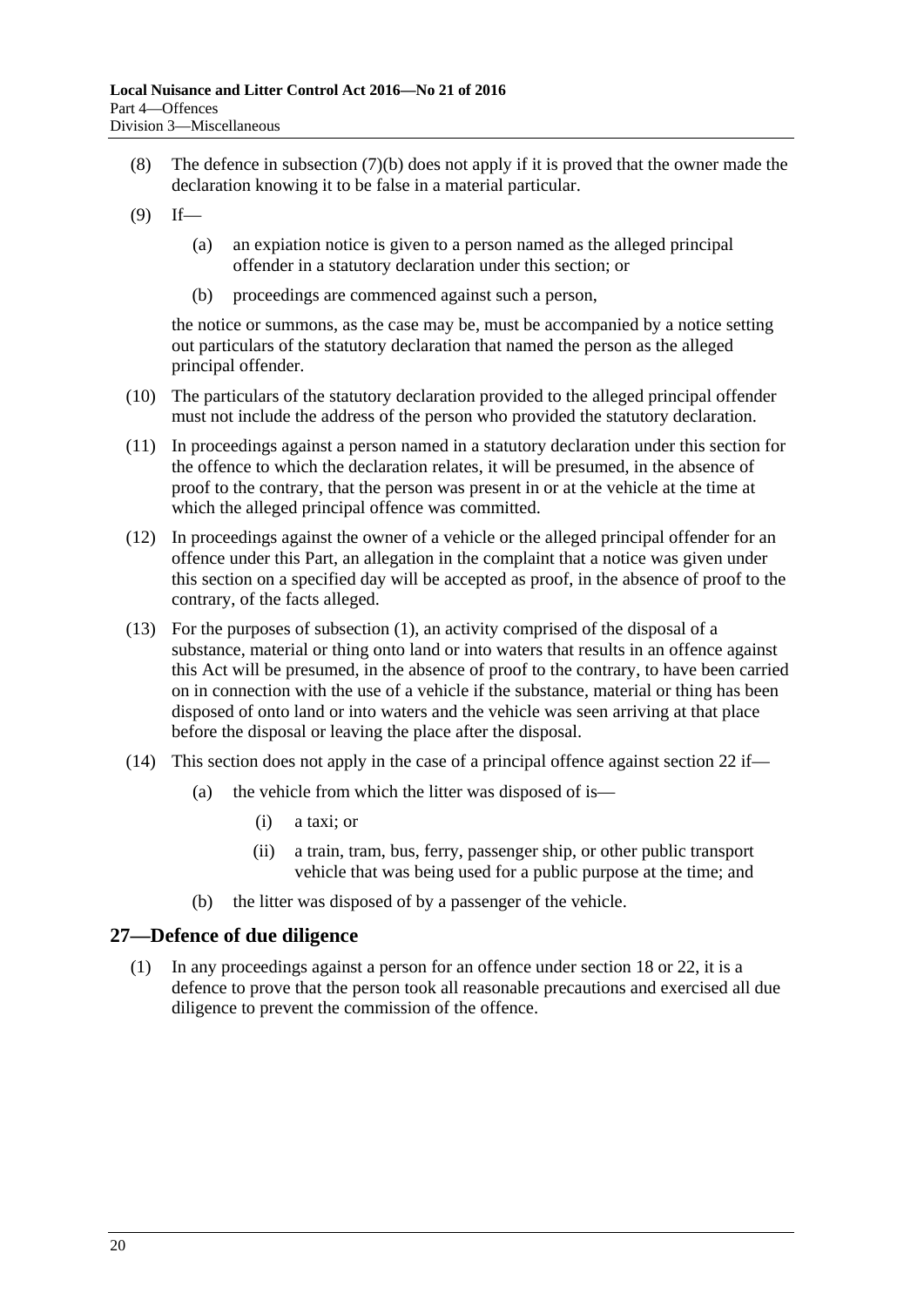- (2) Without limiting [subsection](#page-19-2) (1), in the case of an offence committed or allegedly committed by a person in the course of undertaking a prescribed activity of environmental significance (to the extent referred to in [section](#page-4-4) 5(5)), it is not proved that the person took all reasonable precautions and exercised all due diligence to prevent the commission of the offence unless it is proved that the person—
	- (a) had taken reasonable steps to prevent or avoid the circumstances that gave rise to the offence including by putting in place any systems or safeguards that might reasonably be expected to be in place; and
	- (b) complied with the requirements of any notice under this Act that related to preventing or managing the circumstances that gave rise to the offence; and
	- (c) as soon as becoming aware of the circumstances that gave rise to the offence—
		- (i) reported those circumstances to the Minister or the relevant council; and
		- (ii) took all reasonable steps necessary to prevent or reduce those circumstances.
- (3) A person who would, but for the defence provided by this section, have contravened [section](#page-11-3) 18 or [22](#page-14-1) is, despite that defence, to be taken to have contravened that provision for the purposes of—
	- (a) any proceedings under [section](#page-24-1) 33 in respect of the contravention; and
	- (b) the issuing or enforcement of a nuisance abatement notice or litter abatement notice in respect of the contravention; and
	- (c) the making by a court of an order under [section](#page-32-2) 45 in proceedings for an offence in respect of the contravention.
- (4) This section does not apply in relation to a person who is charged with an offence under [section](#page-33-0) 46.

## <span id="page-20-0"></span>**28—Alternative finding**

If, in proceedings for an offence against this Part, the court is not satisfied that the defendant is guilty of the offence charged but is satisfied that the defendant is guilty of an offence against this Part that carries a lower maximum penalty (determined according to relative maximum monetary penalties), the court may find the defendant guilty of the latter offence.

## <span id="page-20-1"></span>**29—Notification to EPA of serious or material environmental harm**

If a council has reason to believe that an offence committed under [section](#page-11-3) 18 or [22](#page-14-1) has, or may have, resulted in material environmental harm, or serious environmental harm, within the meaning of the *[Environment Protection Act](http://www.legislation.sa.gov.au/index.aspx?action=legref&type=act&legtitle=Environment%20Protection%20Act%201993) 1993*, the council must, as soon as practicable, notify the Environment Protection Authority of that belief.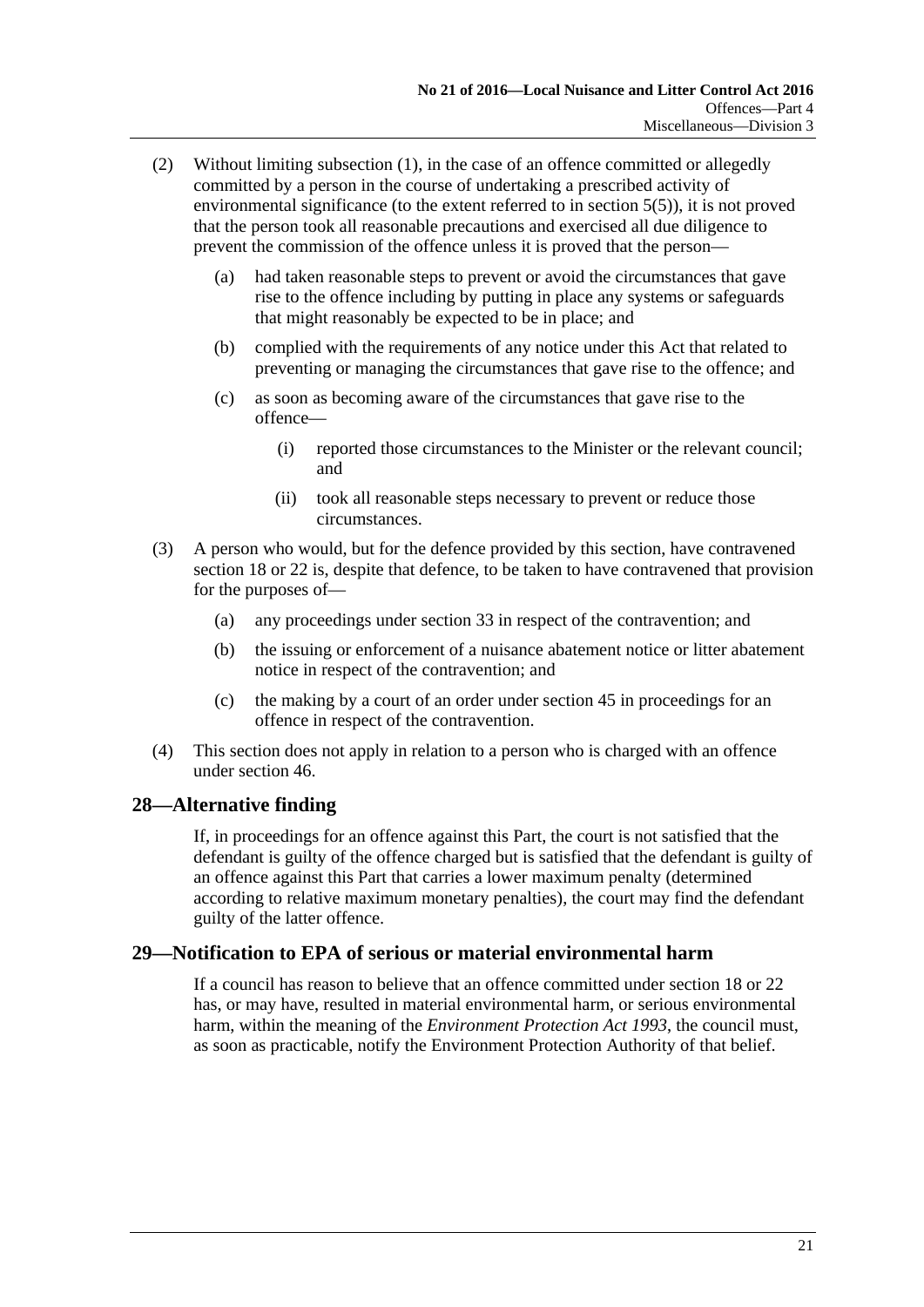## <span id="page-21-0"></span>**Part 5—Nuisance abatement notices and litter abatement notices**

### <span id="page-21-1"></span>**30—Nuisance and litter abatement notices**

- (1) The Minister or a relevant council may issue—
	- (a) a nuisance abatement notice for or in connection with securing compliance with Part [4 Division](#page-11-1) 1; or
	- (b) a litter abatement notice for or in connection with securing compliance with Part [4 Division](#page-14-0) 2.
- <span id="page-21-2"></span>(2) A notice under this section—
	- (a) must be in the form of a written notice served on the person to whom it is issued; and
	- (b) must specify the person to whom it is issued (by name or by a description sufficient to identify the person); and
	- (c) must specify the purpose for which it is issued; and
	- (d) may direct 2 or more persons to do something specified in the notice jointly; and
	- (e) may impose a requirement that the person do 1 or more of the following:
		- (i) discontinue, or not commence, a specified activity indefinitely or for a specified period or until further notice;
		- (ii) not carry on a specified activity except at specified times or subject to specified conditions;
		- (iii) take specified samples or conduct specified tests, examinations, monitoring or analyses at specified times or intervals or for a specified period or until further notice;
		- (iv) furnish to the Minister or council specified results or reports within a specified period;
		- (v) clean up litter that the Minister or council considers to have been caused by a contravention of this Act;
		- (vi) make good any damage to property that the Minister or council considers to have been caused by a contravention of this Act;
		- (vii) prepare, in accordance with specified requirements and to the satisfaction of the Minister or council, a plan of action for the purposes of securing compliance with any requirement of this Act or preventing any future contravention of this Act;
		- (viii) take such other specified action in a specified way, and within a specified period or at specified times or in specified circumstances; and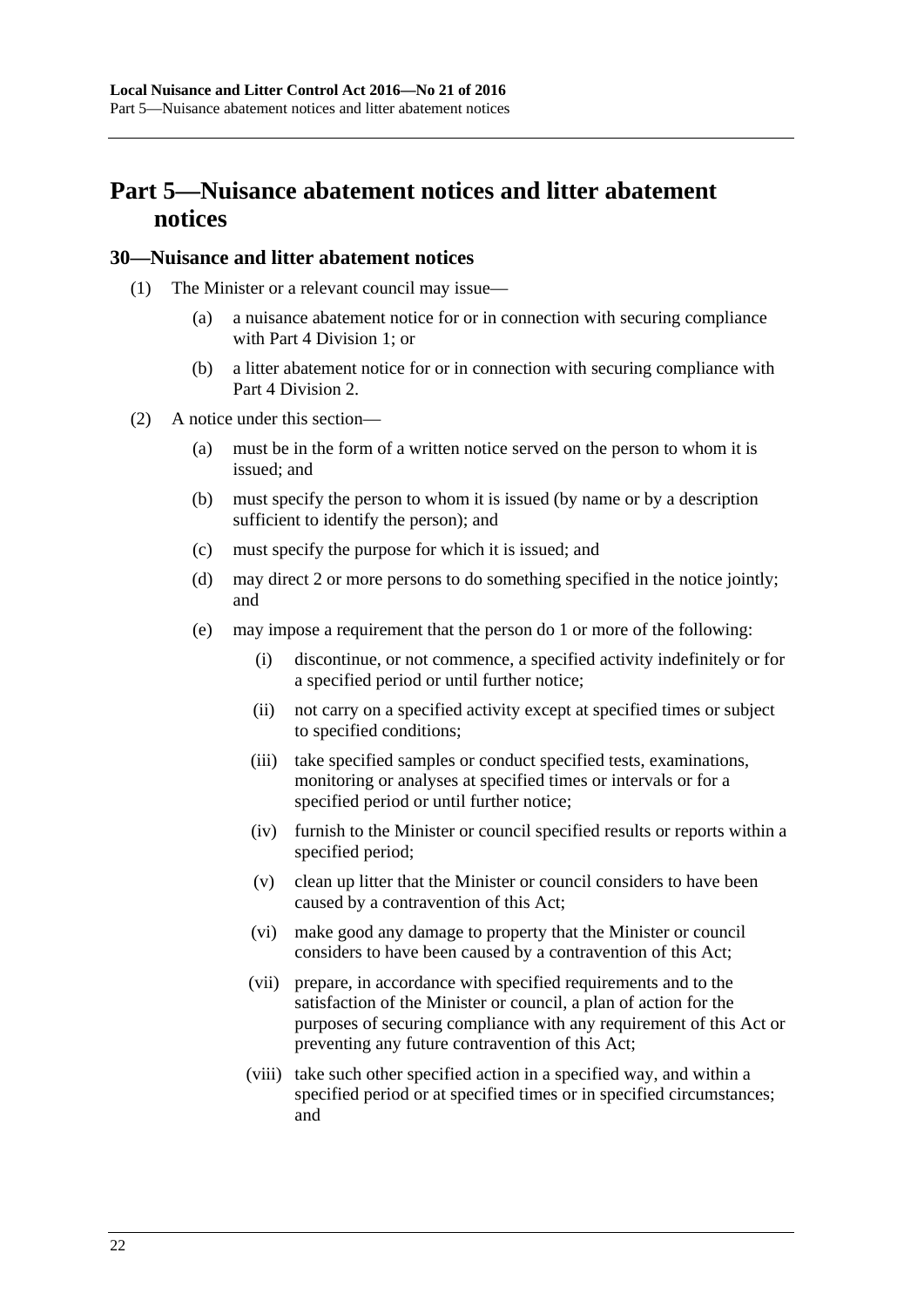- (f) may, in addition, in the case of a litter abatement notice, impose a requirement that the person prepare, in accordance with specified requirements and to the satisfaction of the Minister or council, a plan of action for the purposes of—
	- (i) preventing the escape of litter from business premises; or
	- (ii) keeping a specified area (not exceeding 100 metres) around business premises free from litter; and
- (g) may impose any other requirement prescribed by regulation; and
- (h) must state that the person may, within 14 days, appeal against the notice to the Environment Resources and Development Court.
- <span id="page-22-2"></span>(3) A notice under this section may be issued to a person by 2 or more councils jointly to prevent the person contravening a provision of this Act in those council areas.
- <span id="page-22-1"></span><span id="page-22-0"></span>(4) A notice under this section that relates to an activity or conditions on premises may be issued to—
	- (a) the owner or occupier of the premises; or
	- (b) a person who has the management or control of the premises; or
	- (c) trustee of a person referred to in [paragraph](#page-22-0) (a) or [\(b\),](#page-22-1) or is managing the affairs of such a person on some other basis.
- (5) An authorised officer may, if of the opinion that urgent action is required, issue an emergency notice imposing a requirement of a kind referred to in [subsection](#page-21-2) (2)(e) or [\(3\)](#page-22-2) or as reasonably required in the circumstances.
- (6) An emergency notice may be issued orally, but, in that event, the person to whom the notice is issued must be advised forthwith of the person's right to appeal against the notice to the Environment Resources and Development Court.
- (7) If an emergency notice is issued to a person by an authorised officer, the notice will cease to have effect on the expiration of 3 business days from the time of its issue unless confirmed by a notice issued by the Minister or council and served on the person.
- (8) The Minister or a council may, by written notice served on a person to whom a notice under this section has been issued by the Minister or council, vary or revoke the notice.
- (9) A person to whom a notice is issued under this section must not, without reasonable excuse, fail to comply with the notice.

Maximum penalty:

- (a) in the case of a body corporate—\$60 000;
- (b) in the case of a natural person—\$30 000.

Expiation fee: \$500.

(10) A person must not hinder or obstruct a person complying with a notice under this section.

Maximum penalty: \$25 000.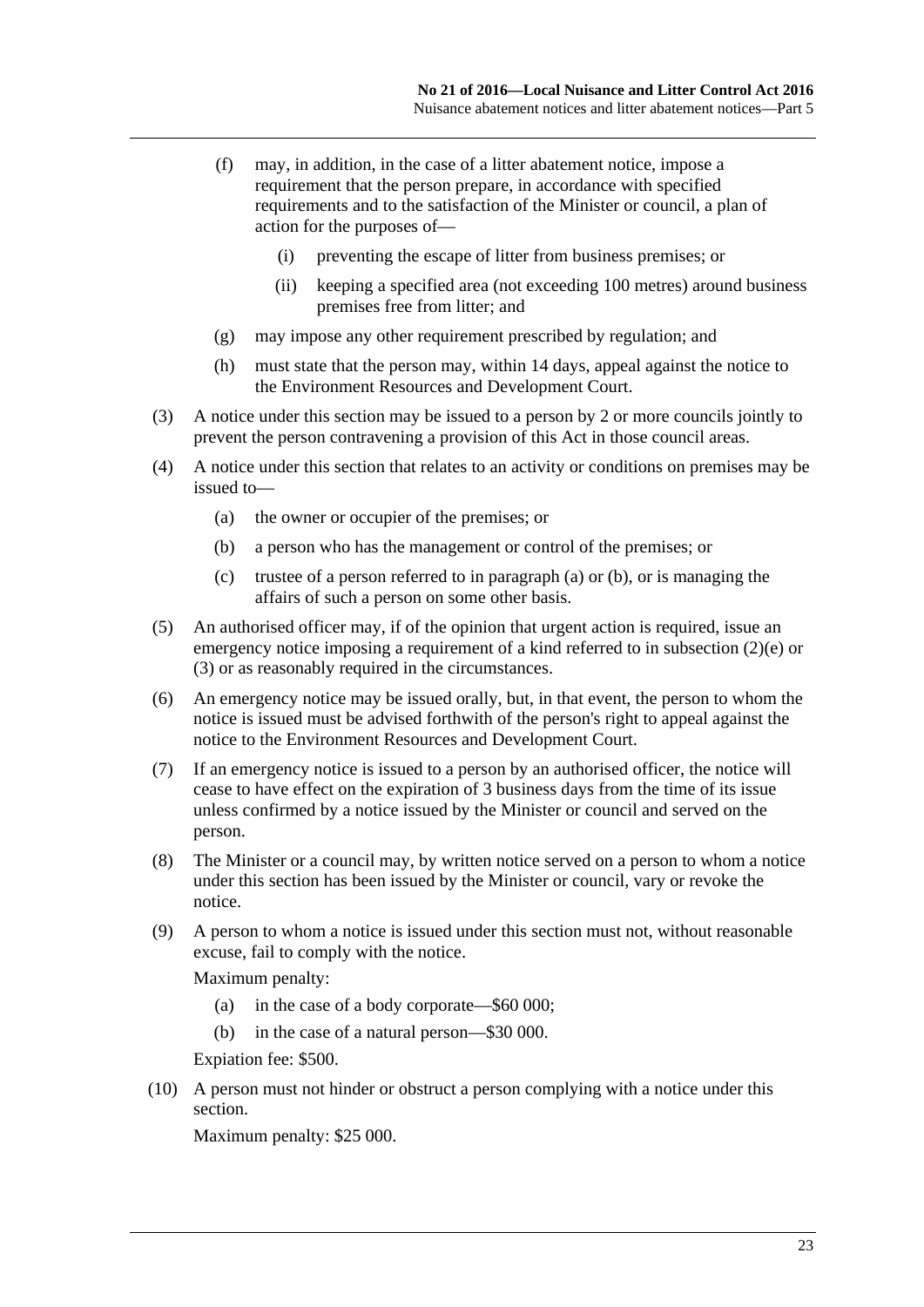### <span id="page-23-2"></span><span id="page-23-0"></span>**31—Action on non-compliance with notice**

- (1) If the requirements of a nuisance abatement notice or litter abatement notice issued by the Minister or a council are not complied with, the Minister or council may take any action required by the notice.
- <span id="page-23-3"></span>(2) Action to be taken under [subsection](#page-23-2) (1) may be taken on behalf of the Minister or council by an authorised officer or another person authorised by the Minister or council for the purpose.
- (3) If a person other than an authorised officer is authorised to take action under [subsection](#page-23-3) (2), the following provisions apply:
	- (a) the Minister or council must issue the person with an instrument of authority;
	- (b) the person may exercise such powers of an authorised officer as are reasonably required for the purpose of taking action under that subsection;
	- (c) the provisions of this Act apply in relation to the exercise of such powers by the person in the same way as in relation to an authorised officer;
	- (d) the person must produce the instrument of authority for the inspection of any person in relation to whom the person intends to exercise powers of an authorised officer.
- (4) A person taking action under this section may enter any relevant premises or vehicle at any reasonable time.
- (5) The reasonable costs and expenses incurred by the Minister or a council in taking action under this section may be recovered by the Minister or council as a debt from the person who failed to comply with the requirements of the notice.
- (6) If an amount is recoverable from a person under this section, the Minister or council may, by notice in writing to the person, fix a period, being not less than 28 days from the date of the notice, within which the amount must be paid by the person, and, if the amount is not paid by the person within that period, the person is liable to pay interest charged at the prescribed rate per annum on the amount unpaid.
- (7) In addition, if an amount recoverable under this section relates to action taken in relation to any land owned by the person to whom the notice was issued (including a building or other structure on such land), the amount will be a charge on the land in favour of the Minister or council in accordance with a scheme prescribed by the regulations (with a priority determined in accordance with the regulations).

## <span id="page-23-1"></span>**32—Appeals**

- (1) A person who has been issued with a nuisance abatement notice or litter abatement notice may appeal to the Environment Resources and Development Court against the notice.
- (2) An appeal—
	- (a) must be instituted within 14 days after the notice is served on the person (or such longer period as the Court allows); and
	- (b) must be made in a manner and form determined by the Court, setting out the grounds of the appeal.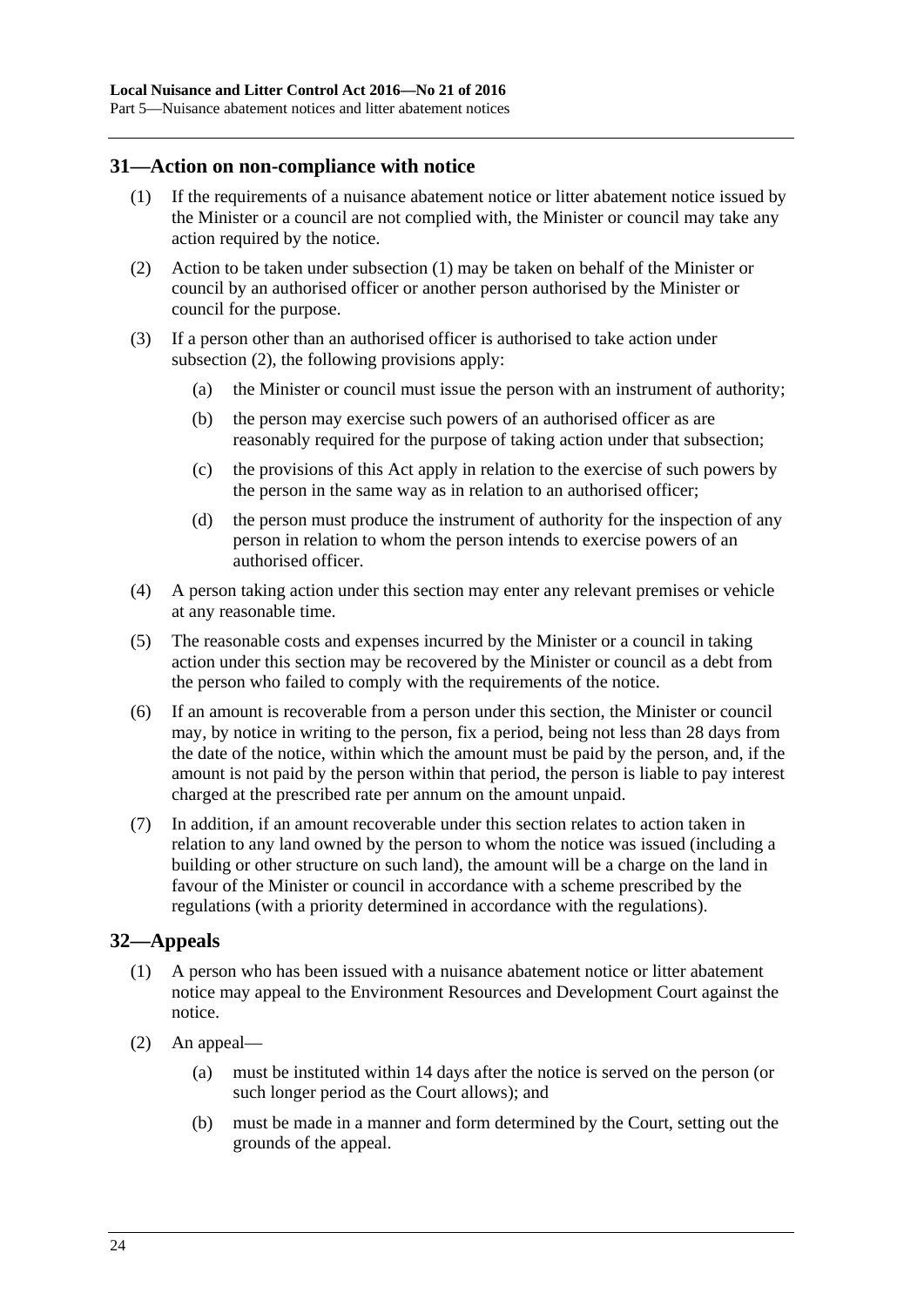- (3) An appeal must be referred in the first instance to a conference under section 16 of the *[Environment, Resources and Development Court Act](http://www.legislation.sa.gov.au/index.aspx?action=legref&type=act&legtitle=Environment%20Resources%20and%20Development%20Court%20Act%201993) 1993* (and the provisions of that Act will then apply in relation to the appeal).
- (4) The Minister or a council is entitled to be a party to any proceedings under this section.

## <span id="page-24-0"></span>**Part 6—Civil remedies and penalties**

## <span id="page-24-2"></span><span id="page-24-1"></span>**33—Civil remedies**

- (1) Application may be made to the Environment, Resources and Development Court for 1 or more of the following orders:
	- (a) if a person has engaged, is engaging or is proposing to engage in conduct in contravention of this Act—an order restraining the person from engaging in the conduct and, if the Court considers it appropriate to do so, requiring the person to take any specified action;
	- (b) if a person has refused or failed, is refusing or failing or is proposing to refuse or fail to take any action required by this Act—an order requiring the person to take that action;
	- (c) if a person has caused damage to property by a contravention of this Act—an order requiring the person to take specified action to make good the damage and, if appropriate, to take specified action to prevent or mitigate further damage;
	- (d) if the Minister or a council has incurred costs or expenses in taking action to prevent or mitigate damage caused by a contravention of this Act, or to make good resulting damage—an order against the person who committed the contravention for payment of the reasonable costs and expenses incurred in taking that action;
	- (e) if a person has suffered injury or loss or damage to property as a result of a contravention of this Act, or incurred costs and expenses in taking action to prevent or mitigate such injury, loss or damage—an order against the person who committed the contravention for payment of compensation for the injury, loss or damage, or for payment of the reasonable costs and expenses incurred in taking that action;
	- (f) if a person who has been issued with a nuisance abatement notice or litter abatement notice has incurred costs and expenses in carrying out the requirements of the order or reimbursing the Minister or a council for action taken in pursuance of the order—an order for payment of the whole or a portion of the costs and expenses, as the Court considers appropriate, against 1 or more other persons who were liable for the costs and expenses;
	- (g) if the Court considers it appropriate to do so, an order against a person who has contravened this Act—
		- (i) if the application for the order was made by the Minister—for payment for the credit of the Consolidated Account; or
		- (ii) if the application for the order was made by a relevant council—for payment to the council,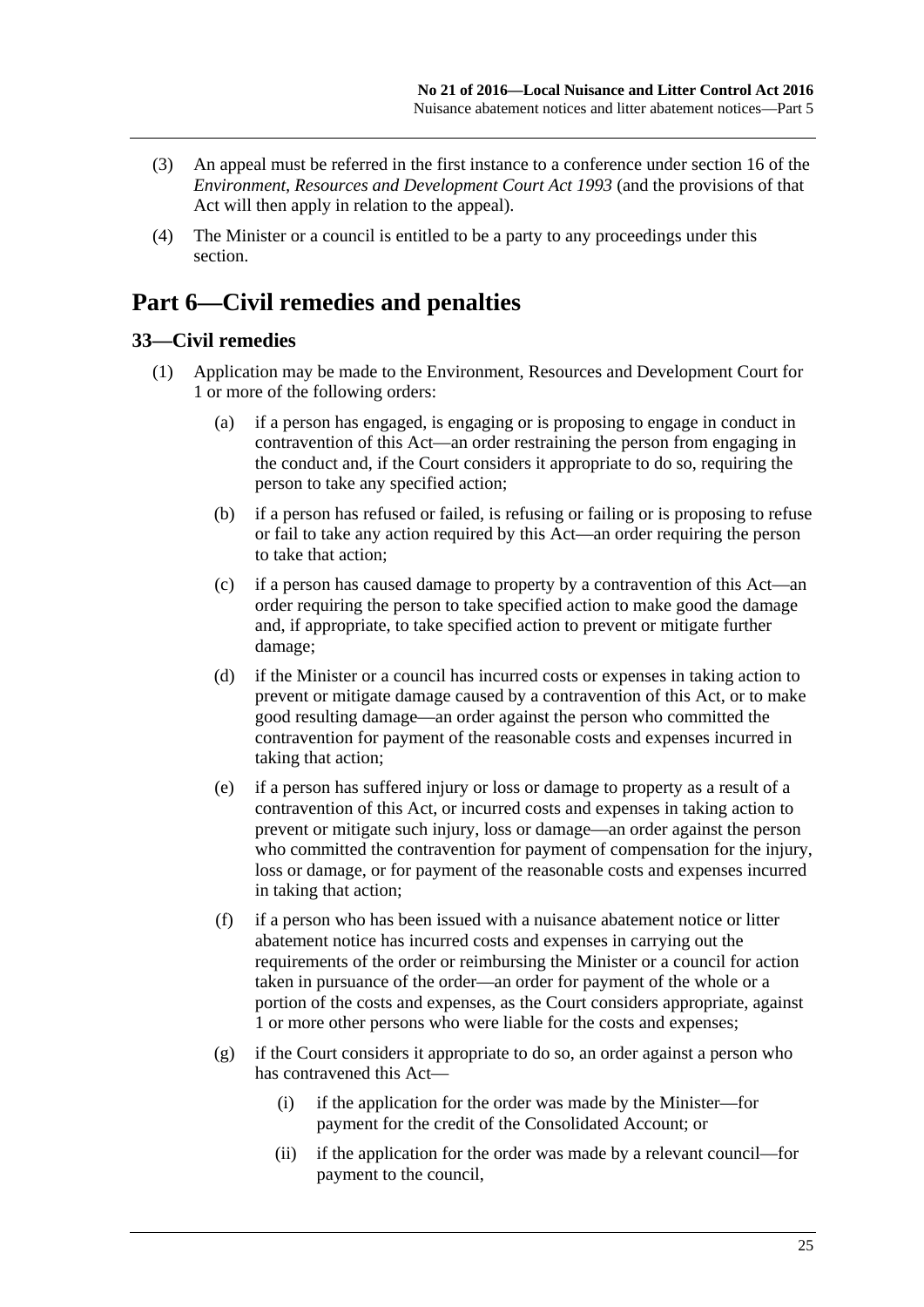of an amount in the nature of exemplary damages determined by the Court.

- (2) The power of the Court to make an order restraining a person from engaging in conduct of a particular kind may be exercised—
	- (a) if the Court is satisfied that the person has engaged in conduct of that kind—whether or not it appears to the Court that the person intends to engage again, or to continue to engage, in conduct of that kind; or
	- (b) if it appears to the Court that, in the event that an order is not made, it is likely that the person will engage in conduct of that kind—whether or not the person has previously engaged in conduct of that kind and whether or not there is an imminent danger of causing local nuisance, littering or injury to persons or loss or damage to property if the first-mentioned person engages in conduct of that kind.
- (3) The power of the Court to make an order requiring a person to take specified action may be exercised—
	- (a) if the Court is satisfied that the person has refused or failed to take that action—whether or not it appears to the Court that the person intends to refuse or fail again, or to continue to refuse or fail, to take that action; or
	- (b) if it appears to the Court that, in the event that an order is not made, it is likely that the person will refuse or fail to take that action—whether or not the person has previously refused or failed to take that action and whether or not there is an imminent danger of causing local nuisance, littering or injury to persons or loss or damage to property if the first-mentioned person refuses or fails to take that action.
- (4) In assessing an amount to be ordered in the nature of exemplary damages, the Court must have regard to—
	- (a) any detriment to the public interest resulting from the contravention; and
	- (b) any financial saving or other benefit that the respondent stood to gain by committing the contravention; and
	- (c) any other matter it considers relevant.
- (5) The power to order payment of an amount in the nature of exemplary damages may only be exercised by a Judge of the Court.
- (6) An application under this section may be made—
	- (a) by the Minister or a council; or
	- (b) by any person whose interests are affected by the subject matter of the application; or
	- (c) by any other person with the permission of the Court.
- <span id="page-25-0"></span>(7) Before the Court may grant permission for the purposes of [subsection](#page-25-0) (6)(c), the Court must be satisfied that—
	- (a) the proceedings on the application would not be an abuse of the process of the Court; and
	- (b) there is a real or significant likelihood that the requirements for the making of an order under [subsection](#page-24-2) (1) on the application would be satisfied; and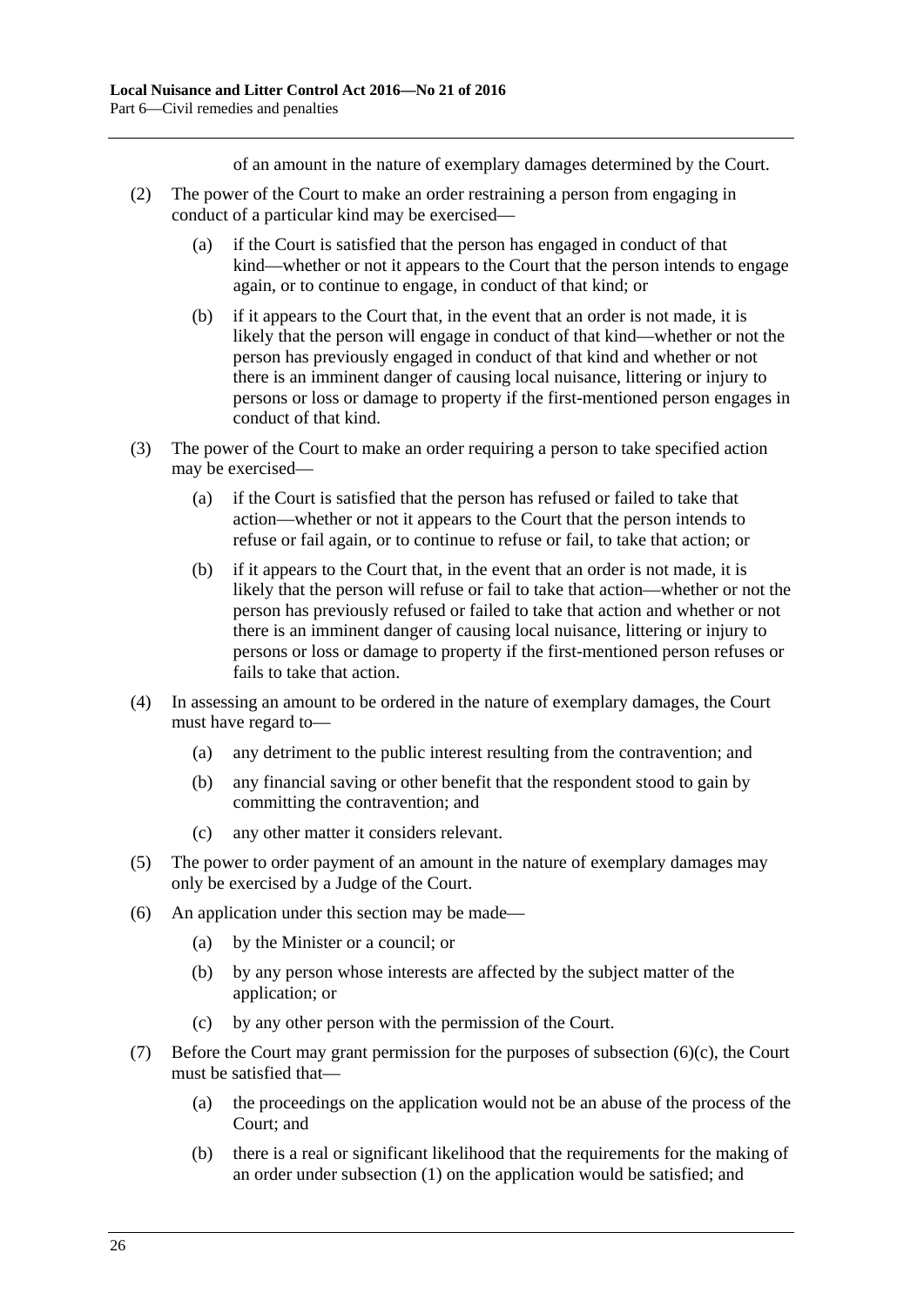- (c) it is in the public interest that the proceedings should be brought.
- (8) If an application is made by a person other than the Minister—
	- (a) the applicant must serve a copy of the application on the Minister within 3 days after filing the application with the Court; and
	- (b) the Court must, on application by the Minister, join the Minister as a party to the proceedings.
- (9) If an application is made by a person other than the relevant council—
	- (a) the applicant must serve a copy of the application on the relevant council within 3 days after filing the application with the Court; and
	- (b) the Court must, on application by the council, join the council as a party to the proceedings.
- (10) An application under this section may be made in a representative capacity (but, if so, the consent of all persons on whose behalf the application is made must be obtained).
- (11) An application may be made without notice to any person and, if the Court is satisfied on the application that the respondent has a case to answer, it may grant permission to the applicant to serve a summons requiring the respondent to appear before the Court to show cause why an order should not be made under this section.
- (12) An application under this section must, in the first instance, be referred to a conference under section 16 of the *[Environment, Resources and Development Court](http://www.legislation.sa.gov.au/index.aspx?action=legref&type=act&legtitle=Environment%20Resources%20and%20Development%20Court%20Act%201993)  Act [1993](http://www.legislation.sa.gov.au/index.aspx?action=legref&type=act&legtitle=Environment%20Resources%20and%20Development%20Court%20Act%201993)* (and the provisions of that Act will then apply in relation to the application).
- (13) If, on an application under this section or before the determination of the proceedings commenced by the application, the Court is satisfied that, in order to preserve the rights or interests of parties to the proceedings or for any other reason, it is desirable to make an interim order under this section, the Court may make such an order.
- (14) An interim order—
	- (a) may be made on an application without notice to any person; and
	- (b) may be made whether or not the proceedings have been referred to a conference; and
	- (c) will be made subject to such conditions as the Court thinks fit; and
	- (d) will not operate after the proceedings in which it is made are finally determined.
- (15) If the Court makes an order requiring the respondent to take any specified action to make good any damage to property or to prevent or mitigate further damage, the provisions of [Part](#page-21-0) 5 relating to—
	- (a) the taking of action by the Minister or a council on non-compliance with a nuisance abatement notice or litter abatement notice; and
	- (b) the recovery of costs and expenses by the Minister or a council,

apply in relation to the Court's order in the same way as in relation to a nuisance abatement notice or litter abatement notice issued by the Minister or a council under that Part.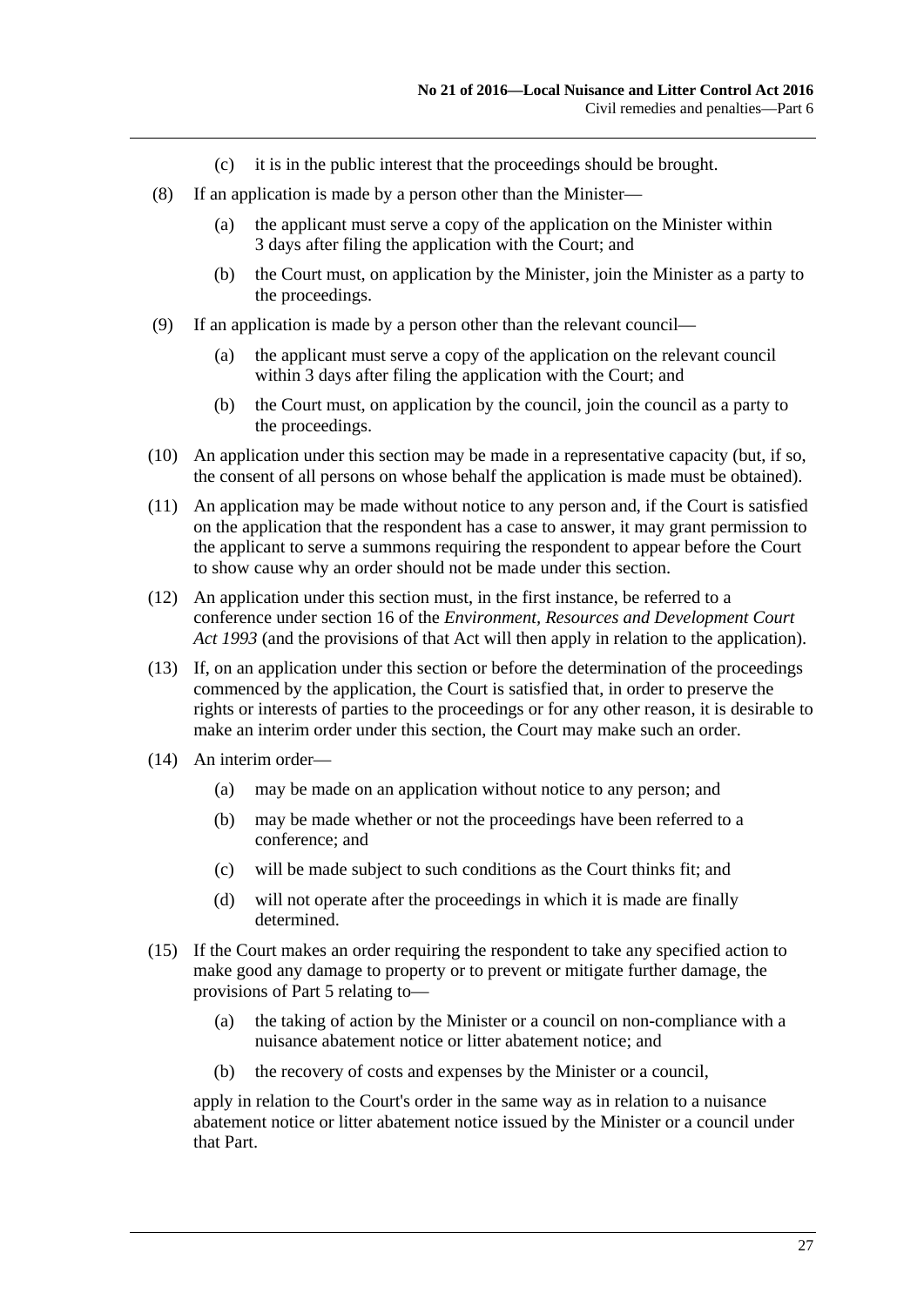- (16) The Court may, if it thinks fit, adjourn proceedings under this section in order to permit the respondent to make an application for the grant or variation of an environmental authorisation within the meaning of the *[Environment Protection](http://www.legislation.sa.gov.au/index.aspx?action=legref&type=act&legtitle=Environment%20Protection%20Act%201993)  Act [1993](http://www.legislation.sa.gov.au/index.aspx?action=legref&type=act&legtitle=Environment%20Protection%20Act%201993)* that should have been but was not made, or to remedy any other default.
- (17) The Court may order an applicant in proceedings under this section—
	- (a) to provide security for the payment of costs that may be awarded against the applicant if the application is subsequently dismissed;
	- (b) to give an undertaking as to the payment of any amount that may be awarded against the applicant under [subsection](#page-27-0) (18).
- <span id="page-27-0"></span>(18) If, on an application under this section alleging a contravention of this Act, the Court is satisfied—
	- (a) that the respondent has not contravened this Act; and
	- (b) that the respondent has suffered loss or damage as a result of the actions of the applicant; and
	- (c) that in the circumstances it is appropriate to make an order under this provision,

the Court may, on the application of the respondent (and in addition to any order as to costs), require the applicant to pay to the respondent an amount, determined by the Court, to compensate the respondent for the loss or damage suffered by the respondent.

- (19) The Court may, if it considers it appropriate to do so, either on its own initiative or on the application of a party, vary or revoke an order previously made under this section.
- (20) Proceedings under this section based on a contravention of this Act may be commenced at any time within 3 years after the date of the alleged contravention or, with the authorisation of the Attorney-General, at any later time.
- (21) An apparently genuine document purporting to be under the hand of the Attorney-General and to authorise the commencement of proceedings under this section will be accepted in any legal proceedings, in the absence of proof to the contrary, as proof of the authorisation.
- <span id="page-27-1"></span>(22) The Court may, in any proceedings under this section, make such orders in relation to the costs of the proceedings as it thinks just and reasonable.
- (23) Without limiting the generality of [subsection](#page-27-1) (22), in determining whether to make any order in relation to costs the Court may have regard to the following matters (so far as they are relevant):
	- (a) whether the applicant is pursuing a personal interest only in bringing the proceedings or is furthering a wider group interest or the public interest;
	- (b) whether or not the proceedings raise significant issues relating to the administration of this Act.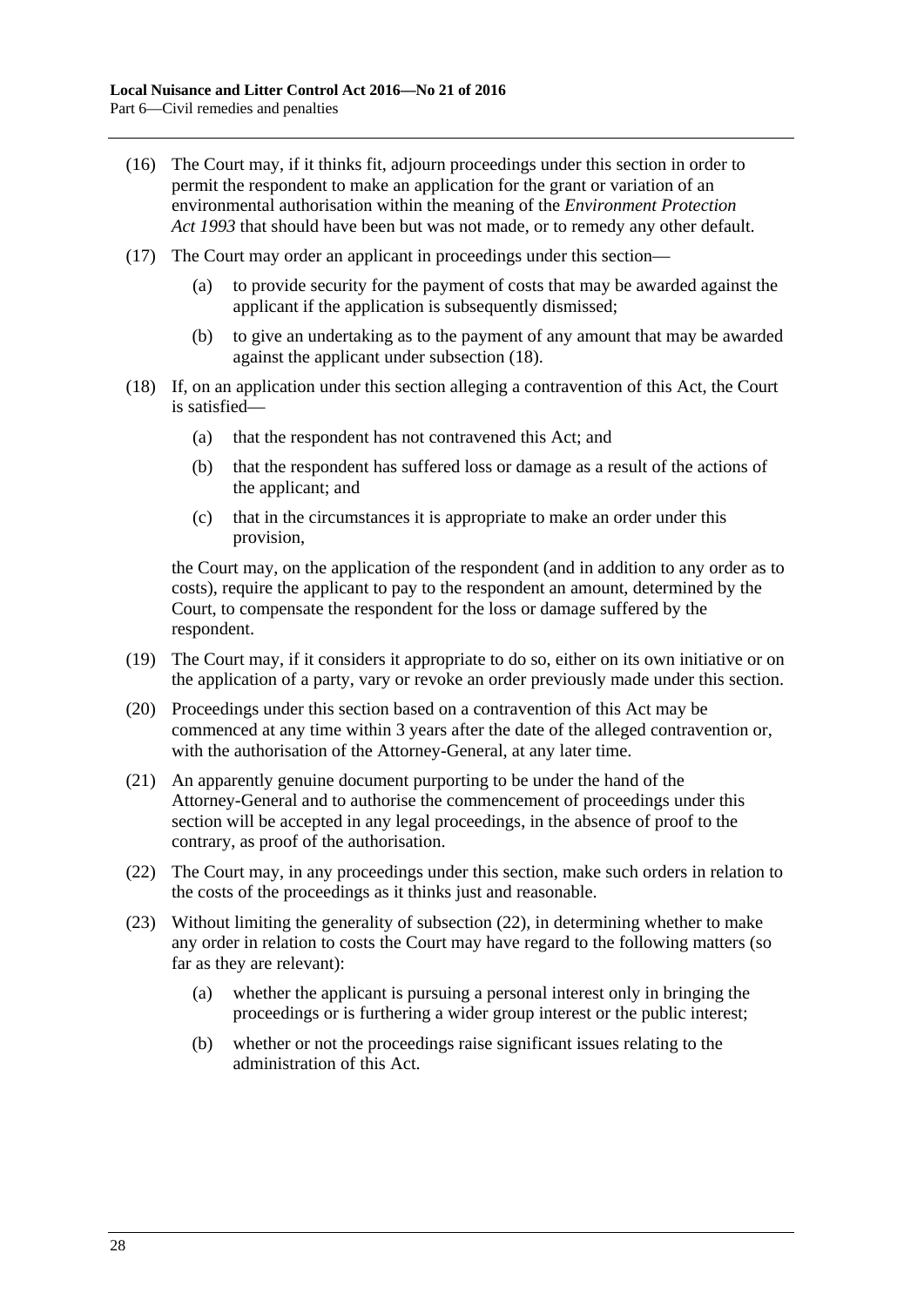### <span id="page-28-0"></span>**34—Minister or council may recover civil penalty in respect of contravention**

- (1) Subject to this section, if the Minister or a relevant council is satisfied that a person has committed an offence by contravening a provision of this Act, the Minister or council may, as an alternative to criminal proceedings, recover, by negotiation or by application to the Environment, Resources and Development Court an amount as a civil penalty in respect of the contravention.
- (2) The Minister or a relevant council may not recover an amount under this section in respect of a contravention if the relevant offence requires proof of intention or some other state of mind, and must, in respect of any other contravention, determine whether to initiate proceedings for an offence or take action under this section, having regard to the seriousness of the contravention, the previous record of the offender and any other relevant factors.
- (3) The Minister or a relevant council may not make an application to the Court under this section to recover an amount from a person as a civil penalty in respect of a contravention—
	- (a) unless the Minister or council has served on the person a notice in the prescribed form advising the person that the person may, by written notice to the Minister or council, elect to be prosecuted for the contravention and the person has been allowed not less than 21 days after service of the notice to make such an election; or
	- (b) if the person serves written notice on the Minister or council, before the making of such an application, that the person elects to be prosecuted for the contravention.
- (4) The maximum amount that the Minister or a relevant council may recover by negotiation as a civil penalty in respect of a contravention is the sum of the amount specified by this Act as the criminal penalty in relation to that contravention and the amount of any economic benefit acquired by the person, or accrued or accruing to the person, as a result of the contravention.
- (5) If, on an application by the Minister or a council, the Environment, Resources and Development Court is satisfied on the balance of probabilities that a person has contravened a provision of this Act, the Court may order the person to pay to the Minister or council an amount as a civil penalty (but not exceeding the sum of the amount specified by this Act as the criminal penalty in relation to that contravention and the amount of any economic benefit acquired by the person, or accrued or accruing to the person, as a result of the contravention).
- (6) In determining the amount to be paid by a person as a civil penalty, the Court must have regard to—
	- (a) the nature and extent of the contravention; and
	- (b) any injury to persons, loss or damage to property or detriment to the public interest resulting from the contravention; and
	- (c) any financial saving or other benefit that the person stood to gain by committing the contravention; and
	- (d) whether the person has previously been found, in proceedings under this Act, to have engaged in any similar conduct; and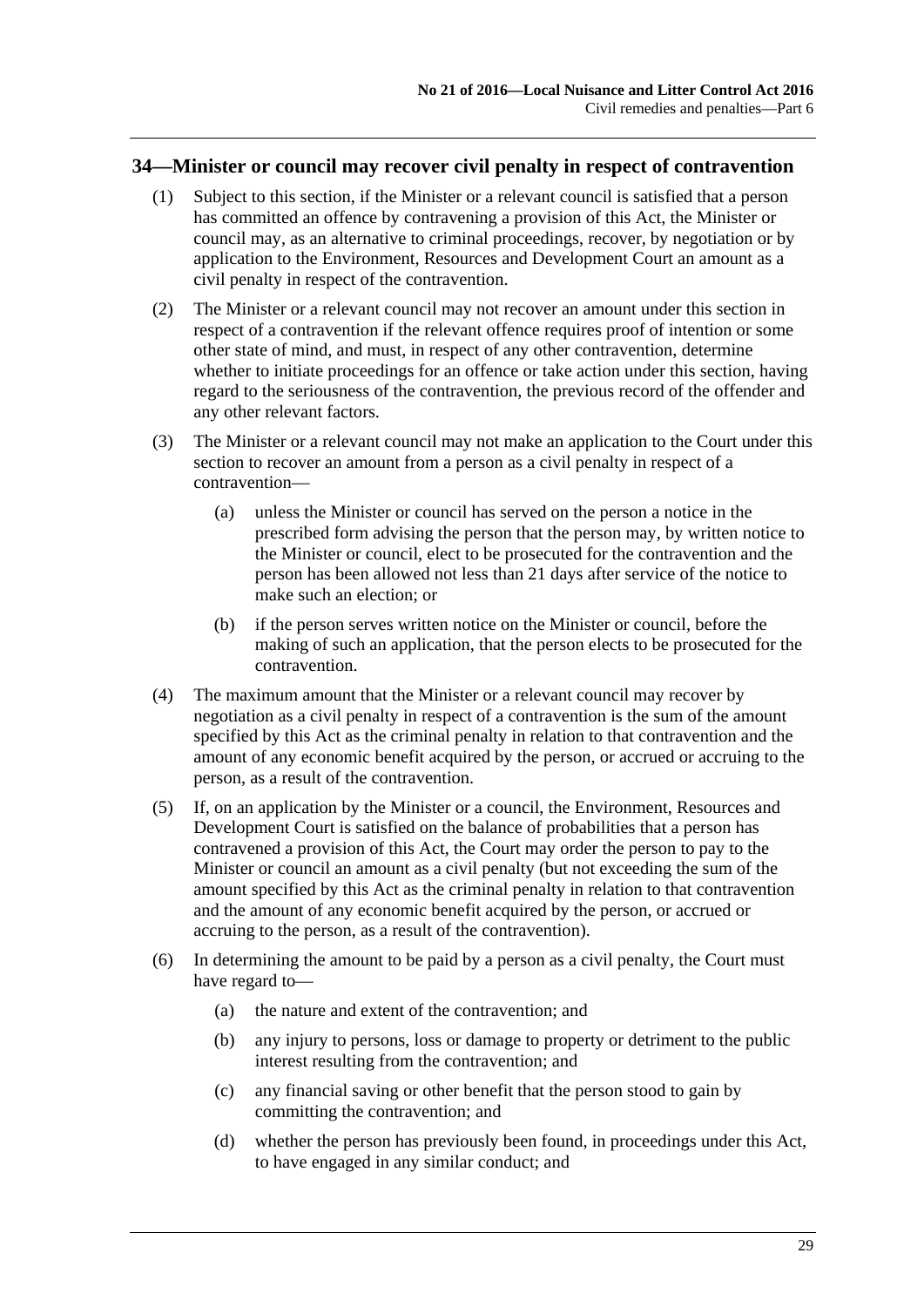- (e) any other matter it considers relevant.
- (7) The jurisdiction conferred by this section is to be part of the civil jurisdiction of the Court.
- (8) If conduct of a person constitutes a contravention of 2 or more provisions of this Act, an amount may be recovered from the person under this section in relation to the contravention of 1 or more of those provisions (provided that the person is not liable to pay more than 1 amount as a civil penalty in respect of the same conduct).
- <span id="page-29-2"></span>(9) Proceedings for an order under this section that a person pay an amount as a civil penalty in relation to a contravention of this Act, or for enforcement of such an order, are stayed if criminal proceedings are started or have already been started against the person for an offence constituted by conduct that is substantially the same as the conduct alleged to constitute the contravention.
- (10) Proceedings referred to in [subsection](#page-29-2) (9) may only be resumed if the criminal proceedings do not result in a formal finding of guilt being made against the person.
- <span id="page-29-3"></span>(11) Evidence of information given or evidence of the production of documents by a person is not admissible in criminal proceedings against the person if—
	- (a) the person gave the evidence or produced the documents in the course of negotiations or proceedings under this section for the recovery of an amount as a civil penalty in relation to a contravention of this Act; and
	- (b) the conduct alleged to constitute the offence is substantially the same as the conduct that was alleged to constitute the contravention.
- (12) However, [subsection](#page-29-3) (11) does not apply to criminal proceedings in respect of the making of a false or misleading statement.
- (13) Proceedings for an order under this section may be commenced at any time within 3 years after the date of the alleged contravention or, with the authorisation of the Attorney-General, at any later time within 10 years after the date of the alleged contravention.
- (14) An apparently genuine document purporting to be under the hand of the Attorney-General and to authorise the commencement of proceedings for an order under this section will be accepted in any legal proceedings, in the absence of proof to the contrary, as proof of the authorisation.
- (15) The Court may, in any proceedings under this section, make such orders in relation to the costs of the proceedings as it thinks just and reasonable.

## <span id="page-29-0"></span>**Part 7—Miscellaneous**

### <span id="page-29-1"></span>**35—Constitution of the Environment, Resources and Development Court**

The Environment, Resources and Development Court is, when exercising jurisdiction under this Act, to be constituted in the same way as it is when exercising jurisdiction under the *[Environment Protection Act](http://www.legislation.sa.gov.au/index.aspx?action=legref&type=act&legtitle=Environment%20Protection%20Act%201993) 1993*.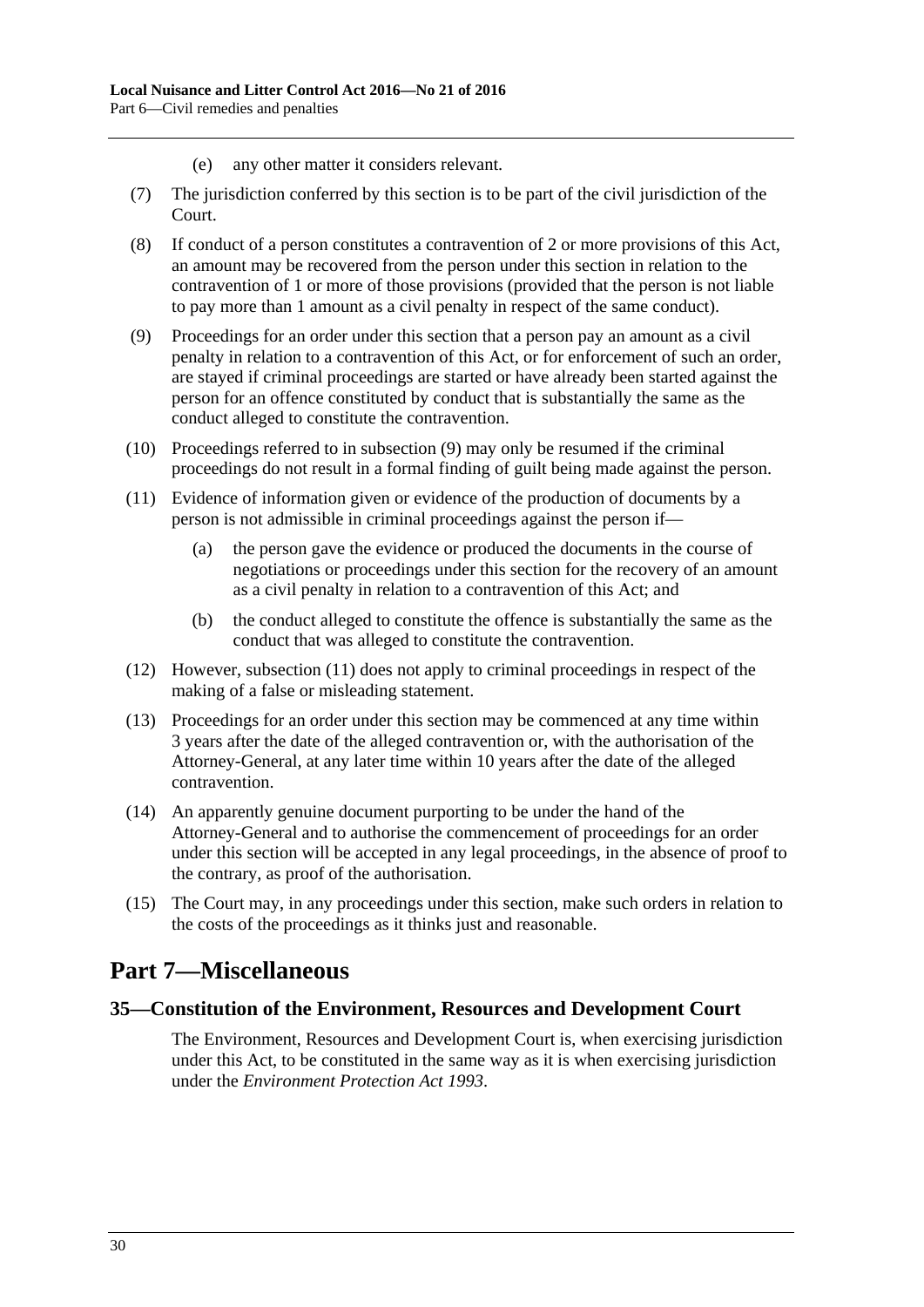## <span id="page-30-0"></span>**36—Delegation by Minister**

- (1) The Minister may delegate a function or power conferred on the Minister under this Act—
	- (a) to a specified person or body; or
	- (b) to a person occupying or acting in a specified office or position.
- (2) A delegation—
	- (a) may be made subject to conditions or limitations specified in the instrument of delegation; and
	- (b) if the instrument of delegation so provides, may be further delegated by the delegate; and
	- (c) is revocable at will and does not prevent the delegator from acting personally in a matter.

### <span id="page-30-2"></span><span id="page-30-1"></span>**37—Service of notices or other documents**

- (1) Subject to this section, if this Act requires or authorises a notice or other document to be served on, or given to, a person, the notice or document may—
	- (a) be served on, or given to, the person or an agent of the person; or
	- (b) be left for the person at his or her place of residence or business with someone apparently over the age of 16 years; or
	- (c) be sent by post to the person or an agent of the person at his or her last known address; or
	- (d) if the notice or document is to be served on the owner of land, the land is unoccupied, and the person seeking to serve the notice or document has taken reasonable steps to effect service under the other paragraphs of this subsection but has been unsuccessful—be served by fixing it to some conspicuous part of the land; or
	- (e) if the notice or document is to be served on the occupier of land—be sent by post to the occupier at the address of the land; or
	- (f) be served on the person by fixing it to, or leaving it on, a vessel that the person is apparently in charge of, or expected to board at some stage, if the person giving or serving the notice or document has reasonable grounds to believe that service in this manner will bring the notice or document to the attention of the person to be served; or
	- (g) be sent to the person by fax or email to a fax number or email address provided by the person (in which case the notice or document will be taken to have been served or given at the time of transmission); or
	- (h) be served or given in some other manner prescribed by the regulations.
- (2) Without limiting [subsection](#page-30-2) (1), a notice or document to be served on or given to a company or registered body within the meaning of the *Corporations Act 2001* of the Commonwealth may be served or given in accordance with that Act.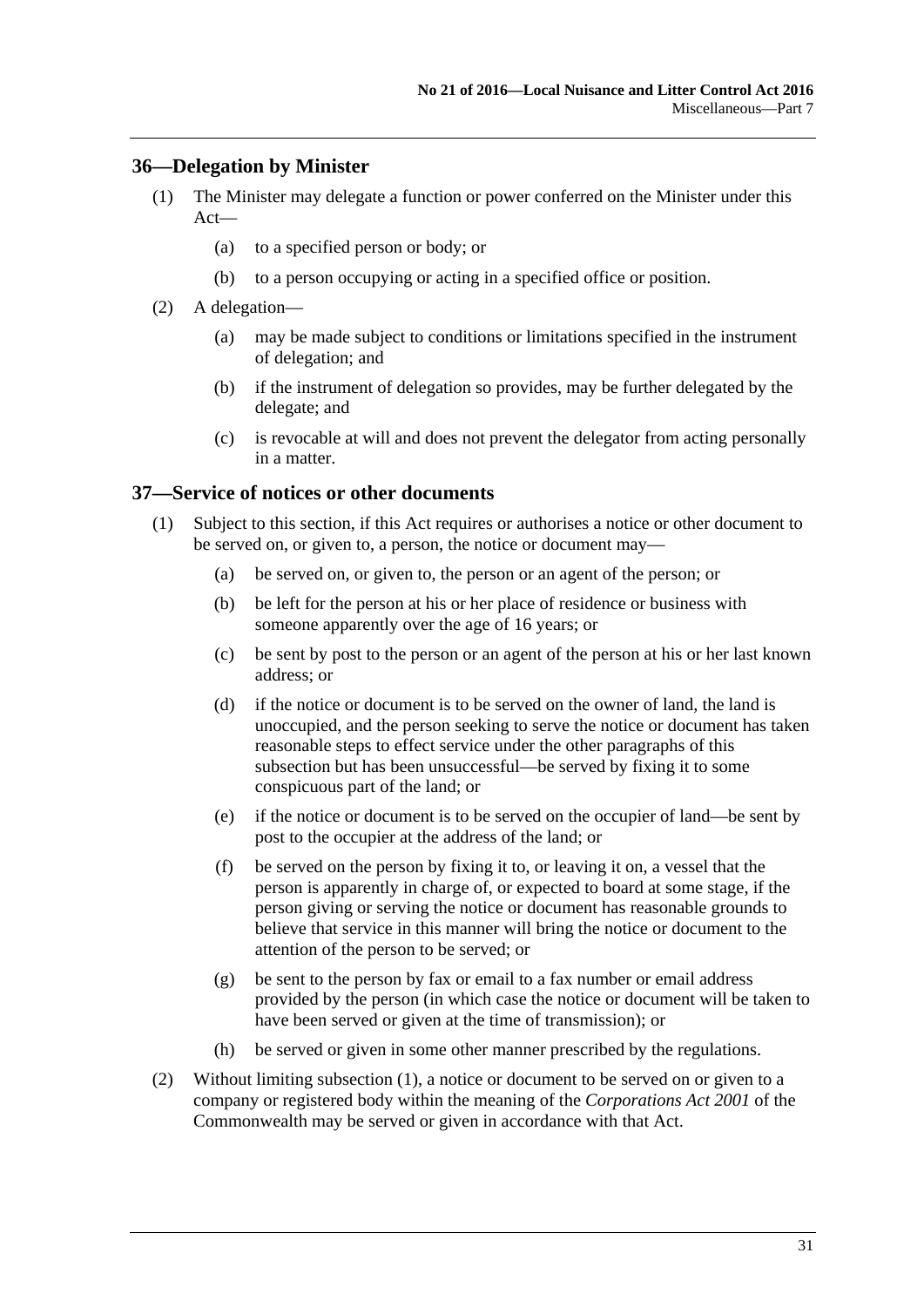(3) Subject to the regulations, a notice or document required or authorised to be given to an owner of land may, if it is to be served personally, be served on the owner, 1 of any joint owners, or the agent of the owner.

## <span id="page-31-6"></span><span id="page-31-0"></span>**38—Immunity**

- (1) No personal liability attaches to—
	- (a) the Minister; or
	- (b) an authorised officer or any other person engaged in the administration of this Act,

for an honest act or omission in the performance, exercise or discharge, or purported performance, exercise or discharge, of a function under this Act.

- (2) Subject to [subsection](#page-31-5) (3), a liability that would, but for [subsection](#page-31-6) (1), lie against a person lies instead against the Crown.
- <span id="page-31-5"></span>(3) A liability that would, but for [subsection](#page-31-6) (1), lie against an officer, employee, agent or contractor of a council lies instead against the council.

### <span id="page-31-1"></span>**39—Protection from liability**

A failure by the Minister or a council to perform a function under this Act, does not give rise to any civil liability.

#### <span id="page-31-2"></span>**40—Statutory declarations**

If a person is required by or under this Act to provide information to the Minister or a council, the Minister or council may require that the information be verified by statutory declaration and, in that event, the person will not be taken to have provided the information as required unless it has been so verified.

### <span id="page-31-3"></span>**41—False or misleading information**

A person must not make a statement that is false or misleading in a material particular (whether by reason of the inclusion or omission of any particular) in a report or any other information furnished, or record kept, under this Act.

Maximum penalty:

- (a) in the case of a body corporate—\$50 000;
- (b) in the case of a natural person—\$20 000.

### <span id="page-31-4"></span>**42—Confidentiality**

A person must not divulge any information relating to trade processes or financial information obtained (whether by that person or some other person) in the administration or enforcement of this Act except—

- (a) as authorised by or under this Act; or
- (b) with the consent of the person from whom the information was obtained or to whom the information relates; or
- (c) in connection with the administration or enforcement of this Act; or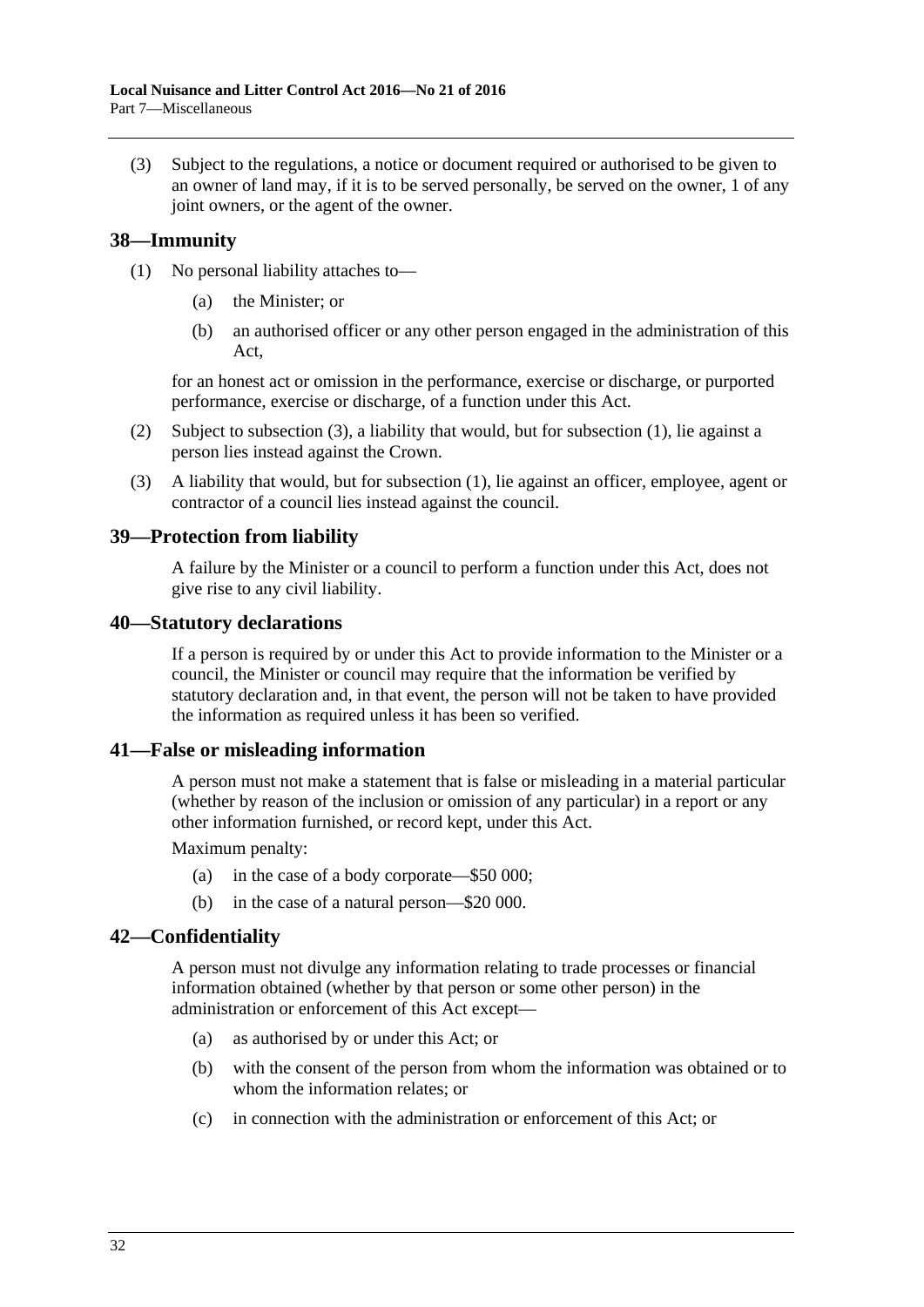(d) for the purpose of any legal proceedings arising out of the administration or enforcement of this Act.

Maximum penalty: \$25 000.

## <span id="page-32-0"></span>**43—Offences**

- (1) Proceedings for an offence against this Act may only be commenced by—
	- (a) the Director of Public Prosecutions; or
	- (b) the Minister; or
	- (c) an authorised officer; or
	- (d) a relevant council; or
	- (e) the chief executive officer of a relevant council; or
	- (f) a police officer; or
	- (g) a person acting on the written authority of the Minister.
- <span id="page-32-3"></span>(2) An apparently genuine document purporting to be under the hand of the Minister and to authorise the commencement of proceedings under this Act must be accepted in legal proceedings, in the absence of proof to the contrary, as proof of an authorisation under [subsection](#page-32-3)  $(1)(g)$ .

### <span id="page-32-1"></span>**44—Offences and Environment, Resources and Development Court**

Offences constituted by this Act lie within the criminal jurisdiction of the Environment, Resources and Development Court.

### <span id="page-32-2"></span>**45—Orders in respect of contraventions**

- (1) If, in proceedings under this Act, the court finds that the defendant contravened this Act and the contravention has resulted in injury to a person or loss or damage to property, the court may, in addition to any penalty it may impose, do 1 or more of the following:
	- (a) order the person to take specified action to make good any damage and, if appropriate, to take specified action to prevent or mitigate further damage;
	- (b) order the person to take specified action to publicise the contravention and its consequences and any other orders made against the person;
	- (c) order the person to pay—
		- (i) to the Minister or a council that has incurred costs or expenses in taking action to prevent or mitigate or make good any damage (including, in the case of litter, taking action to remove or clean up, and lawfully dispose of the litter); and
		- (ii) to any person who has suffered injury or loss or damage to property as a result of the contravention, or incurred costs or expenses in taking action to prevent or mitigate such injury, loss or damage (including, in the case of litter, taking action to remove or clean up, and lawfully dispose of the litter),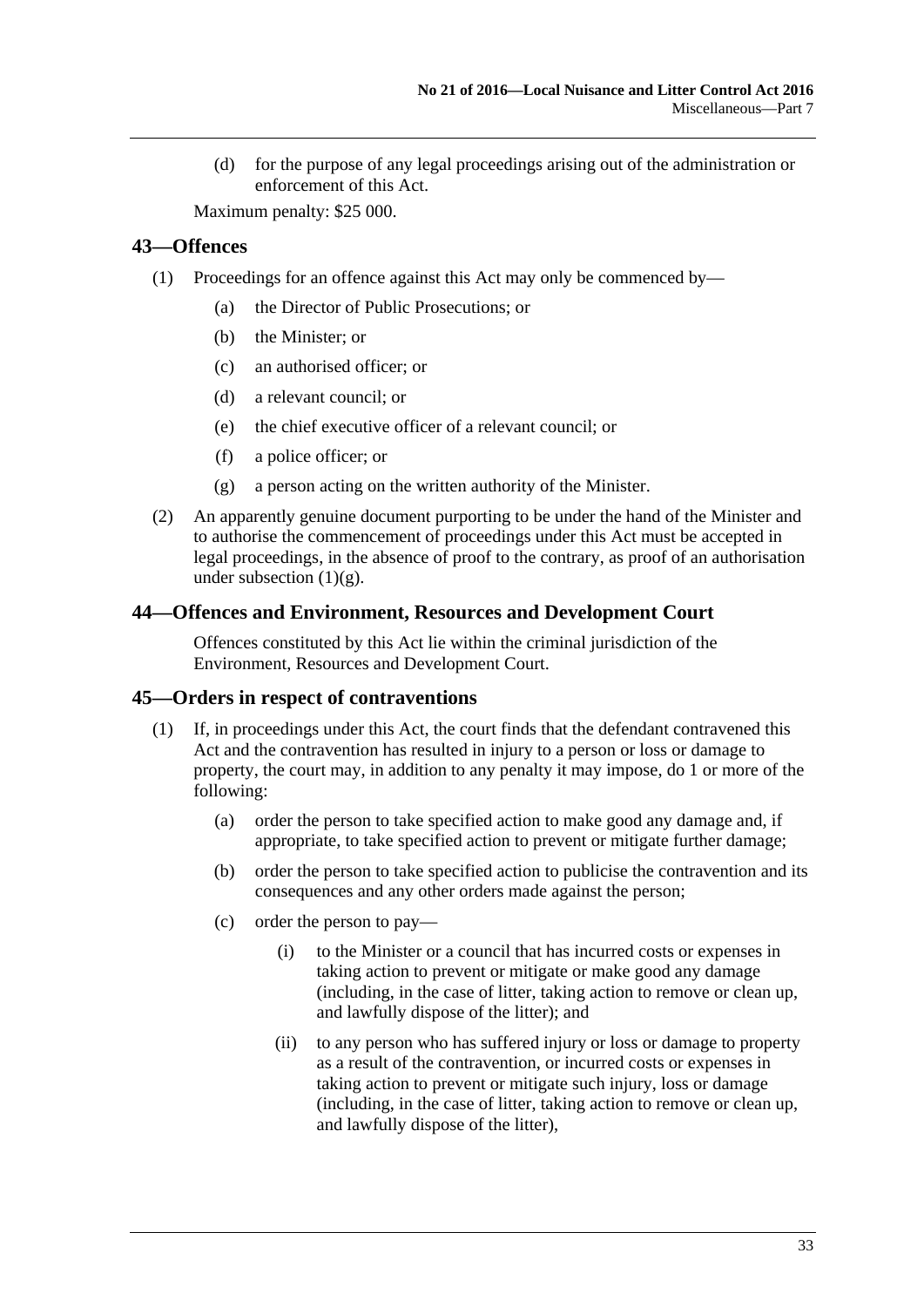the reasonable costs and expenses so incurred, or compensation for the injury, loss or damage so suffered, as the case may be, in such amount as is determined by the court.

- <span id="page-33-2"></span>(2) If a person is found by a court to have contravened this Act, the court may, in addition to any penalty it may impose, order the person to pay to the Minister or a council an amount not exceeding the court's estimation of the amount of the economic benefit acquired by the person, or accrued or accruing to the person, as a result of the contravention.
- (3) For the purposes of [subsection](#page-33-2) (2), an economic benefit obtained by delaying or avoiding costs will be taken to be an economic benefit acquired as a result of a contravention if the contravention can be attributed (in whole or in part) to that delay or avoidance.
- (4) The court may, by an order under this section, fix a period for compliance and impose any other requirements the court considers necessary or expedient for enforcement of the order.
- (5) An amount paid to the Minister in accordance with an order under [subsection](#page-33-2) (2) must be paid into the Environment Protection Fund under the *[Environment Protection](http://www.legislation.sa.gov.au/index.aspx?action=legref&type=act&legtitle=Environment%20Protection%20Act%201993)  Act [1993](http://www.legislation.sa.gov.au/index.aspx?action=legref&type=act&legtitle=Environment%20Protection%20Act%201993)*.

## <span id="page-33-0"></span>**46—Offences by bodies corporate**

- (1) If a body corporate is guilty of an offence against this Act, each director of the body corporate is guilty of an offence and liable to the same penalty as is prescribed for the principal offence unless the director proves that he or she could not by the exercise of due diligence have prevented the commission of the offence.
- (2) If a body corporate is guilty of an offence against this Act, each member of the governing body of the body corporate is guilty of an offence and liable to the same penalty as is prescribed for the principal offence when committed by a natural person if the prosecution proves that—
	- (a) the member knew, or ought reasonably to have known, that there was a significant risk that such an offence would be committed; and
	- (b) the member was in a position to influence the conduct of the body corporate in relation to the commission of such an offence; and
	- (c) the member failed to exercise due diligence to prevent the commission of the offence.

## <span id="page-33-1"></span>**47—Continuing offences**

- (1) If an offence against a provision of this Act is committed by a person by reason of a continuing act or omission—
	- (a) the person is liable, in addition to the penalty otherwise applicable to the offence, to a penalty for each day during which the act or omission continues of not more than an amount equal to one fifth of the maximum penalty prescribed for that offence; and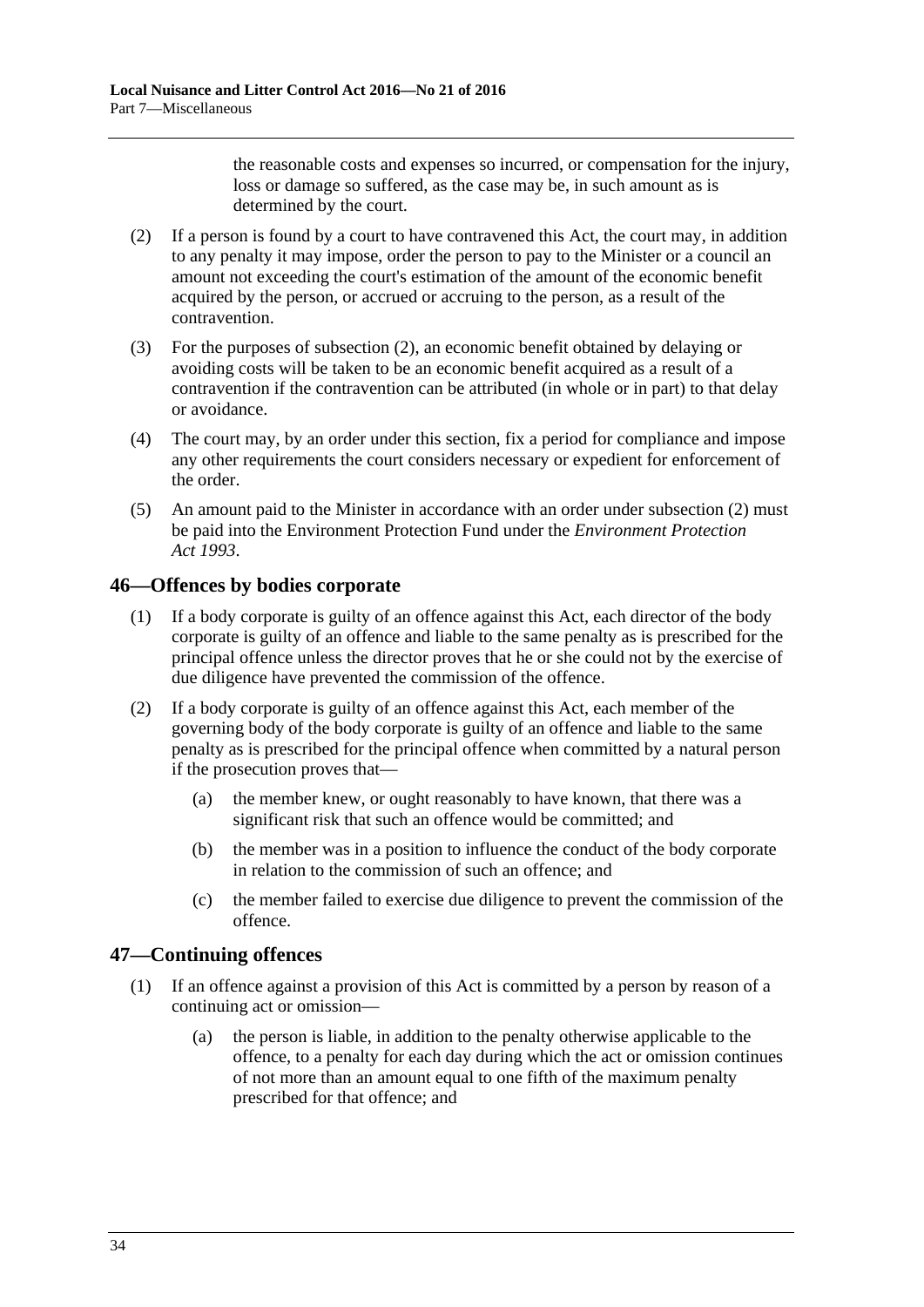- (b) if the act or omission continues after the person is convicted of the offence, the person is guilty of a further offence against that provision and liable, in addition to the penalty otherwise applicable to the further offence, to a penalty for each day during which the act or omission continues after that conviction of not more than an amount equal to one fifth of the maximum penalty prescribed for that offence.
- (2) For the purposes of this section, an obligation to do something is to be regarded as continuing until the act is done notwithstanding that any period within which, or time before which, the act is required to be done has expired or passed.

## <span id="page-34-0"></span>**48—Recovery of administrative and technical costs associated with contraventions**

- (1) If a person has contravened this Act and the Minister or a council—
	- (a) has taken action to—
		- (i) investigate the contravention; or
		- (ii) issue a nuisance abatement notice or litter abatement notice in respect of the contravention; or
		- (iii) ensure that the person has complied with requirements imposed in relation to the contravention by a nuisance abatement notice or litter abatement notice or by an order of a court under this Act; or
	- (b) has, in taking such action, incurred costs and expenses in taking samples or in conducting tests, examinations, monitoring or analyses,

the Minister or council may, by notice in writing served on the person, require the person to pay to the Minister or council the reasonable costs and expenses incurred by the Minister or council in taking such action.

- (2) Subject to [subsection](#page-34-1) (3), an amount payable to the Minister or council in accordance with a notice under this section must be paid within the period specified in the notice.
- <span id="page-34-1"></span>(3) On application by a person who has been served a notice under this section, the Minister or council that served the notice may, by notice in writing—
	- (a) extend the time for payment of an amount payable in accordance with the notice; or
	- (b) waive payment of such an amount or reduce the amount payable.
- (4) A person who fails to pay an amount payable to the Minister or council in accordance with this section is guilty of an offence.

Maximum penalty: \$2 500.

Expiation fee: \$500.

- (5) If a notice is issued under this section in respect of a contravention and—
	- (a) the contravention is the subject of an appeal; or
	- (b) the notice requires payment of an amount in respect of the issue of a nuisance abatement notice or litter abatement notice in respect of the contravention and the nuisance abatement notice or litter abatement notice is the subject of an appeal,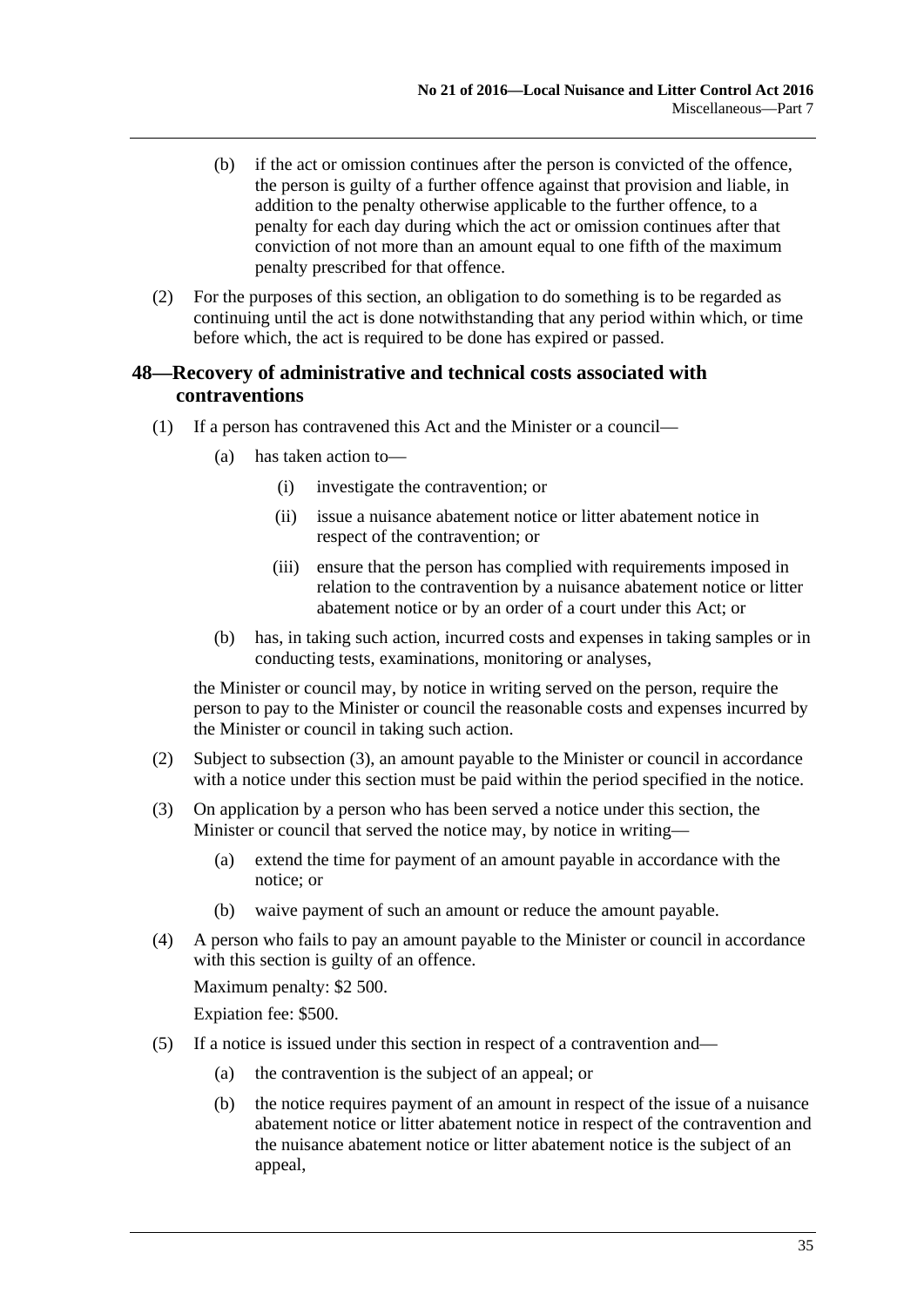the first-mentioned notice is suspended until the appeal has been determined (but if the court, on appeal, finds that the contravention was committed or that the nuisance abatement notice or litter abatement notice was properly issued, as the case may be, the first-mentioned notice will have effect as if the period for payment specified in the notice commenced on the day on which the appeal was determined).

(6) If an amount payable to the Minister or council is not paid in accordance with this section, the amount may be recovered as a debt by the Minister or council.

#### <span id="page-35-0"></span>**49—Assessment of reasonable costs and expenses**

For the purposes of this Act, the reasonable costs and expenses that have been or would be incurred by the Minister, a council or some other person or body in taking any action are to be assessed by reference to the reasonable costs and expenses that would have been or would be incurred in having the action taken by independent contractors engaged for that purpose.

### <span id="page-35-1"></span>**50—Evidentiary provisions**

- (1) In proceedings under this Act, where it is alleged that a person caused local nuisance within the meaning of section  $17(1)(a)$  or section  $17(1)(b)$ , evidence by an authorised officer that he or she formed the opinion based on his or her own senses that—
	- (a) the agent alleged to have caused the local nuisance when discharged or emitted from a place occupied or a vehicle owned by the person travelled to a place occupied by another person; and
	- (b) the level, nature or extent of the agent within the place occupied by the other person was such as to constitute an unreasonable interference with the person's enjoyment of the place,

constitutes proof, in the absence of proof to the contrary, of those matters.

- (2) In proceedings under this Act, a certificate of an authorised officer certifying that, at a specified time—
	- (a) a specified place was a road, road-related area or other public place; or
	- (b) a specified vehicle was stopped or parked in a specified place; or
	- (c) a specified person was the owner or operator of a specified vehicle,

constitutes proof, in the absence of proof to the contrary, of those matters.

- (3) In proceedings under this Act, a certificate of an authorised officer certifying that—
	- (a) specified matter was class A hazardous litter, class B hazardous litter or general litter; or
	- (b) a specified amount of litter was disposed of,

constitutes proof, in the absence of proof to the contrary, of those matters.

- (4) In proceedings under this Act, a certificate of the Minister, a council or an authorised officer certifying as to a matter relating to—
	- (a) the appointment or non-appointment of a person as an authorised officer under this Act; or
	- (b) a delegation or authority under this Act; or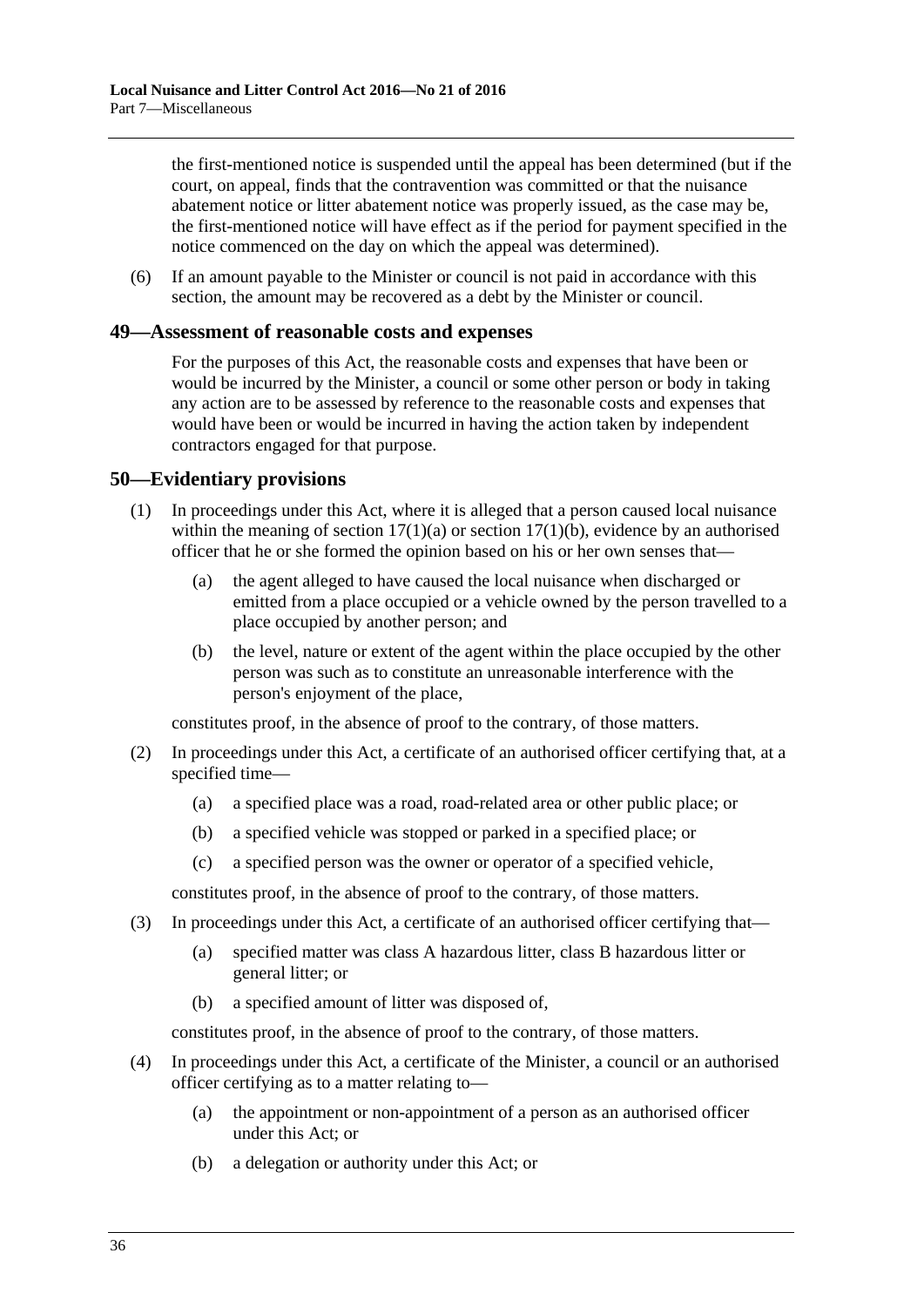- (c) a notice, requirement or direction of the Minister, a council or an authorised officer under this Act; or
- (d) any other decision of the Minister, a council or an authorised officer; or
- (e) the receipt or non-receipt by the Minister, a council or an authorised officer of a notification, report or information given or required to be given or furnished to the Minister, council or authorised officer under this Act,

constitutes proof, in the absence of proof to the contrary, of the matters so certified.

- (5) In proceedings under this Act for the recovery of reasonable costs and expenses incurred by the Minister, a council or some other person or body, a certificate executed by the Minister or council detailing the costs and expenses and the purpose for which they were incurred constitutes proof, in the absence of proof to the contrary, of the matters so certified.
- (6) In proceedings under this Act, an apparently genuine document purporting to be an authorisation, notice, order, certificate or other document, or a copy of an authorisation, notice, order, certificate or other document, issued or executed by the Minister, a council or an authorised officer under this Act or the *[Environment](http://www.legislation.sa.gov.au/index.aspx?action=legref&type=act&legtitle=Environment%20Protection%20Act%201993)  [Protection Act](http://www.legislation.sa.gov.au/index.aspx?action=legref&type=act&legtitle=Environment%20Protection%20Act%201993) 1993* will be accepted as such in the absence of proof to the contrary.

## <span id="page-36-3"></span><span id="page-36-0"></span>**51—Regulations**

- (1) The Governor may make such regulations as are contemplated by this Act or as are necessary or expedient for the purposes of this Act.
- <span id="page-36-2"></span><span id="page-36-1"></span>(2) Without limiting the generality of [subsection](#page-36-3) (1), the regulations may—
	- (a) declare matters under [Schedule](#page-38-0) 1 relating to local nuisance as contemplated by [section](#page-11-6) 17(1), by inserting a provision into the Schedule;
	- (b) amend [Schedule](#page-38-0) 1 by—
		- (i) substituting a provision in, or deleting a provision from, the Schedule; or
		- (ii) inserting material into, substituting material in, or deleting material from, a provision of the Schedule;
	- (c) require the keeping of records, statistics and other forms of information by any person or body and the provision of reports based on that information;
	- (d) fix fees to be paid in respect of any matter under this Act and regulate the payment, recovery, waiver or reduction of such fees;
	- (e) exempt, either absolutely or subject to prescribed conditions or limitations—
		- (i) persons or classes of persons;
		- (ii) areas of the State,

from this Act or specified provisions of this Act;

- (f) impose fines, not exceeding \$10 000, for breach of a regulation;
- (g) fix expiation fees, not exceeding \$500, for alleged offences against the regulations.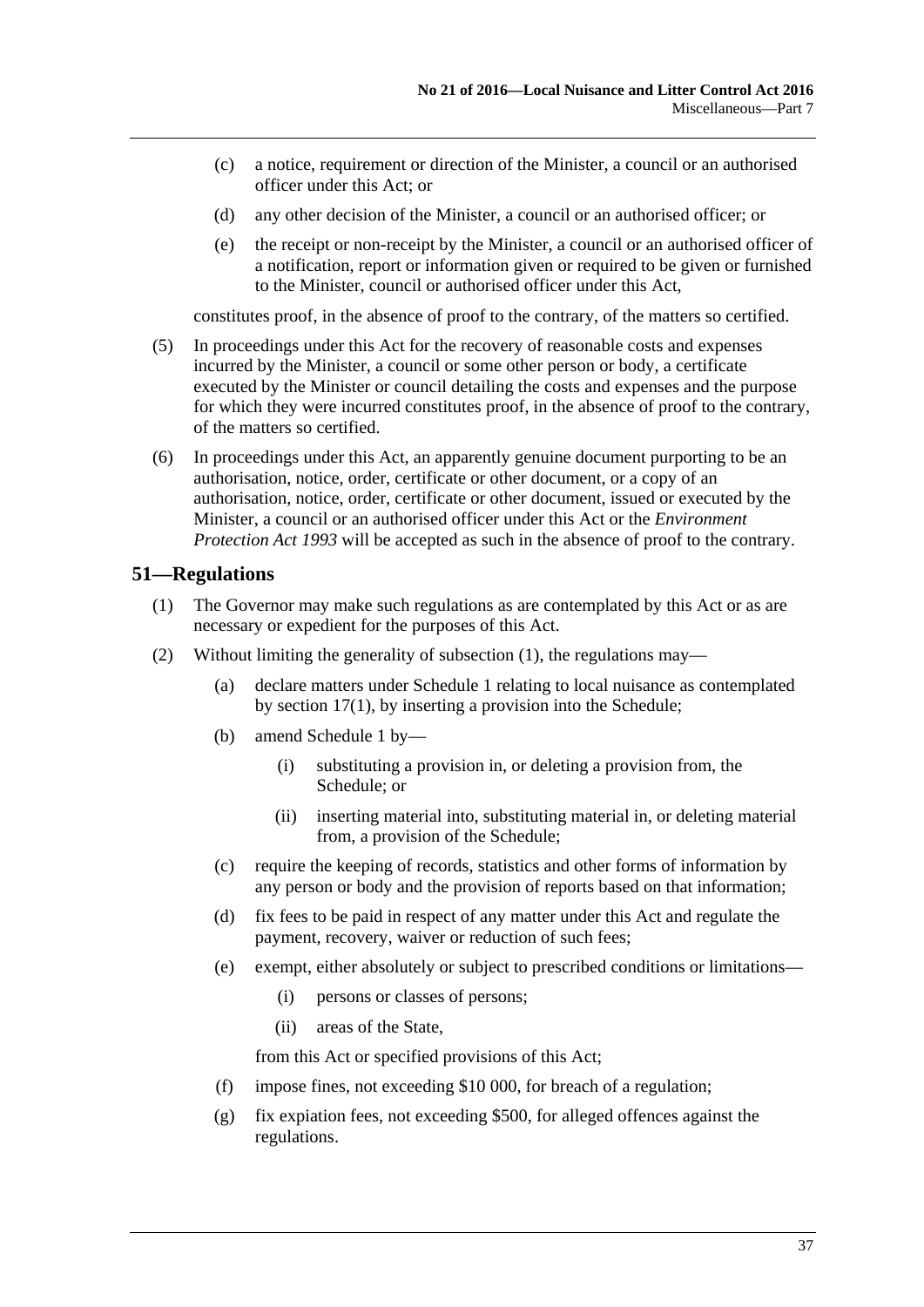- (3) The regulations may adopt, wholly or partially and with or without modification—
	- (a) a code, standard or guidelines relating to matters in respect of which regulations may be made under this Act; or
	- (b) an amendment to such a code, standard or guidelines.
- (4) The regulations or a code, standard or guidelines adopted by the regulations may—
	- (a) refer to or incorporate, wholly or partially and with or without modification, a standard or other document prepared or published by a prescribed body or person, either as in force at the time the regulations are made or as in force from time to time; and
	- (b) be of general or limited application (including so as to apply only to a specified part of the State); and
	- (c) make different provision according to the persons, things or circumstances to which they are expressed to apply; and
	- (d) provide that any matter or thing is to be determined, dispensed with, regulated or prohibited according to the discretion of the Minister, a council or a prescribed person or body; and
	- (e) include evidentiary provisions to facilitate proof of breaches of the regulations for the purposes of proceedings for offences; and
	- (f) contain provisions of a savings or transitional nature.
- $(5)$  If—
	- (a) a code, standard or guidelines are adopted by the regulations; or
	- (b) the regulations, or a code, standard or guidelines adopted by the regulations, refer to a standard or other document prepared or published by a prescribed body,
	- then—
		- (c) a copy of the code, standard, guidelines or other document must be kept available for inspection by members of the public, without charge and during normal office hours, at an office or offices specified in the regulations; and
		- (d) in any legal proceedings, evidence of the contents of the code, standard, guidelines or other document may be given by production of a document purporting to be certified by or on behalf of the Minister as a true copy of the code, standard, guidelines or other document; and
		- (e) the code, standard, guidelines or other document has effect as if it were a regulation made under this Act.
- <span id="page-37-0"></span>(6) The Governor may, by regulation, make additional provisions of a saving or transitional nature consequent on the enactment of this Act.
- <span id="page-37-1"></span>(7) A provision of a regulation made under [subsection](#page-37-0) (6) may, if the regulation so provides, take effect from the commencement of this subsection or from a later day.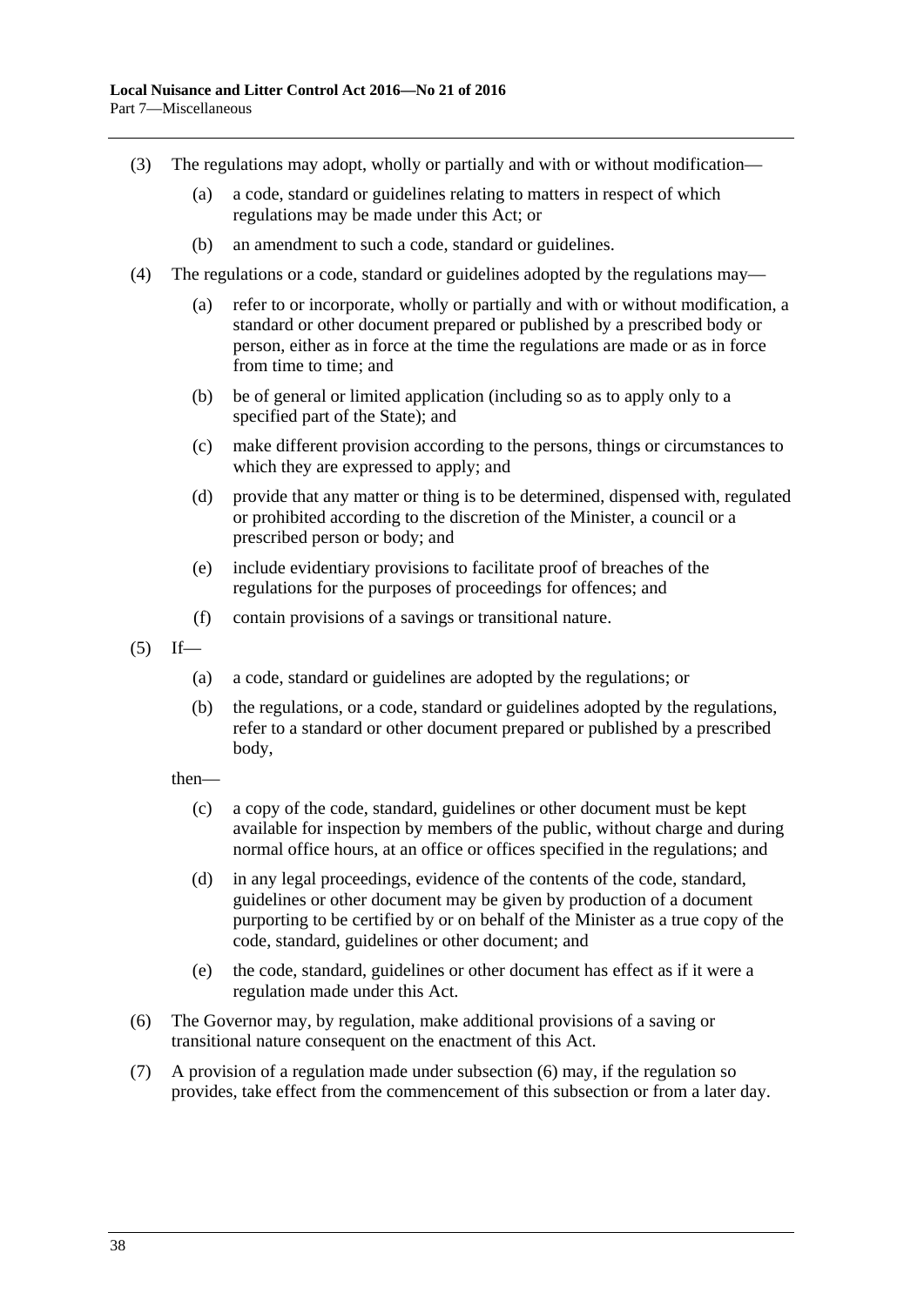- (8) To the extent to which a provision takes effect under [subsection](#page-37-1) (7) from a day earlier than the day of the regulation's publication in the Gazette, the provision does not operate to the disadvantage of a person by—
	- (a) decreasing the person's rights; or
	- (b) imposing liabilities on the person.
- (9) Before a regulation is made under this Act, the Minister must consult (in such manner as the Minister thinks fit) with the LGA and any councils or other persons or bodies likely to be affected by the regulation.

## <span id="page-38-0"></span>**Schedule 1—Meaning of local nuisance [\(section](#page-11-2) 17)**

### <span id="page-38-1"></span>**1—Things that are not local nuisance**

The following are declared not to constitute local nuisance for the purposes of [section](#page-11-6) 17(1):

- (a) noise or other nuisance from blasting operations carried out as part of a mining operation within the meaning of the *[Mines and Works Inspection](http://www.legislation.sa.gov.au/index.aspx?action=legref&type=act&legtitle=Mines%20and%20Works%20Inspection%20Act%201920)  Act [1920](http://www.legislation.sa.gov.au/index.aspx?action=legref&type=act&legtitle=Mines%20and%20Works%20Inspection%20Act%201920)* or *[Mining Act](http://www.legislation.sa.gov.au/index.aspx?action=legref&type=act&legtitle=Mining%20Act%201971) 1971*;
- (b) noise or other nuisance from any activity carried on in accordance with a program for environment protection and rehabilitation that is in force for mining operations under Part 10A of the *[Mining Act](http://www.legislation.sa.gov.au/index.aspx?action=legref&type=act&legtitle=Mining%20Act%201971) 1971*;
- (c) noise or other nuisance from the keeping of animals in accordance with a development authorisation within the meaning of the *[Development Act](http://www.legislation.sa.gov.au/index.aspx?action=legref&type=act&legtitle=Development%20Act%201993) 1993*;
- (d) noise or other nuisance from any other activity carried on in accordance with an approval, consent, licence, permit, exemption or other authorisation or entitlement granted under any other Act (other than this Act);
- (e) noise or other nuisance from fireworks displays;
- (f) noise or other nuisance from sporting venues;
- (g) noise or other nuisance from community events run by or on behalf of a council (subject to any conditions imposed by the council);
- (h) noise or other nuisance from public infrastructure works;
- (i) noise or other nuisance from vehicles (other than vehicles operating within, or entering or leaving, business premises);
- (j) noise or other nuisance that may be the subject of proceedings under—
	- (i) the *[Community Titles Act](http://www.legislation.sa.gov.au/index.aspx?action=legref&type=act&legtitle=Community%20Titles%20Act%201996) 1996*; or
	- (ii) the *[Strata Titles Act](http://www.legislation.sa.gov.au/index.aspx?action=legref&type=act&legtitle=Strata%20Titles%20Act%201988) 1988*; or
	- (iii) the *[Residential Tenancies Act](http://www.legislation.sa.gov.au/index.aspx?action=legref&type=act&legtitle=Residential%20Tenancies%20Act%201995) 1995*;
- (k) an activity on, or noise emanating from, licensed premises within the meaning of the *[Liquor Licensing Act](http://www.legislation.sa.gov.au/index.aspx?action=legref&type=act&legtitle=Liquor%20Licensing%20Act%201997) 1997* in respect of which a complaint may be lodged with the Liquor Licensing Commissioner under section 106 of that Act;
- (l) behaviour in respect of which a complaint may be lodged with the Liquor Licensing Commissioner under section 106 of the *[Liquor Licensing Act](http://www.legislation.sa.gov.au/index.aspx?action=legref&type=act&legtitle=Liquor%20Licensing%20Act%201997) 1997*;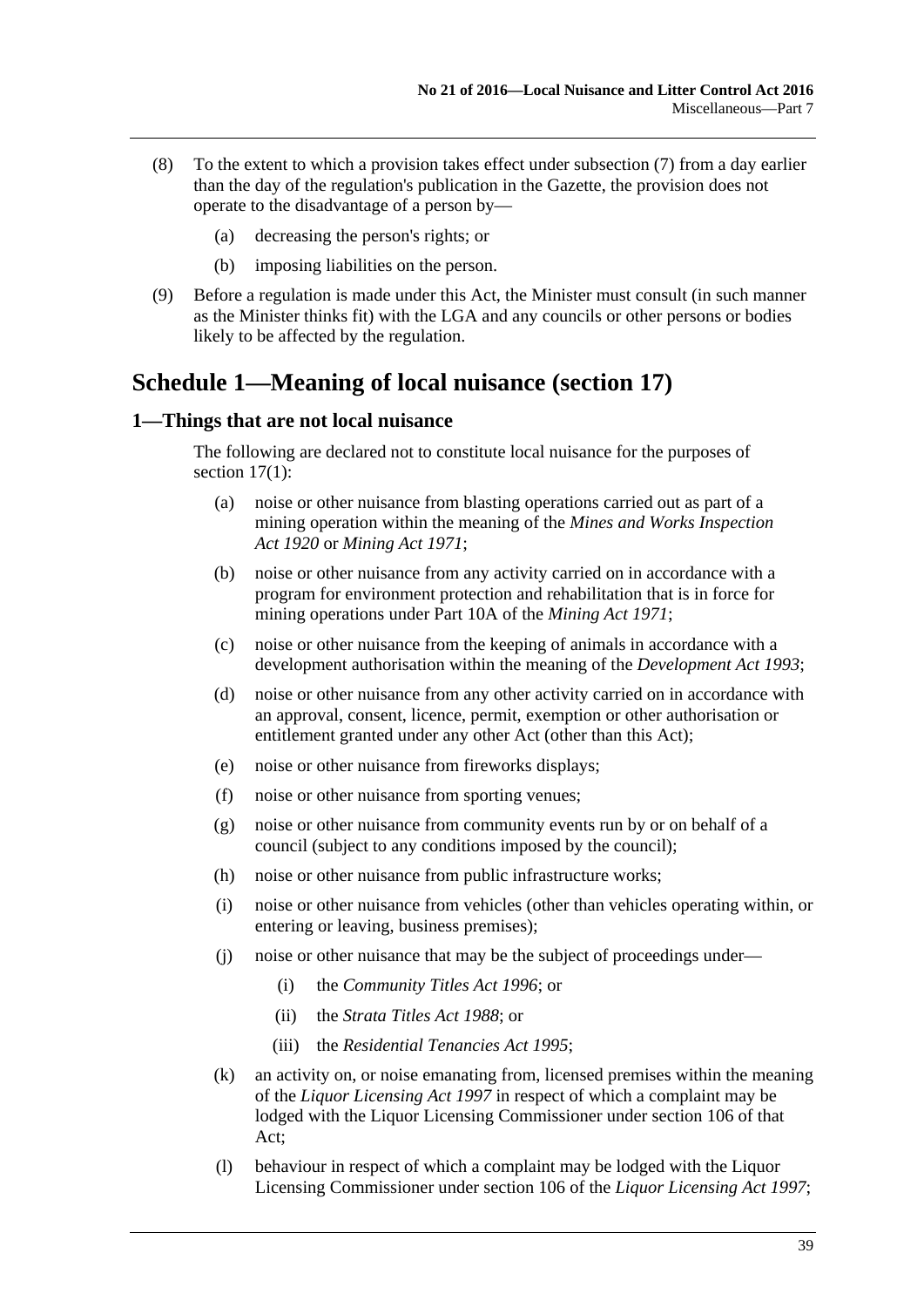- (m) noise principally consisting of unamplified music or voices, or both, resulting from an activity at domestic premises;
- (n) noise from activities carried on in the normal course of a school, kindergarten, child care centre or place of worship;
- (o) noise created by a dog barking or otherwise that may be the subject of an offence under section 45A(5) of the *[Dog and Cat Management Act](http://www.legislation.sa.gov.au/index.aspx?action=legref&type=act&legtitle=Dog%20and%20Cat%20Management%20Act%201995) 1995*;
- (p) aircraft or railway noise;
- (q) noise caused by emergency vehicle sirens;
- (r) noise outside of the human audible range.

## <span id="page-39-0"></span>**Schedule 2—Related amendments and transitional provisions Part 1—Preliminary**

## <span id="page-39-1"></span>**1—Amendment provisions**

In this Schedule, a provision under a heading referring to the amendment of a specified Act amends the Act so specified.

## **Part 2—Amendment of** *Local Government Act 1999*

## <span id="page-39-2"></span>**2—Repeal of section 235**

Section 235—delete the section

## <span id="page-39-3"></span>**3—Amendment of section 236—Abandonment of vehicles**

Section 236—delete "or farm implement" wherever occurring

## <span id="page-39-4"></span>**4—Repeal of section 240**

Section 240—delete the section

## <span id="page-39-5"></span>**5—Amendment of section 254—Power to make orders**

Section 254(1), table, items 1 and 3—delete items 1 and 3

## **Part 3—Amendment of** *Motor Vehicles Act 1959*

## <span id="page-39-6"></span>**6—Amendment of section 139D—Confidentiality**

Section 139D(1)(ea)—delete paragraph (ea) and substitute:

- (ea) as may be required for the purposes of—
	- (i) Part 9 Division 3 of the *[Criminal Law \(Sentencing\)](http://www.legislation.sa.gov.au/index.aspx?action=legref&type=act&legtitle=Criminal%20Law%20(Sentencing)%20Act%201988)  Act [1988](http://www.legislation.sa.gov.au/index.aspx?action=legref&type=act&legtitle=Criminal%20Law%20(Sentencing)%20Act%201988)*; or
	- (ii) Part 4 Division 3 of the *[Local Nuisance and Litter Control](http://www.legislation.sa.gov.au/index.aspx?action=legref&type=act&legtitle=Local%20Nuisance%20and%20Litter%20Control%20Act%202016)  Act [2016](http://www.legislation.sa.gov.au/index.aspx?action=legref&type=act&legtitle=Local%20Nuisance%20and%20Litter%20Control%20Act%202016)*; or

## **Part 4—Amendment of** *Summary Offences Act 1953*

## <span id="page-39-7"></span>**7—Repeal of section 48**

Section 48—delete the section